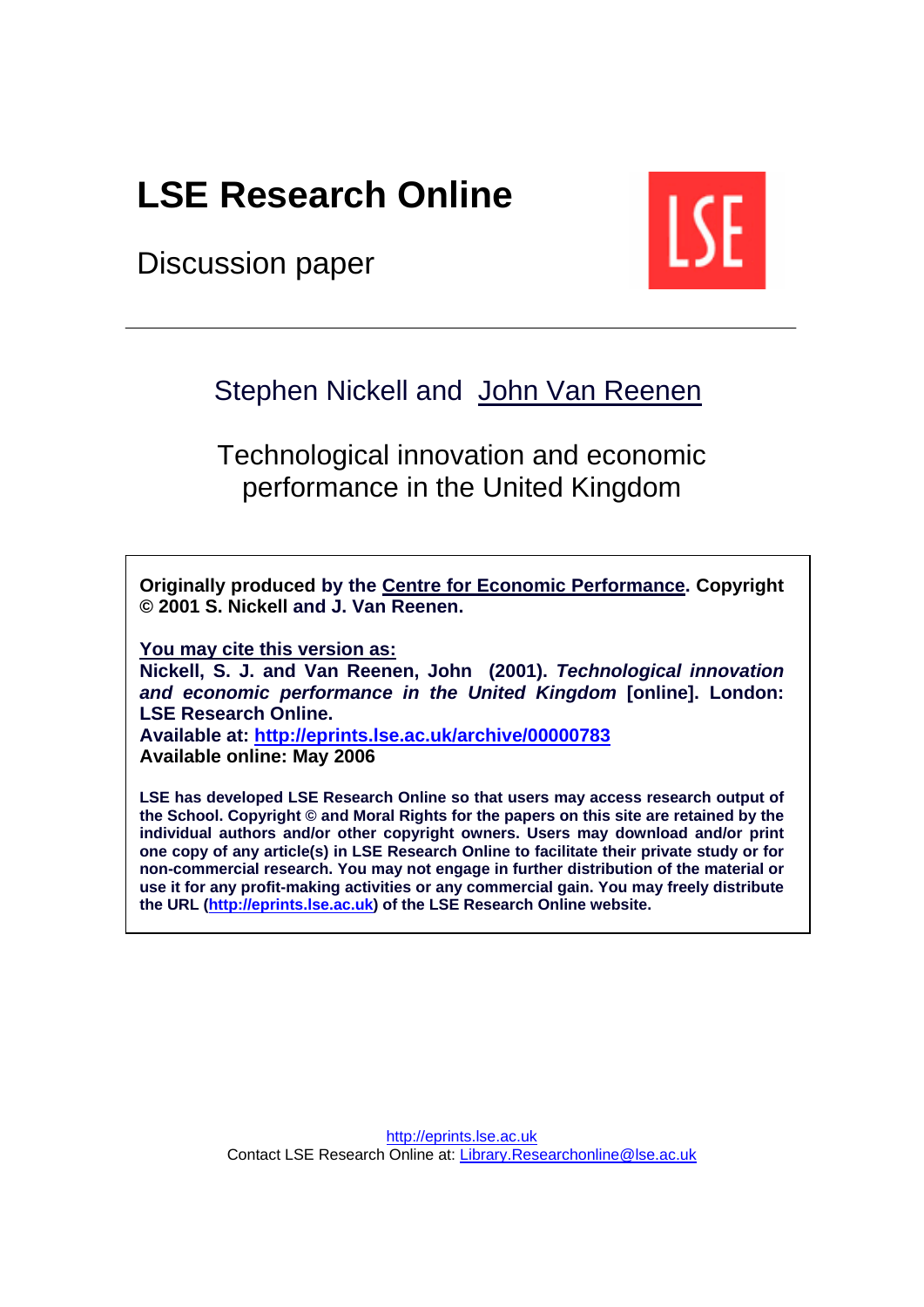## Technological Innovation and Economic Performance in the United Kingdom

Stephen Nickell<sup>∗</sup> and John Van Reenen†

April 2001‡

<sup>∗</sup>Centre for Economic Performance, London School of Economics and the Bank of England Monetary Policy Committee.

<sup>†</sup>Institute for Fiscal Studies and University College, London.

<sup>‡</sup>This paper is the final version of one of the "Country Studies" in a project on "Innovation and Economic Performance" organised by the Council on Foreign Relations, New York. It was produced under the auspices of the Leverhulme Trust Programme on The Labour Market Consequences of Technological and Structural Change. We are most grateful to Richard Nelson, Benn Steil, David Victor for helpful comments on an earlier draft.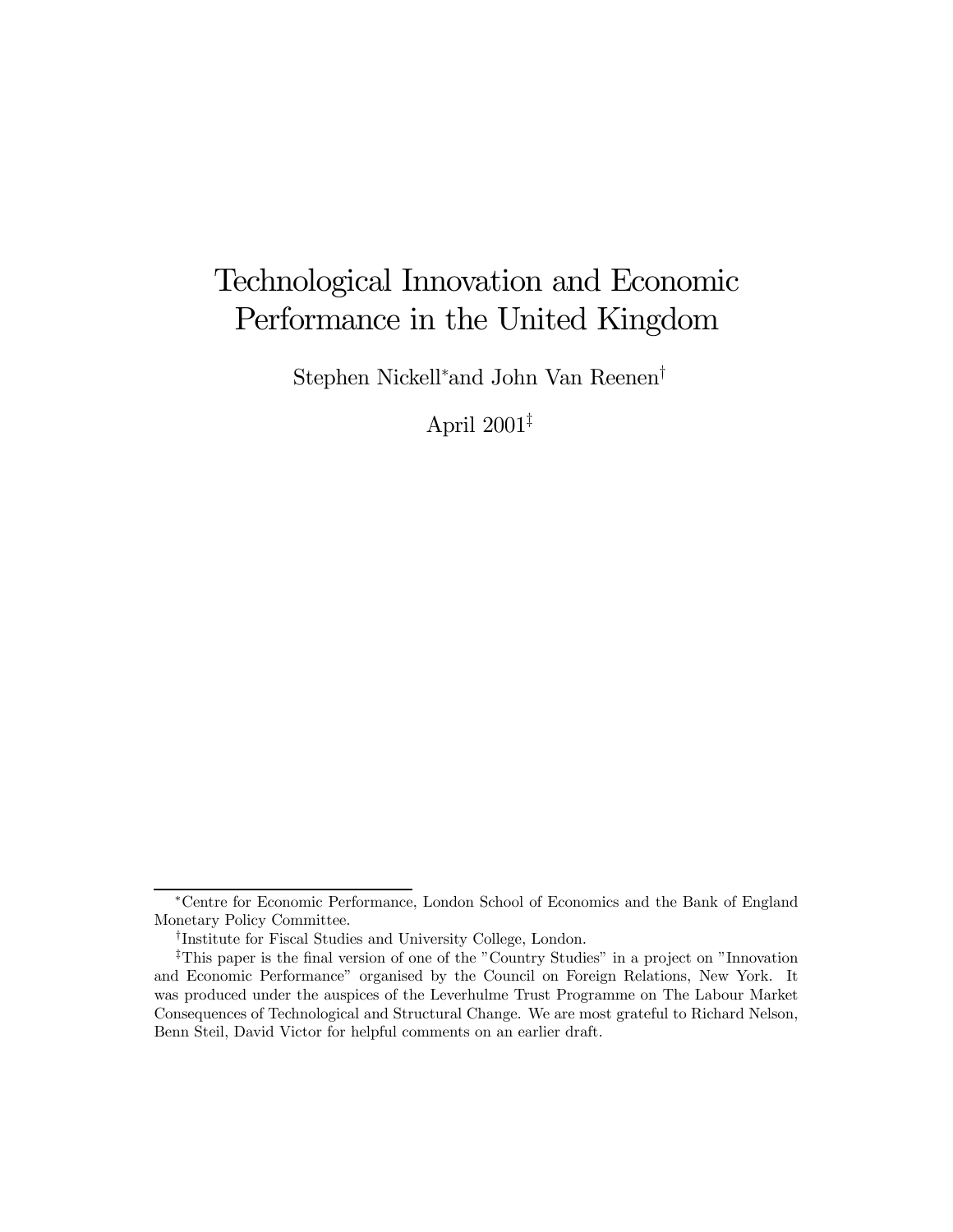## Abstract

Over the period since 1970, Britain has improved its relative productivity performance, but there remains a significant gap in market sector productivity between Britain and both Continental Europe and the United States. Much of the gap between Britain and Continental Europe is due to lower levels of capital intensity and skill. However, even taking these into account, there remains a significant gap between Britain and the United States. This reflects not just a weakness in high tech areas but an inability to absorb best-practice techniques and methods in wide swathes of the market sector. Part of this is due to a weakness in technological innovation despite a high quality science base. This includes comparatively low and falling levels of R&D and patenting as well as a distinct lag in the diffusion of innovations relative to other countries.

JEL Classification: D24, O31

Key Words: Innovation, technology, productivity growth.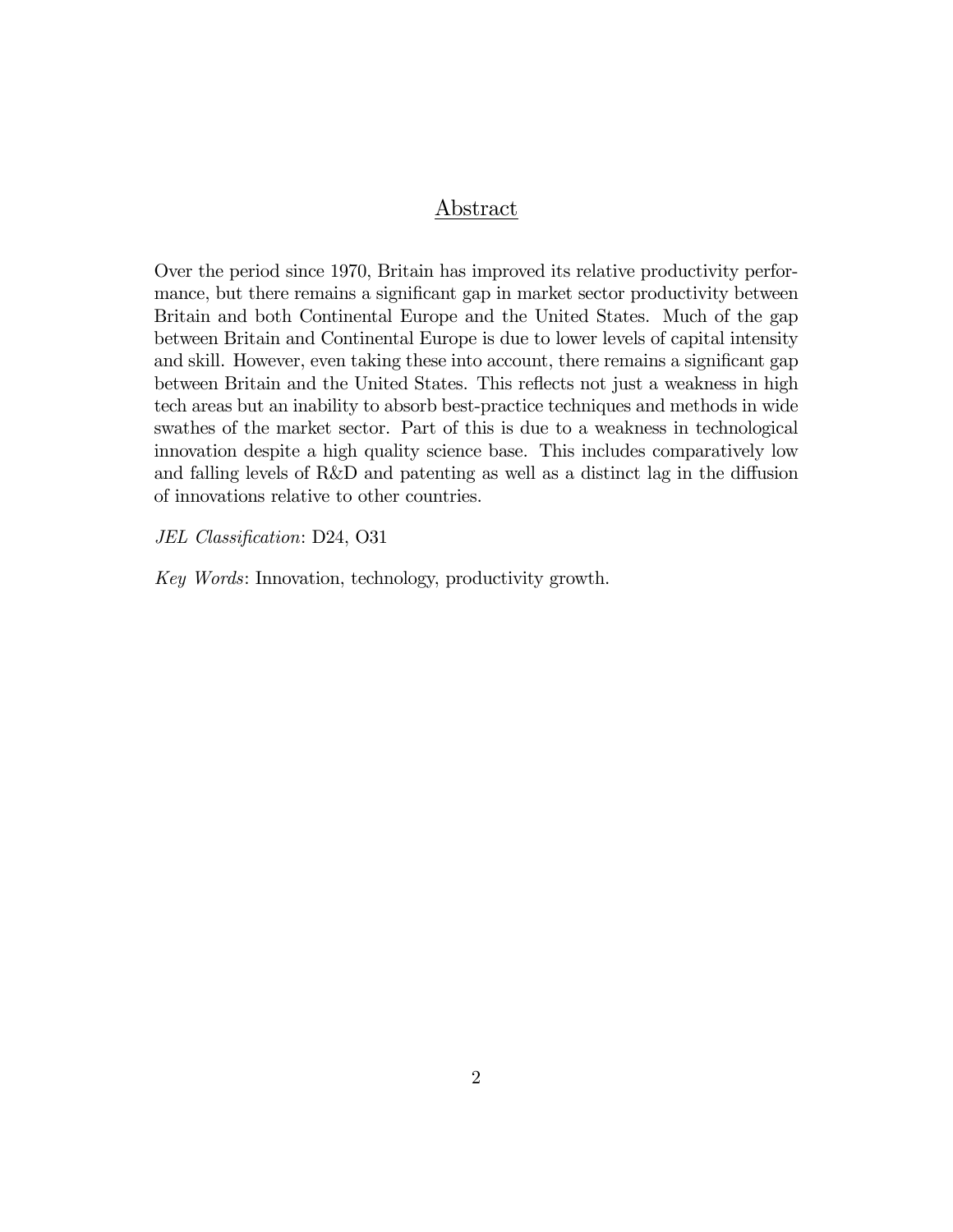### 1. INTRODUCTION

In the 1970s, Britain was widely known as the "sick man of Europe". Why? During the European Golden Age, which stretched from the post World War II recovery to the first oil shock in 1973, Britain had been overtaken by the major countries of Continental Europe in terms of GDP per capita despite having been far ahead in 1950. Furthermore both unemployment and inflation had been rising steadily since the mid-1960s. Then, on top of this, the first oil shock itself was a disaster. By the end of 1974, unemployment was rising rapidly, inflation was heading towards 25 percent and the stock market had fallen in real terms to its level in 1920.

Performance continued to be relatively weak until the early to mid-1980s since when there has been some catch up with Continental Europe in terms of GDP per capita, unemployment has fallen substantially and inflation has stabilised at a relatively low level. Nevertheless, even today there is a significant productivity gap, with business sector productivity (output per hour worked) probably around 20 percent below that in France and Germany, and 30 percent below the United States.

So where does technological innovation fit into this story? Technological innovation across the world is one of the driving forces behind productivity advance. However, it is hard to argue that technological innovation, or the lack of it, in Britain is an important factor in explaining the vicissitudes of the last fifty years. The unemployment/inflation story has only the most tenuous connection with technological advance. Even the large fluctuations in productivity and GDP per capita relative to other countries have less to do with technological innovation, per se, and more to do with the extent to which UK companies utilise best practice methods. These are, of course, intimately related to technology but the fundamental problem is more organisational than technological.<sup>1</sup> And the basic questions concern the incentives to utilise best practice methods and the barriers against  $\omega$  doing so. These are, of course, big issues<sup>2</sup> which we only discuss tangentially in what follows. Here, we shall focus on the role of technological innovation although this will, inevitably, lead us to touch on how innovations are used.

The remainder of the paper is set out as follows. In Section 2, we provide a

<sup>1</sup>The matched plant studies carried out in the 1980s and 1990s by the National Institute of Social and Economic Research bring this home vividly (see Steedman and Wagner, 1987, for example).

<sup>2</sup>McKinsey (1998) presents a comprehensive analysis of these questions.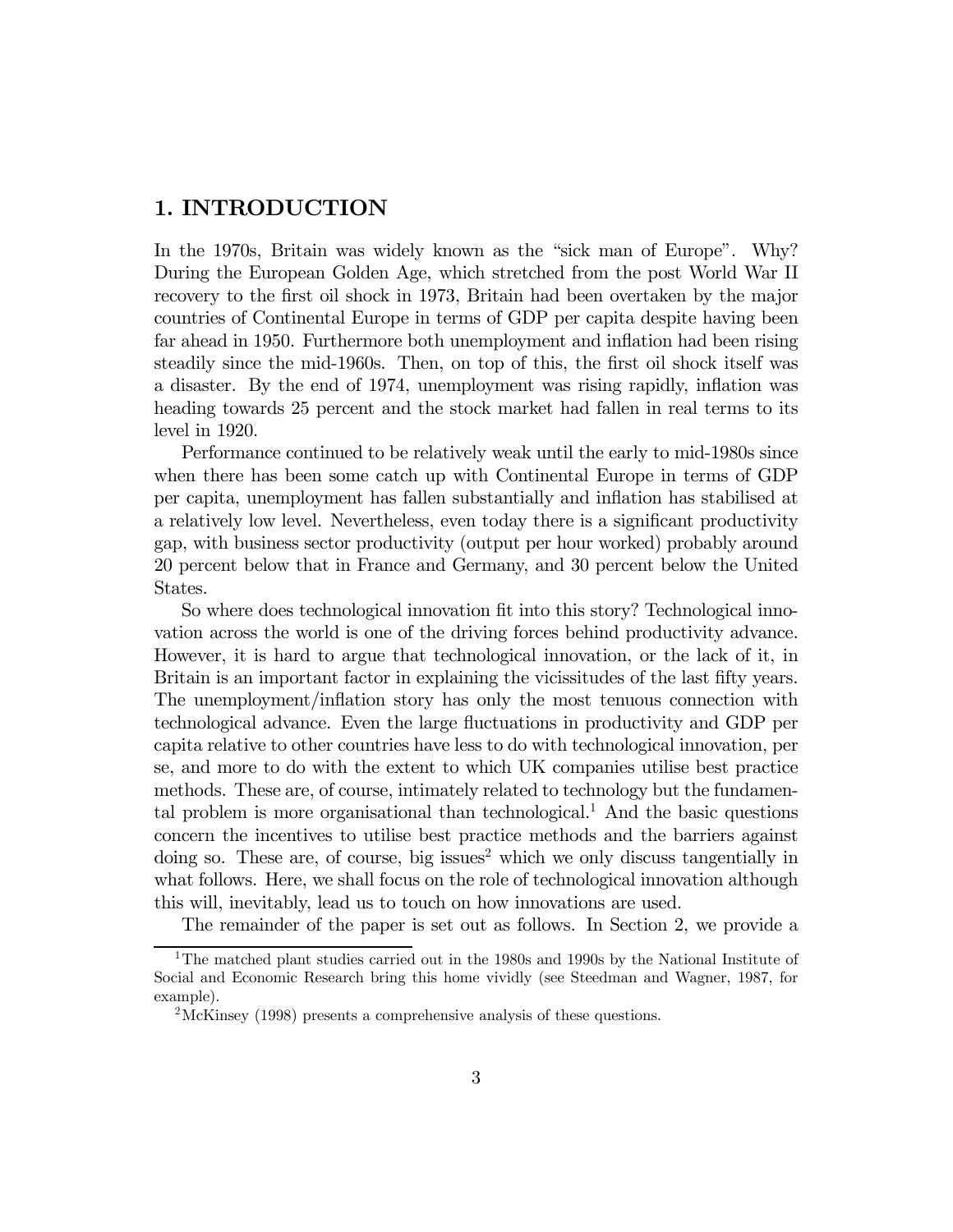picture of the economic performance of the UK over the past three decades, the main focus being on productivity. This is followed in Section 3 by a detailed review of technological innovation in the UK over the same period. The overall picture reveals that after a long period of falling behind, UK productivity performance over the last twenty years has been relatively good with some degree of catch-up on the major competitor countries. However there remains a productivity gap. With regard to technological innovation, the UK performance in basic science has been good but the innovation performance in the market sector is weak.

In the light of these overarching facts, in Section 4 we discuss various aspects of the environment in which UK companies operate in order to shed some light on their productivity and innovation performance. Then, in the concluding section, we set out our understanding of what has been happening with regard to technological innovation in Britain. Our basic story is one of a weakness in the UK in the commercial application of technological innovations despite the high quality science base. Major reasons for this are poor educational standards outside the top third of the ability range, lack of (and low valuation of) general management skills and low levels of product market competition in many sectors. Attempts are now being made to address these problems but there is some way to go.

## 2. THE ECONOMIC PERFORMANCE OF THE UK (1970- 2000)

As we have already noted, the dramatic fluctuations in unemployment and inflation in Britain since 1970 have only the most tenuous relationship to technology, so after a very brief overview of the main macroeconomic indicators, we focus on GDP per capita and productivity.

#### 2.1. Basic Macroeconomic Indicators

Since the 1960s, the UK economy has been on a bit of a roller-coaster ride. In Figures 2.1, 2.2 and 2.3 we report on unemployment, inflation and GDP growth. During the 1960s unemployment and inflation were low and GDP growth was high. Indeed GDP probably grew by more in the 1960s than in any other decade in UK history. However, by the end of the 1960s unemployment and inflation were both starting to rise and by the early 1970s they had both reached their highest level since 1950. After the first oil shock GDP growth fell and inflation and unemployment rose to new heights. After Mrs Thatcher came to power in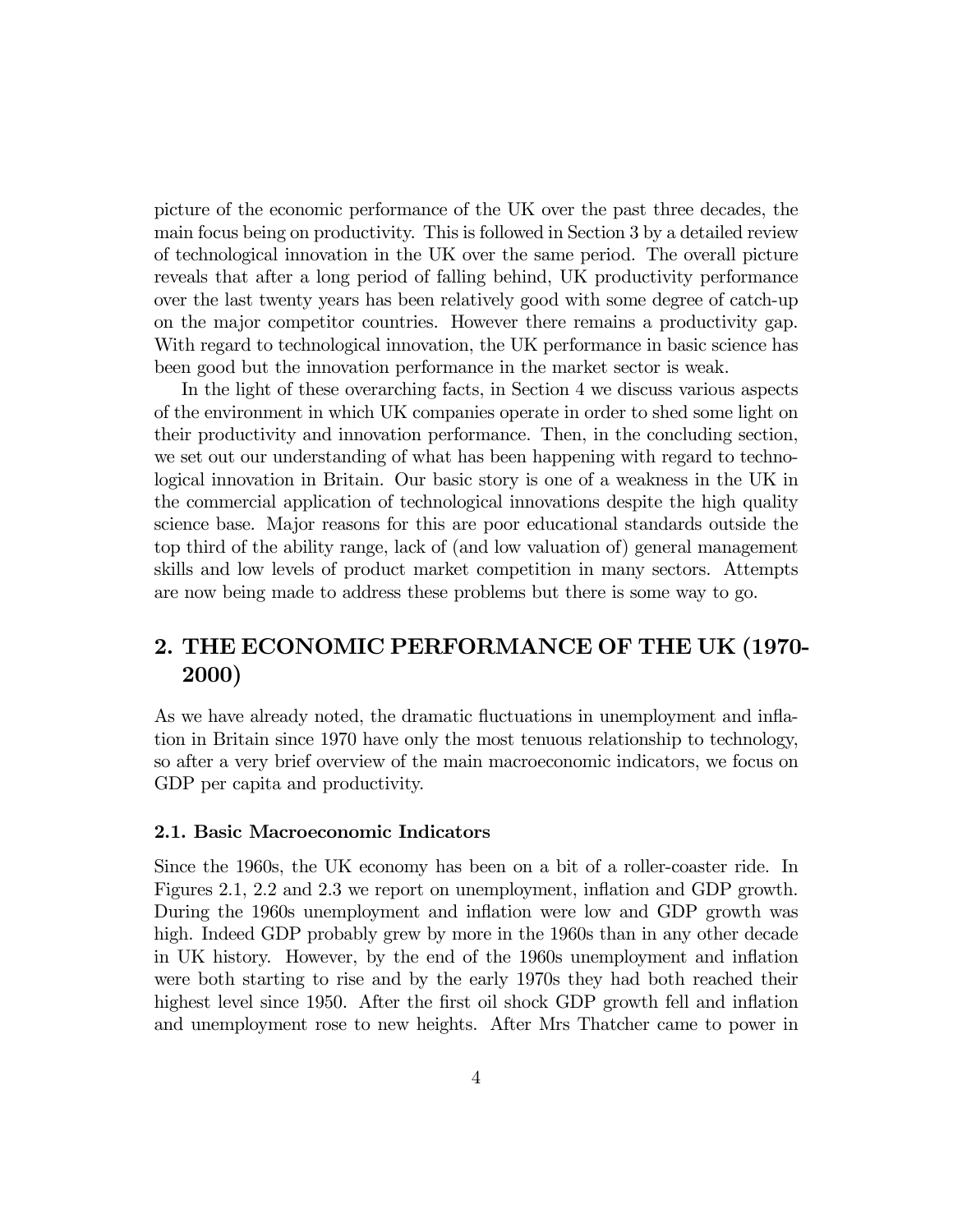1979, macroeconomic policy was significantly tightened and with the onset of the second oil shock, the UK had its worst recession since the 1930s. A slow recovery followed but, assisted by macro policy relaxation in the latter half of the 1980s, a big drop in commodity prices and financial deregulation, this turned into a dramatic boom. This was immediately followed by an equally dramatic slump as monetary policy was tightened in response to rising inflation.. However since the exit from the European Exchange Rate mechanism in 1992, monetary policy has been placed on a sound footing (based on inflation targeting) and this has assisted in creating a stable and rather benign state of affairs which has lasted until the present day. However, it is clear that the period from 1970 to 1995 was one of great volatility relative to previous decades.

#### 2.2. GDP per Capita, Productivity and Labour Input

In the mid-19th century, Britain was the richest country in the world. In Table 2.1 we present a brief summary of what has happened since. As a consequence of their superior growth rates, first the US and then Germany had overtaken the UK by 1914. However two world wars and the economic upheavals of the Inter-War years changed things somewhat, so that by 1950, both France and Germany3 were over 30 percent below the UK in terms of GDP per capita and the US was nearly 70 percent above (see Table  $2.2$ )<sup>4</sup>. Then, during the European Golden Age (1950-73), the forces of convergence assisted by the Common Market (1959) enabled Continental Europe to grow at an unprecedented rate, so that by 1973 France and Germany had overtaken Britain which, in its turn, had caught up slightly with the US. Until the early 1980s, the UK fell further behind its European competitors but since then it has been catching up so that by 1996 GDP per capita in the UK is fairly close to that of its European partners while still being well behind the US. Finally, it is worth noting that there is no sign of any dramatic improvements in growth rates in the late 1990s outside the United States.

<sup>&</sup>lt;sup>3</sup>In the post-War period, Germany refers to West Germany.

<sup>4</sup>Note both France and (West) Germany has recovered from the Second World War by 1951 in the sense that GDP per capita was by then higher than in any pre-War year (see Crafts and Toniolo, 1996, Table 1.2).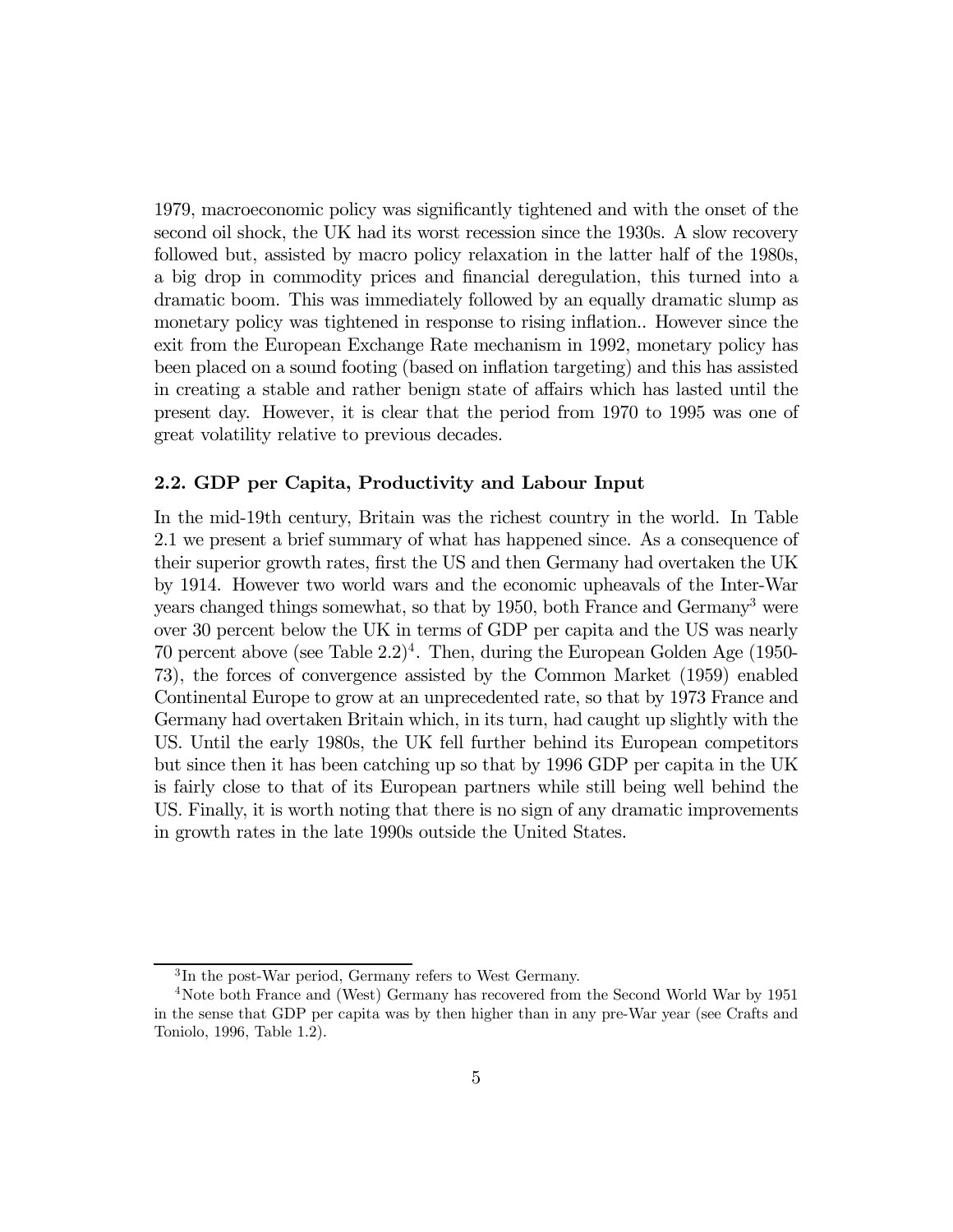|         | 1860-1914 |      | 1920-39 1951-73 1974-95 |      | 1995-99 |
|---------|-----------|------|-------------------------|------|---------|
| UK      | 1.04      | 1.56 | 2.24                    | 1.87 | 2.03    |
| France  | 0.96      | 0.78 | 4.92                    | 1.63 | 1.93    |
| Germany | 1.47      | 2.91 | 5.11                    | 2.01 | 1.89    |
| US      | 1.70      | 0.86 | 1.54                    | 1.72 | 2.74    |

Table 2.1 Rates of Growth of GDP per Capita (% pa)

Source: Crafts and Toniolo (1996), Table 1.10; Eurostat and OECD Economic Outlook.

| Table 2.2               |       |       |      |  |  |
|-------------------------|-------|-------|------|--|--|
| GDP per Capita (UK=100) |       |       |      |  |  |
|                         | 1950  | 1973  | 1996 |  |  |
| UK                      | 100   | 100   | 100  |  |  |
| France                  | 69.7  | 110.2 | 105  |  |  |
| Germany                 | 63.3  | 104.7 | 113  |  |  |
| US                      | 167.4 | 151.6 | 137  |  |  |

Source: Bean and Crafts (1996), Table 6.2; O'Mahony (1999) Table 1.1.

In order to understand more clearly what has been happening in the Post-War period, it is important to divide GDP per capita into GDP per hour worked (productivity) and hours worked per capita (labour input). The reason for doing so is that there have been dramatic changes in labour input in some countries since 1973, which are shown in Table 2.3. The key feature is that while in 1973,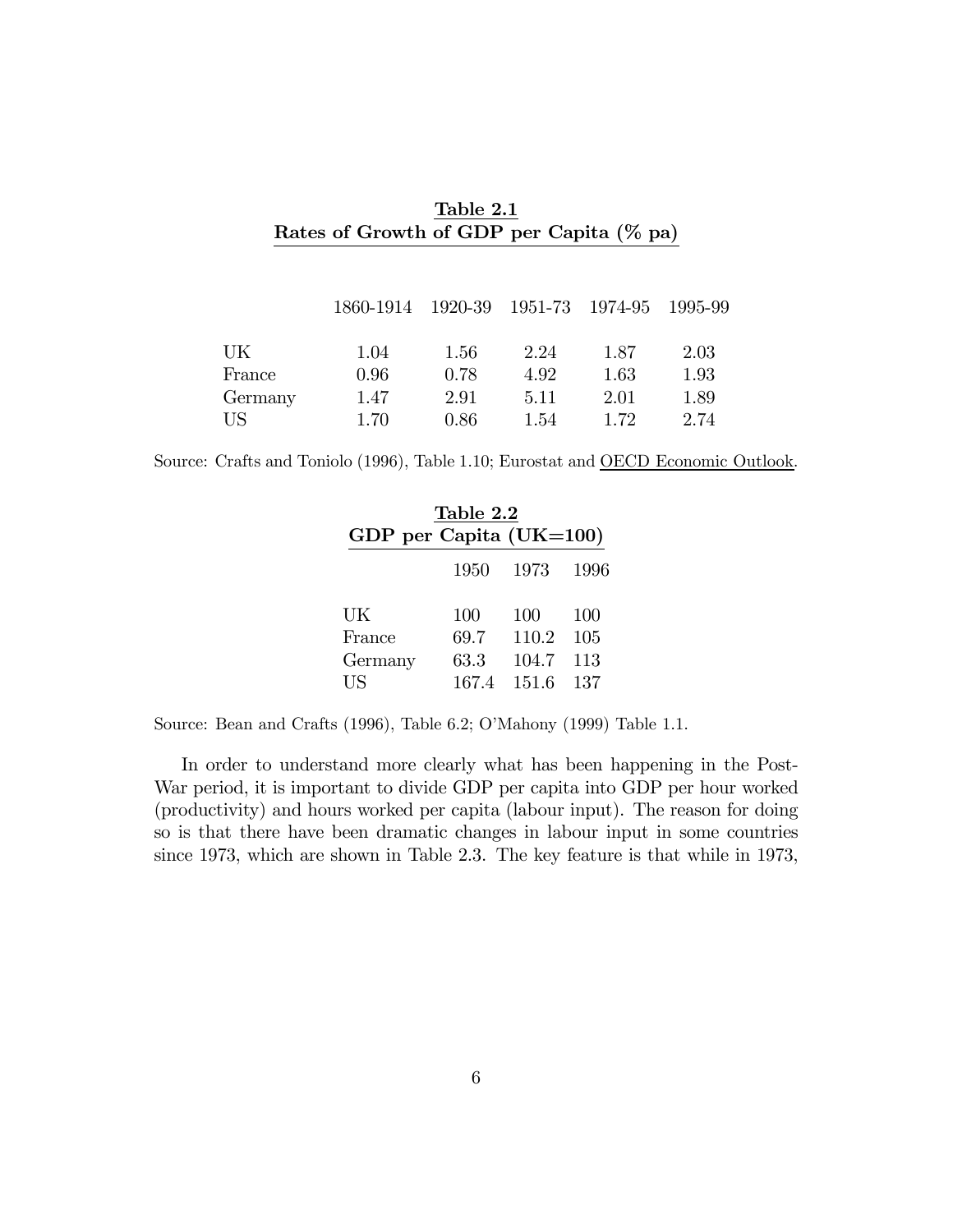|                                         | Table 2.3 |      |                                       |      |      |      |
|-----------------------------------------|-----------|------|---------------------------------------|------|------|------|
| Employment/Population Ratio (Age 15-64) |           |      |                                       |      |      |      |
|                                         | 1973      | 1979 | 1983                                  | 1990 | 1996 | 1999 |
| UK                                      | 71.4      | 70.8 | 64.3                                  | 72.4 | 69.8 | 71.7 |
| France                                  | $65.9\,$  | 64.4 | 60.8                                  | 59.9 | 59.2 | 59.8 |
| Germany                                 | 68.7      | 66.2 | 62.2                                  | 64.1 | 64.5 | 64.9 |
| US                                      | $65.1\,$  | 68.0 | 66.3                                  | 72.2 | 72.9 | 73.9 |
| Japan                                   | 70.8      | 70.3 | 71.1                                  | 72.6 | 74.1 | 72.9 |
|                                         |           |      |                                       |      |      |      |
|                                         |           |      | <b>Annual Hours Worked Per Worker</b> |      |      |      |
|                                         |           |      |                                       |      |      |      |
| UK                                      | 1929      | 1821 | 1719                                  | 1773 | 1732 | 1720 |
| France                                  | 1904      | 1813 | 1711                                  | 1668 | 1644 | 1604 |
| Germany                                 | 1868      | 1764 | 1733                                  | 1611 | 1668 | 1556 |
| US                                      | 1924      | 1905 | 1882                                  | 1943 | 1951 | 1976 |
| Japan                                   | 2201      | 2126 | 2095                                  | 2031 | 1955 | 1842 |

Source: OECD Employment Outlook (various issues).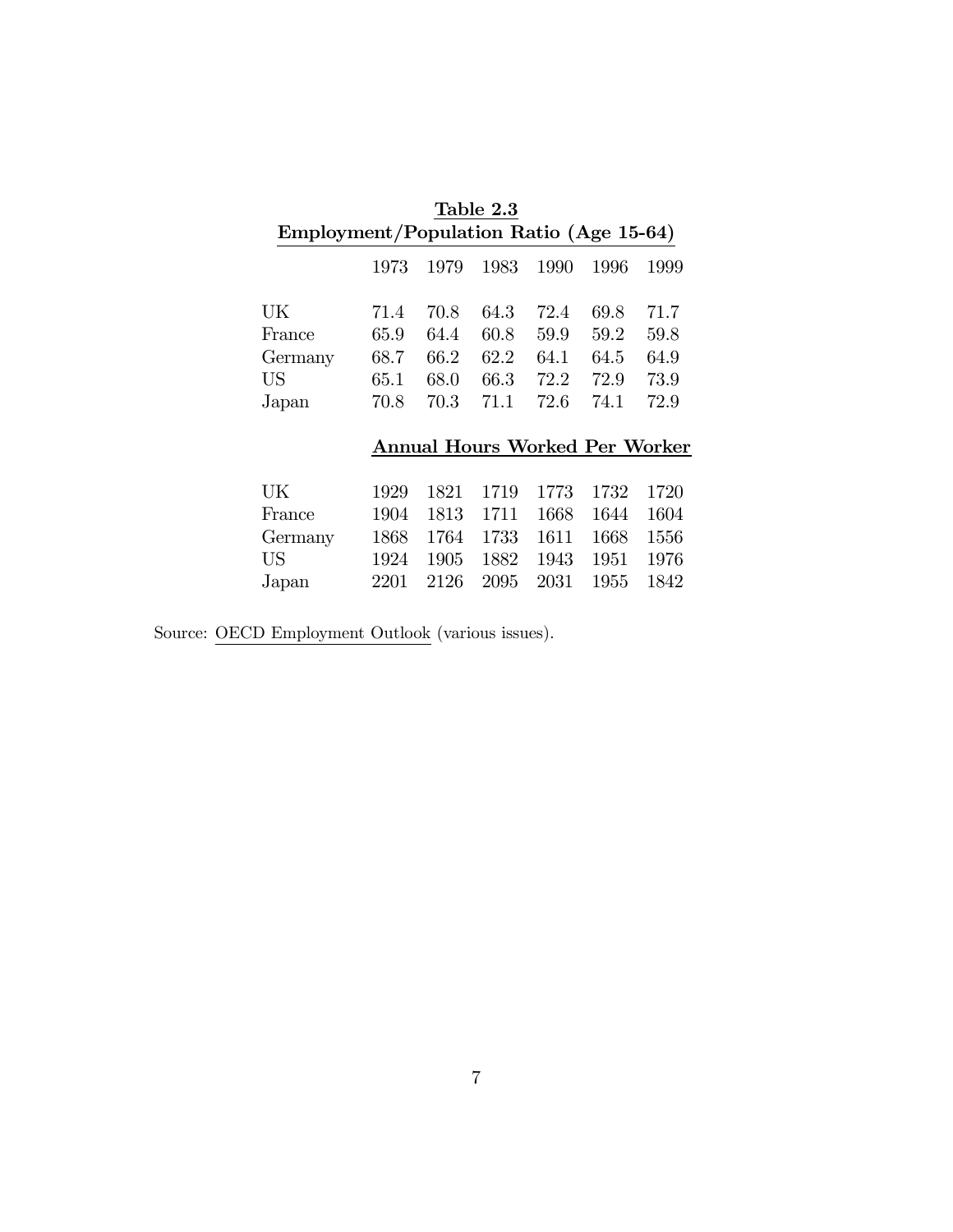the labour input (hours  $\times$  employment/population) was of the same order of magnitude in all the countries except Japan, since that time it has fallen by over 20 percent in France and Germany, by over 10 percent in the UK whereas it has risen by over 10 percent in the US. Bearing this in mind, we now look at productivity growth rates in the Post-War period in Table 2.4. Here we see that after 1973, growth rates in output per hour are considerably higher than those for GDP per capita for the European countries, reflecting the decline in labour input. Moving on to total factor productivity growth rates, the most noteworthy is the fact that in the UK there is hardly any decline after 1973, in contrast to all the other countries which exhibit dramatic falls. This reflects the fact that

|         |                 | Table 2.4       |                                  |                           |
|---------|-----------------|-----------------|----------------------------------|---------------------------|
|         |                 |                 | Productivity Growth Rates (% pa) |                           |
|         | Output per hour |                 |                                  | Total factor productivity |
|         |                 | 1950-73 1973-96 | 1950-73                          | 1973-96                   |
| UK      | 2.99            | 2.22            | 1.74                             | 1.65                      |
| France  | 4.62            | 2.78            | 3.10                             | 1.62                      |
| Germany | 5.18            | 2.56            | 3.76                             | 1.67                      |
| US      | 2.34            | 0.77            | 1.49                             | 0.38                      |
| Japan   | 6.11            | 3.06            | 3.57                             | 1.33                      |
|         |                 |                 |                                  |                           |

Source: O'Mahony (1999), Tables 1.2 and 1.5.

the decline in labour productivity after 1973 was much lower in the UK than elsewhere allied to the UK's generally lower investment rates (see Table 3.4 in the next section). The interesting question of why labour productivity growth in the UK was so much higher relative to the other countries after 1973 than it was before, despite the roller-coaster ride of the macro-economy, has been the subject of much research (see, for example, Layard and Nickell, 1989; Nickell et al., 1992; Bean and Crafts, 1996). Key factors include the transformation of industrial relations, the dramatic decline of unions in the private sector and the increase in product competition market following extensive privatisation, and the introduction of the European Single Market.

The consequences of all these differences in growth rates lead to the picture in 1996 which is set out in Table 2.5. Once we control for the differences in labour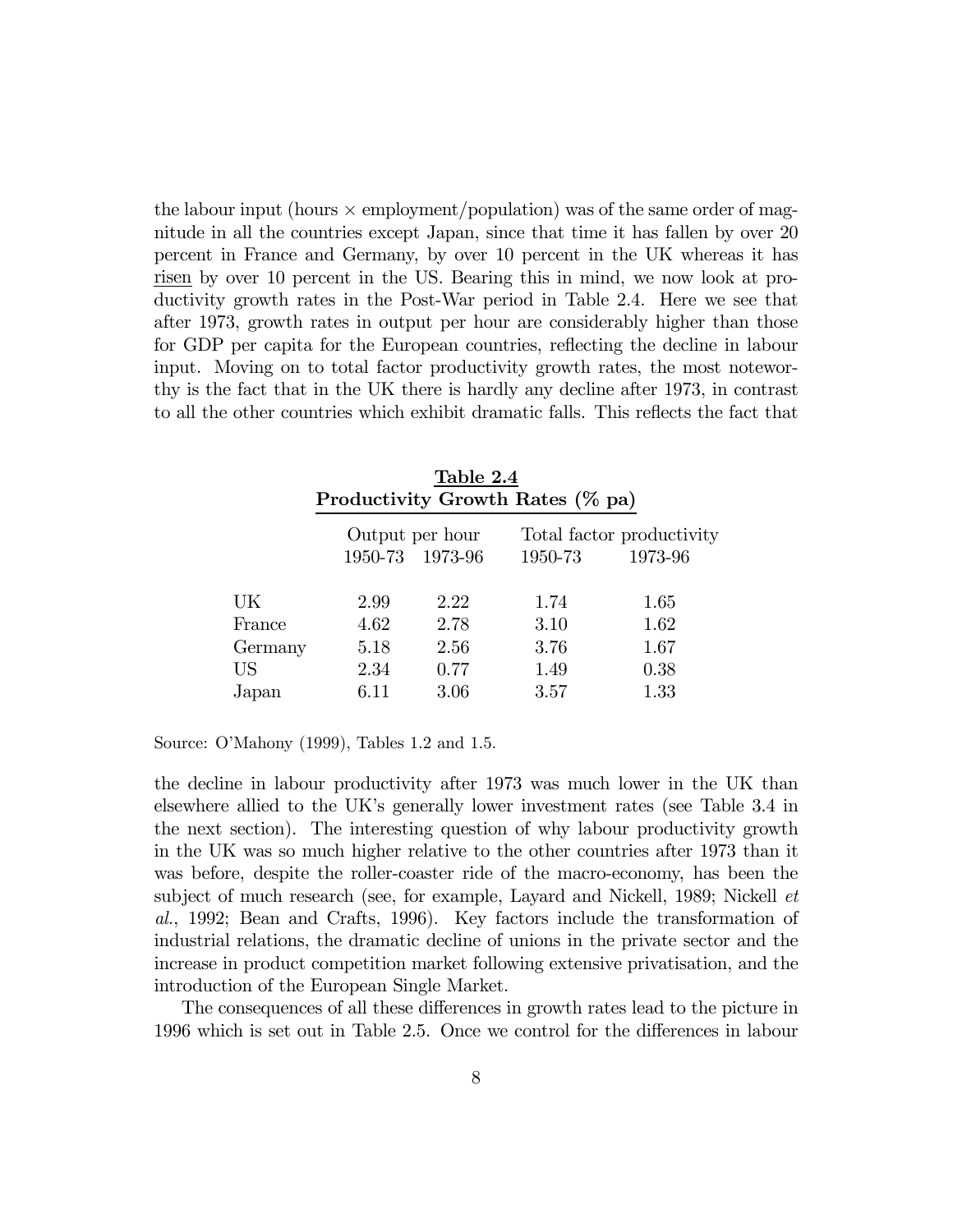input we see that the US, France and Germany are relatively close to each other but there remains a significant productivity gap between these countries and the UK. If we focus on the market sector, in which output measures are more reliable, there is a 30 percent labour productivity gap between the UK and Germany and the US (see row 4). These gaps are, however, different in nature. Once we control for capital intensity and labour quality (in row 7), the gap between the UK and Germany all but disappears. However, the gap between the UK and the US remains at 16 percent. It is possible to "explain" this gap by including the stock of R&D in this analysis, because the US has a substantially larger stock of R&D per unit of output than the UK (see Crafts and O'Mahony, 2000, Table 5). The remaining gap of 16 percent between the UK and the US would then simply be down to lower levels of "innovation". This is rather simplistic, however, since it sheds no real light on the underlying process. This is what McKinsey (1998) sets out to explain and concludes that the gap is fundamentally due to the low levels of competitive intensity in the UK, the high level of product market regulation

|     |     |     | US                | Japan |
|-----|-----|-----|-------------------|-------|
| 100 | 105 | 113 | 137               | 113   |
| 100 | 126 | 126 | 129               | 102   |
| 100 | 132 | 129 | 121               | 90    |
| 100 | 120 | 131 | 128               | 81    |
|     |     |     |                   |       |
| 100 | 118 | 109 | 112               | 77    |
|     |     |     |                   |       |
| 100 | 108 | 115 | 119               | 76    |
|     |     |     |                   |       |
| 100 | n/a | 104 | 116               | n/a   |
|     |     |     | UK France Germany |       |

Table 2.5 Levels of Productivity, 1996

Source: O'Mahony (1999), Tables 1.1, 1.4 and 1.5.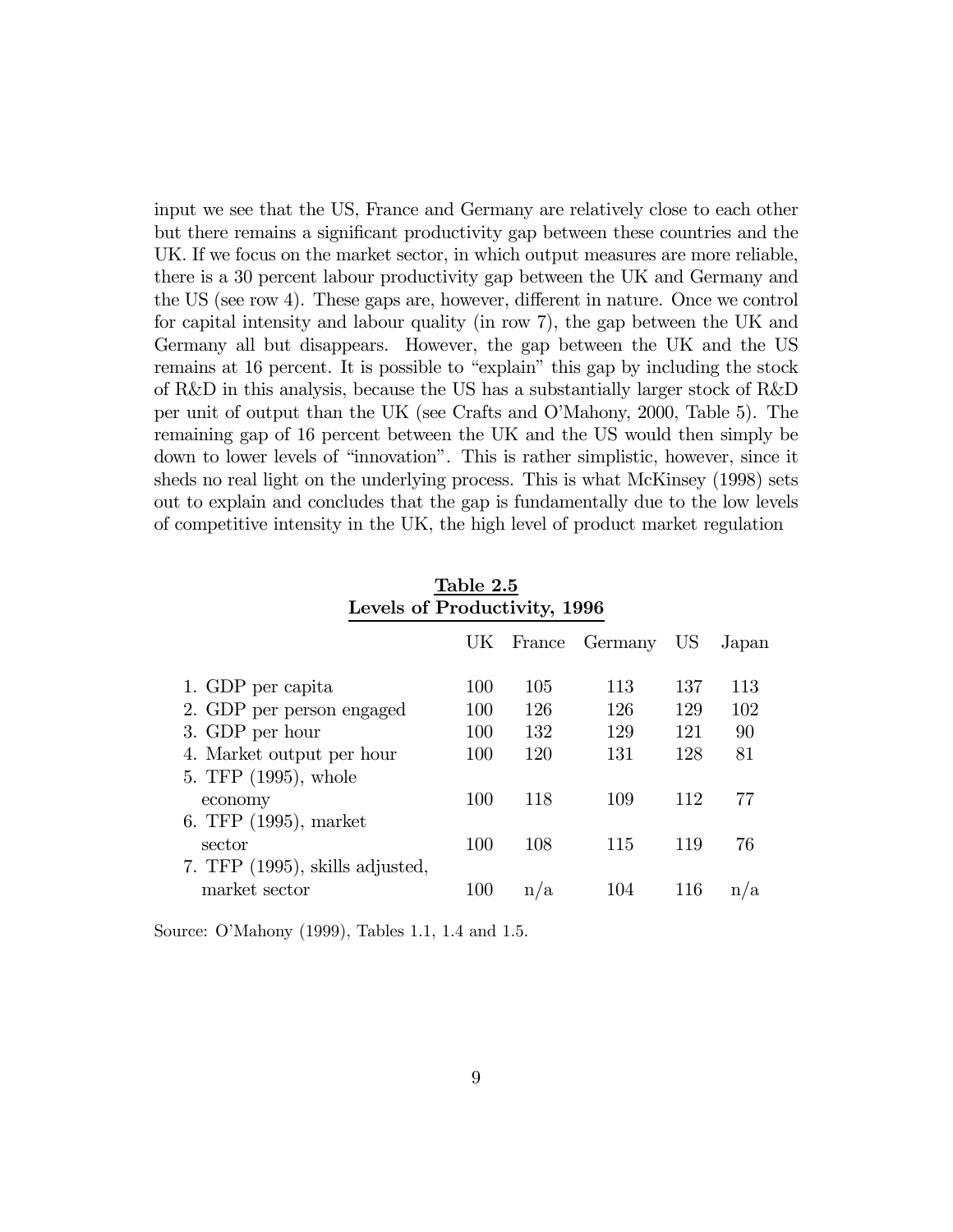| Total Factor Productivity by Sector in the UK |                                             |                                 |  |  |  |
|-----------------------------------------------|---------------------------------------------|---------------------------------|--|--|--|
|                                               | Levels of TFP in US<br>relative to UK, 1995 | TFP Growth $(\%$ pa)<br>1973-95 |  |  |  |
| Agriculture                                   | 100                                         | 2.92                            |  |  |  |
| Mining                                        | 140                                         | $-2.15$                         |  |  |  |
| <b>Utilities</b>                              | 115                                         | 2.87                            |  |  |  |
| Manufacturing                                 | 142                                         | 1.85                            |  |  |  |
| Chemicals                                     | 112                                         | 2.10                            |  |  |  |
| Metals                                        | 129                                         | 2.02                            |  |  |  |
| Engineering                                   | 166                                         | 2.02                            |  |  |  |
| Textiles etc.                                 | 132                                         | 1.29                            |  |  |  |
| Food etc.                                     | 166                                         | 0.18                            |  |  |  |
| Other                                         | 99                                          | 1.89                            |  |  |  |
| Construction                                  | 84                                          | 2.15                            |  |  |  |
| Transport/Communication                       | 111                                         | 3.06                            |  |  |  |
| Distributive trade                            | 135                                         | 0.43                            |  |  |  |
| Financial services                            | 122                                         | 0.98                            |  |  |  |
| Personal services                             | 135                                         | 1.21                            |  |  |  |
| Non-market services                           |                                             | 0.17                            |  |  |  |
| Total                                         | 112                                         | 1.65                            |  |  |  |

Table 2.6

Source: O'Mahony (1999), Tables 2.9, 2.13.

and the lack of exposure to best practice. Looking at it from the viewpoint of technological innovation, the problem in the UK is the lack of effective use of technology in major sectors of the economy.

#### 2.3. Productivity Growth in Different Sectors

The trends outlined in section 2.2 can be broken down by sector. Table 2.6 shows that the productivity gap relative to the US is not fundamentally driven by any particular sectors. Compared to the US, the UK's position is generally unfavourable. An exception is in agriculture were TFP was much higher in Britain than in France, Germany or Japan. UK TFP is also relatively strong in the utilities and construction compared to the other EU countries.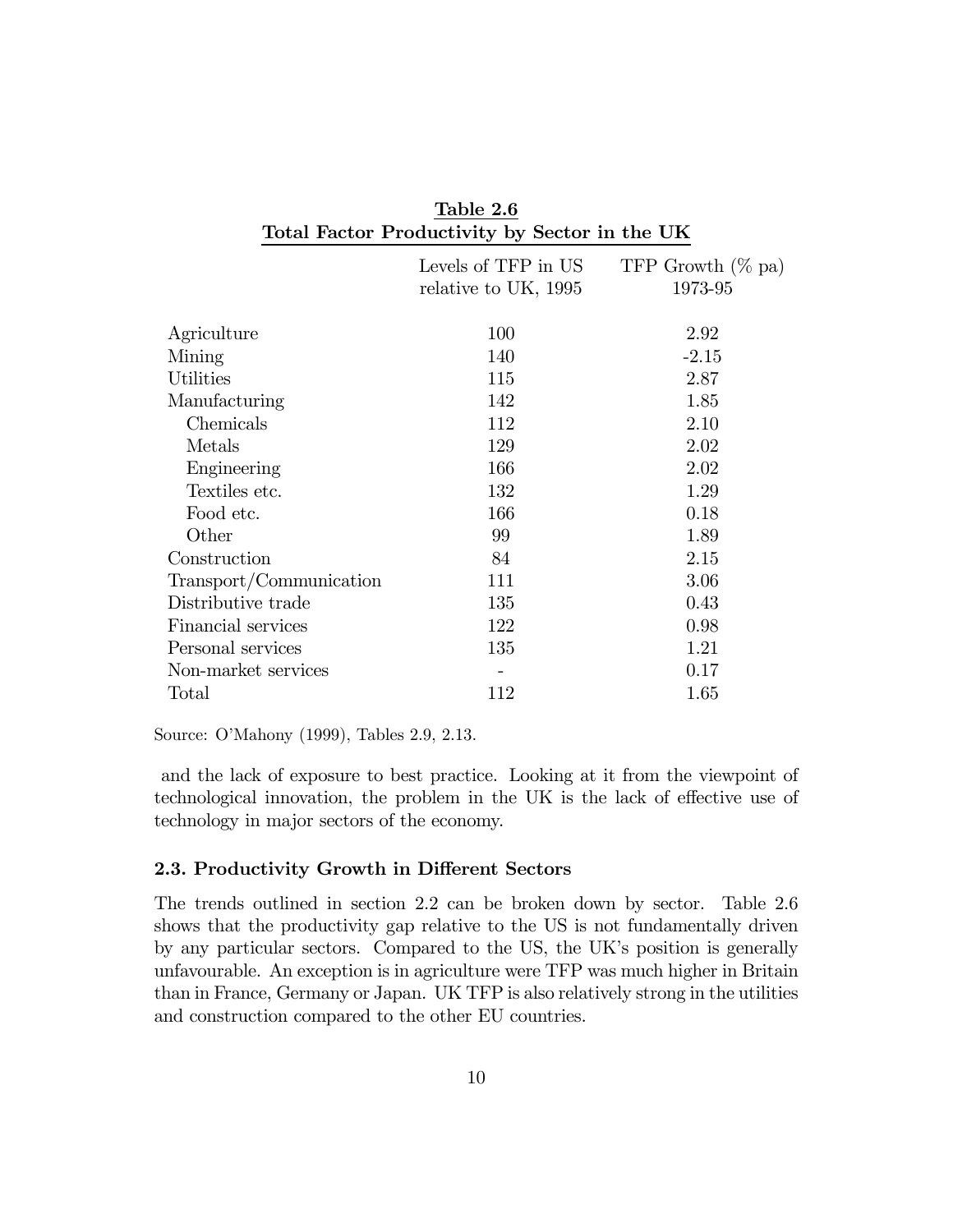Britain's performance in manufacturing is generally worse than her relative position in the total market economy. However, even in the service sectors the UK does not enjoy a TFP advantage. Britain's TFP gap in financial services is large relative to Germany (41%), and her gap is large in personal services relative to the US (35%). Looking over time, Britain's relative decline in market services compared to Germany owes much to the decline in her relatively favourable position in services. Relative to the US, the productivity gap was closed proportionately less in services than in manufacturing.<sup>5</sup>

#### High Tech Sectors

In policy debates there is often a focus on 'strategic high tech' sectors. The OECD statistics classify these as the following: aircraft (ISIC 3845), office and computing (ISIC 3825), drugs and medicines (3522), radio, TV & communication equipment  $(3832)$ .<sup>6</sup> Across the OECD these industries are characterised by having relatively high shares of skilled workers, high levels of productivity and high shares of trade. They have also had much higher than average growth rates of skilled workers, productivity and trade. Although the manufacturing sector as a whole has declined, high tech sectors enjoy an increasingly large share of this sector at the expense of low tech industries.

It is important to bear in mind that these sectors are small relative to the economy as a whole. For example, even within manufacturing the high tech sectors (including electricity machinery and instruments) employed only 20% of UK workers in 1994 relative to 16% in 1970 (OECD, 1996). About a fifth of manufacturing workers were also employed in these high tech sectors in the rest of the G5.

Looking at TFP growth by broad sector, manufacturing actually had slower growth over 1973-95 than the utilities (electricity, gas and water), transport and agriculture, forestry and fishing. Within manufacturing, however, it is the case that the relatively high tech chemical sector has enjoyed faster TFP growth than the relatively low tech textiles and food sectors.

<sup>5</sup>Although the caveats regarding measurement problems in the service sectors should be born in mind.

 ${}^{6}$ For example, OECD (1999) Annex 1. The classification is based on R&D performed and R&D 'acquired' from other industries. Medium-high tech includes instruments, vehicles, electrical machinery, chemicals, other transport and non-electrical machinery.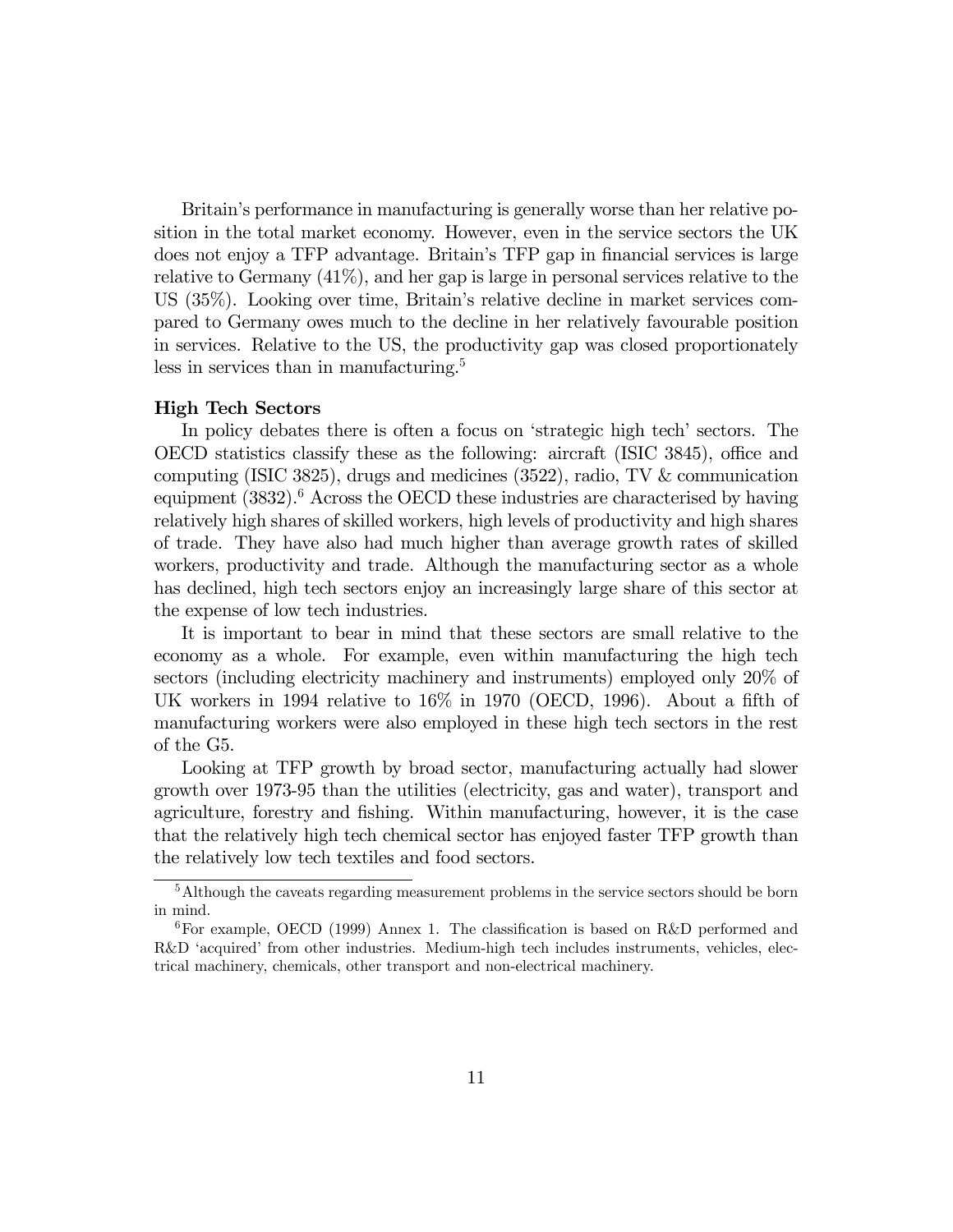#### 2.4. Summary

UK labour productivity is lower than the US, France and Germany. Most of the productivity gap with France and Germany can be accounted for by different factor usage. Relative to Germany, for example, the UK invests less in physical and human capital. Even accounting for this, there remains a substantial TFP gap with the USA of the order of 16%. The UK made some improvement in closing this gap, especially in the 1980s. For this reason, the OECD wide post-1973 TFP slowdown appeared much less severe in the UK than in other countries. This improvement, however, was not primarily driven by better performance in the more technologically advanced parts of the economy. We now turn explicitly to UK innovation performance.

## 3. TECHNOLOGICAL INNOVATION IN THE UK (1970- 2000)

As we have seen, the relative productivity performance of the UK has improved over the last two decades particularly given factor inputs. Over this period, TFP growth has been among the highest in the G7. In this section, we focus on the record of technological innovation in the UK over the same period. We start with the performance of the science base and then work outwards.

#### 3.1. The Output of the Science Base

The UK has a relatively strong position on indicators of the science base. With only 1\% of the world's population the UK produces  $8\%$  of the world's scientific research papers (Table 3.1). The share of citations stands at 9%. This is ahead of all other EU countries and Japan. Other indicators of elite science are also strong. For example, in winning science prizes in excess of \$200,000 the UK is second only to the US and well ahead of third placed Germany.<sup>7</sup>

These figures need to be interpreted with care, however, as they may partially reflect the fact that English is the dominant language of science. It is no surprise that the US is ahead of the UK in these measures of the scientific base, but rather more surprising that Canada (although not Australia) has a higher share than the UK of scientific papers and citations.

<sup>&</sup>lt;sup>7</sup>An often heard boast is that there are more scientific Nobel prizewinners in Trinity College, Cambridge than in France.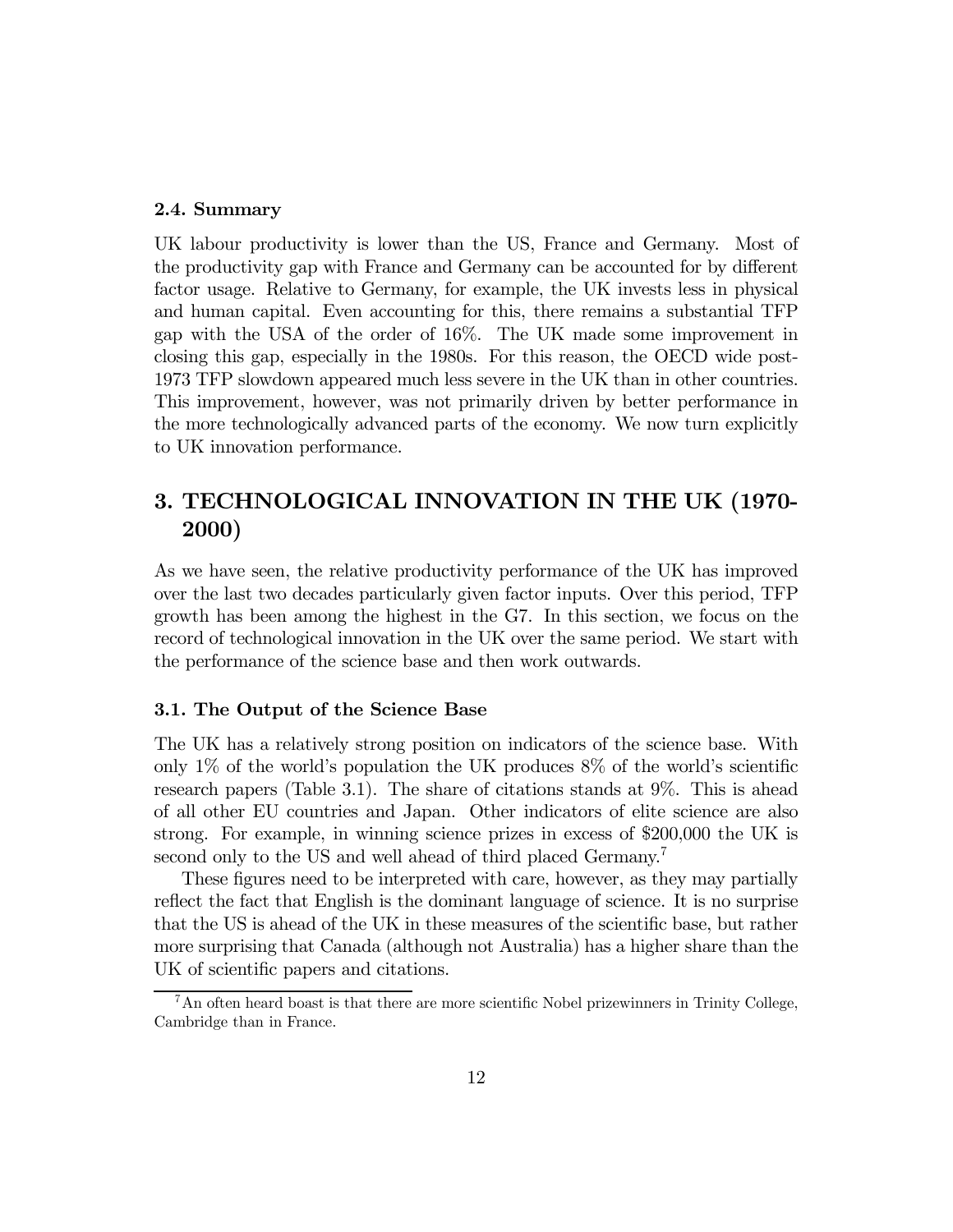Not only is the UK strong in elite science it also produces a high proportion of graduates in science and engineering. In 1995 the flow of these graduates as a proportion of total employment was higher than any other G7 country (see OECD, 1999, Table 2.6.1). This is important in terms of stimulating technology transfer. A large proportion of these graduates, however, end up working outside the scientific sector, for example in finance or consultancy.

#### 3.2. General Innovative Performance

#### 3.2.1. R&D

Looking at the OECD as a whole, gross expenditure on R&D (GERD) as a proportion of GDP rose substantially in the 1970s and 1980s, but stabilised or fell in the 1990s (see Table 3.2). Much of the 1990s fall was due to government cutbacks in R&D especially in countries where there was a high military spend on R&D as a result of end of the Cold War. There has also been a general move away from direct government subsidies to R&D (and a increase in fiscal subsidies such as tax credits).8

| Table 3.1<br>Indices of Papers and Citations per head $(1981-94)(UK=100)$ |        |           |  |  |  |
|---------------------------------------------------------------------------|--------|-----------|--|--|--|
|                                                                           | Papers | Citations |  |  |  |
| UK                                                                        | 100    | 100       |  |  |  |
| France                                                                    | 70     | 58        |  |  |  |
| Germany                                                                   | 64     | 53        |  |  |  |
| US                                                                        | 96     | 114       |  |  |  |
| Japan                                                                     | 45     | 32        |  |  |  |

Source: UK Office of Science and Technology.

The UK stands out as having the lowest general R&D and business R&D (BERD) intensity of the G5 countries. It is also one of the very few countries to have cut its R&D expenditure as a proportion of GDP since the early 1980s. Furthermore, even if we focus on business performed R&D, stripping out R&D

<sup>&</sup>lt;sup>8</sup>See Bloom *et al.* (2001). The USA, Canada, Australia and Spain have relatively generous tax breaks for R&D compared to the UK and Germany. Britain introduced an R&D tax credit for small firms in April 2000.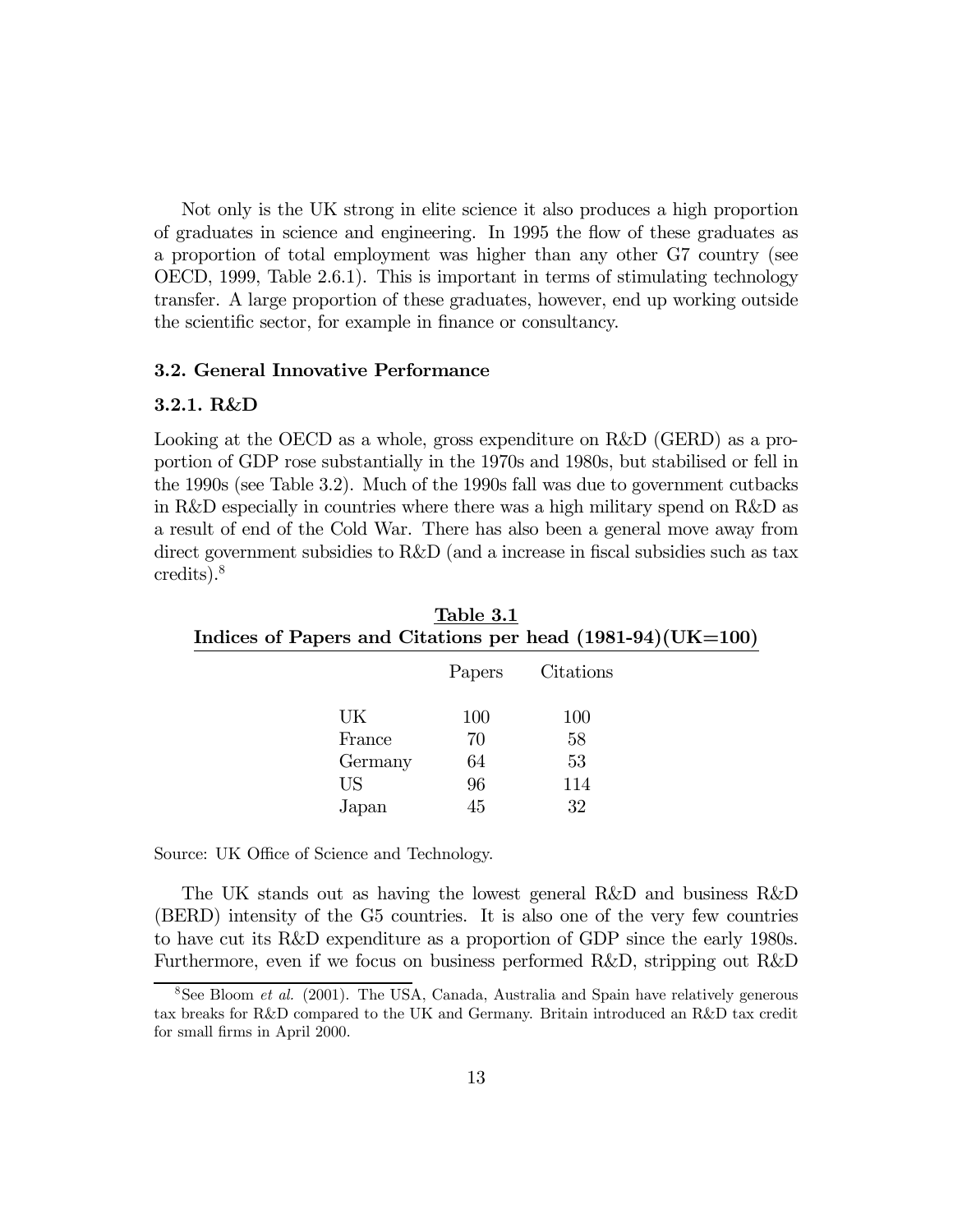performed in government labs, universities and elsewhere in the public sector, Britain stands out as one of the only countries where business enterprise R&D fell in the 1980s.

The falling relative R&D intensity in the UK since 1981 is not really explained by change in the industry mix (such as the relatively fast rise of the low R&D

| Table 3.2                                                     |      |      |      |      |      |  |
|---------------------------------------------------------------|------|------|------|------|------|--|
| Gross Domestic Expenditure on R&D (GERD) as Percentage of GDP |      |      |      |      |      |  |
|                                                               | 1981 | 1985 | 1990 | 1995 | 1997 |  |
| UK                                                            | 2.4  | 2.2  | 2.2  | 2.0  | 1.9  |  |
| France                                                        | 2.0  | 2.3  | 2.4  | 2.3  | 2.2  |  |
| Germany                                                       | 2.4  | 2.7  | 2.8  | 2.3  | 2.3  |  |
| US                                                            | 2.4  | 2.9  | 2.8  | 2.6  | 2.7  |  |
| Japan                                                         | 2.1  | 2.6  | 2.9  | 2.8  | 2.9  |  |
|                                                               | 2.0  | 2.3  | 2.4  | 2.2  | 2.2  |  |

Source: OECD (1999), Table 3.1.1.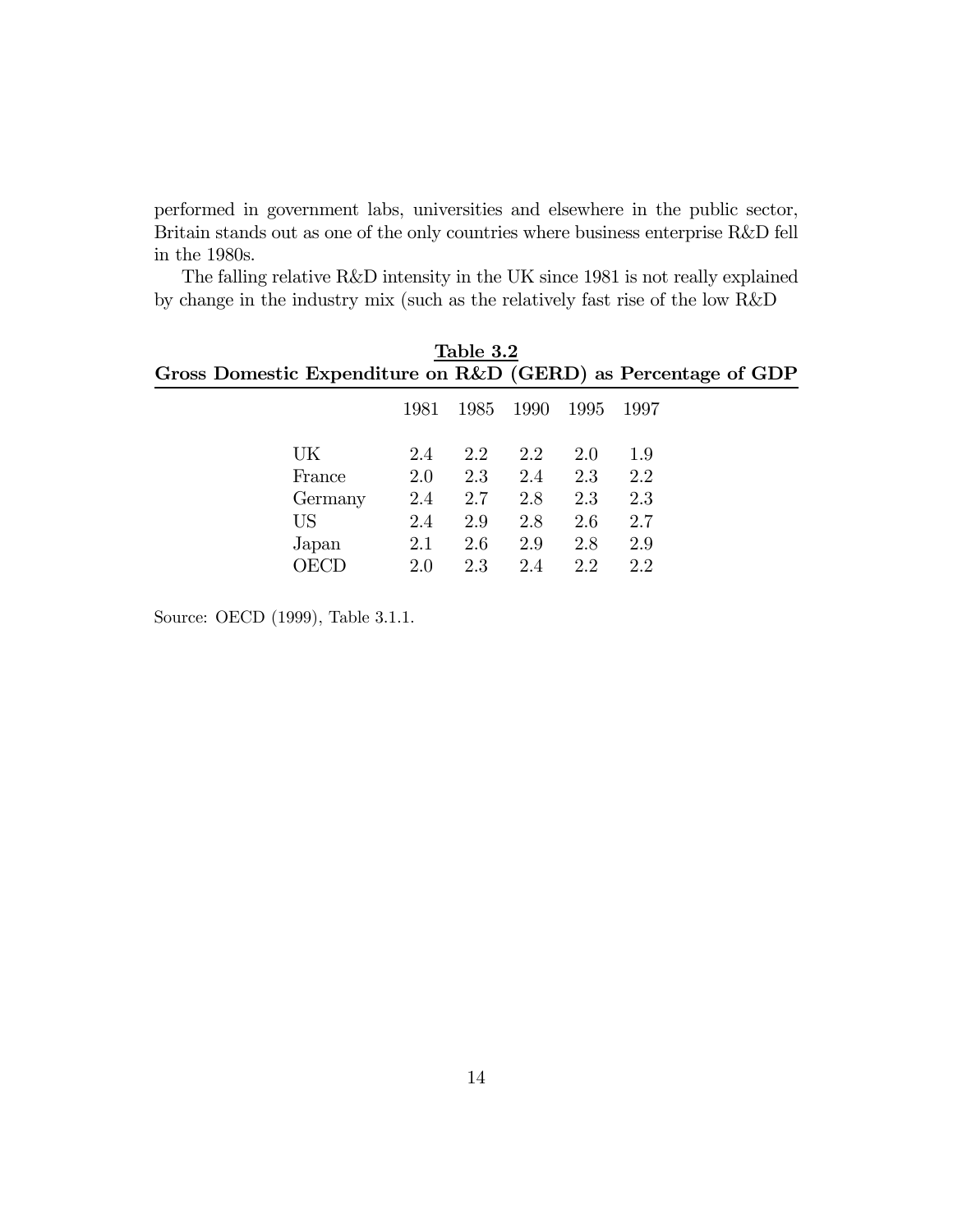|                                                      | UK   | France     | Germany | US   |
|------------------------------------------------------|------|------------|---------|------|
| 1981                                                 |      |            |         |      |
| GERD as a percentage of GDP                          | 2.4  | 2.0        | 2.4     | 2.4  |
| BERD as a percentage of GDP                          | 1.5  | 1.1        | 1.7     | 1.7  |
| Percentage of BERD financed by industry <sup>a</sup> | 70.0 | 75.4       | 83.1    | 68.4 |
| Percentage of BERD financed by government            | 30.0 | 24.6       | 16.9    | 31.6 |
| Industry-financed BERD as a percentage of GDP        | 1.1  | 0.8        | 1.4     | 1.2  |
| 1996                                                 |      |            |         |      |
| GERD as a percentage of GDP                          | 1.9  | 2.3        | 2.3     | 2.6  |
| BERD as a percentage of GDP                          | 1.3  | 14         | 1.5     | 1.9  |
| Percentage of BERD financed by industry <sup>a</sup> | 90.5 | $87.3^{b}$ | 91.0    | 83.6 |
| Percentage of BERD financed by government            | 9.5  | 12.7       | 9.0     | 16.4 |
| Industry-financed BERD as a percentage of GDP        | 1.2  | 1.2        | 1.4     | 1.6  |

## Table 3.3 R&D Expenditure and Funding

<sup>a</sup> Includes domestic and foreign industry, and also 'other' which is a very small category. <sup>b</sup> Latest figures available for France is for 1995.

Notes: GERD - gross domestic expenditure on R&D, which covers all R&D carried out on national territory and therefore includes government intramural expenditure on R&D, expenditure by the higher education sector on R&D and BERD. BERD - business enterprise expenditure on R&D.

Source: Main Science and Technology Indicators, OECD, 1998.

service sectors in the UK). It is mainly a 'within industry' phenomenon (see Van Reenen,  $1997$ <sup>9</sup>. Interestingly, in the early 1970s, the UK general R&D intensity was second only to the US level amongst G7 countries, and even in 1981 the GERD/GDP ratio was 2.4%, similar to the US and Germany (see Table 3.2).

Part of the story is that the proportion of R&D performed by business but funded by government has fallen more dramatically in the UK than in other countries. The share of BERD funded by the UK government fell by from 30% to 10% between 1981 and 1996 (see Table 3.3). Industry funded BERD as a proportion of GDP has been broadly stable in the UK and in Germany and has risen in the

<sup>9</sup>A more recent decomposition analysis of business R&D intensity in manufacturing 1990- 1997 (OECD, 1999, p.143) also reveals that the 0.6 percent fall in UK intensity was all within industry.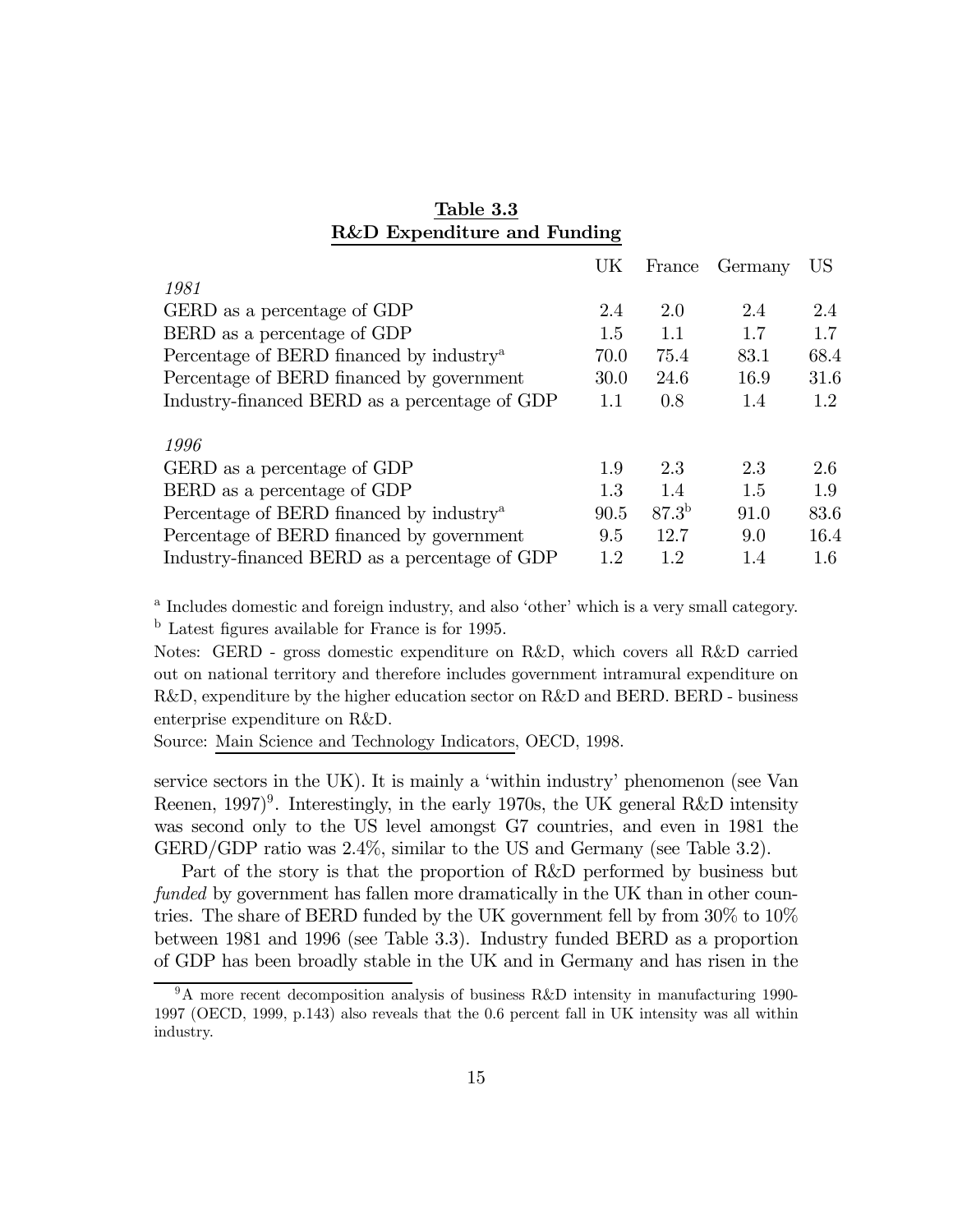USA and France (and most other OECD countries). This is a result of explicit UK government policy to move away from funding 'near market' R&D.

Interestingly, of all the G7 countries only Canada has a higher proportion of its R&D performed by smaller companies (under 500). It appears to be the larger British firms who are failing to invest in R&D as much as other countries (see OECD, 1999, Table 5.4.1).

#### 3.2.2. Investment in tangible capital

As we noted in Section 2, investment in tangible capital is low compared to other OECD countries (see Table 3.4 and Bond and Jenkinson, 1996). Disaggregating the types of investment is instructive. The UK invests about 8.3% of GDP in plant and equipment which is the OECD average. The poor position is mainly drive by very low investment in public infrastructure and in residential construction.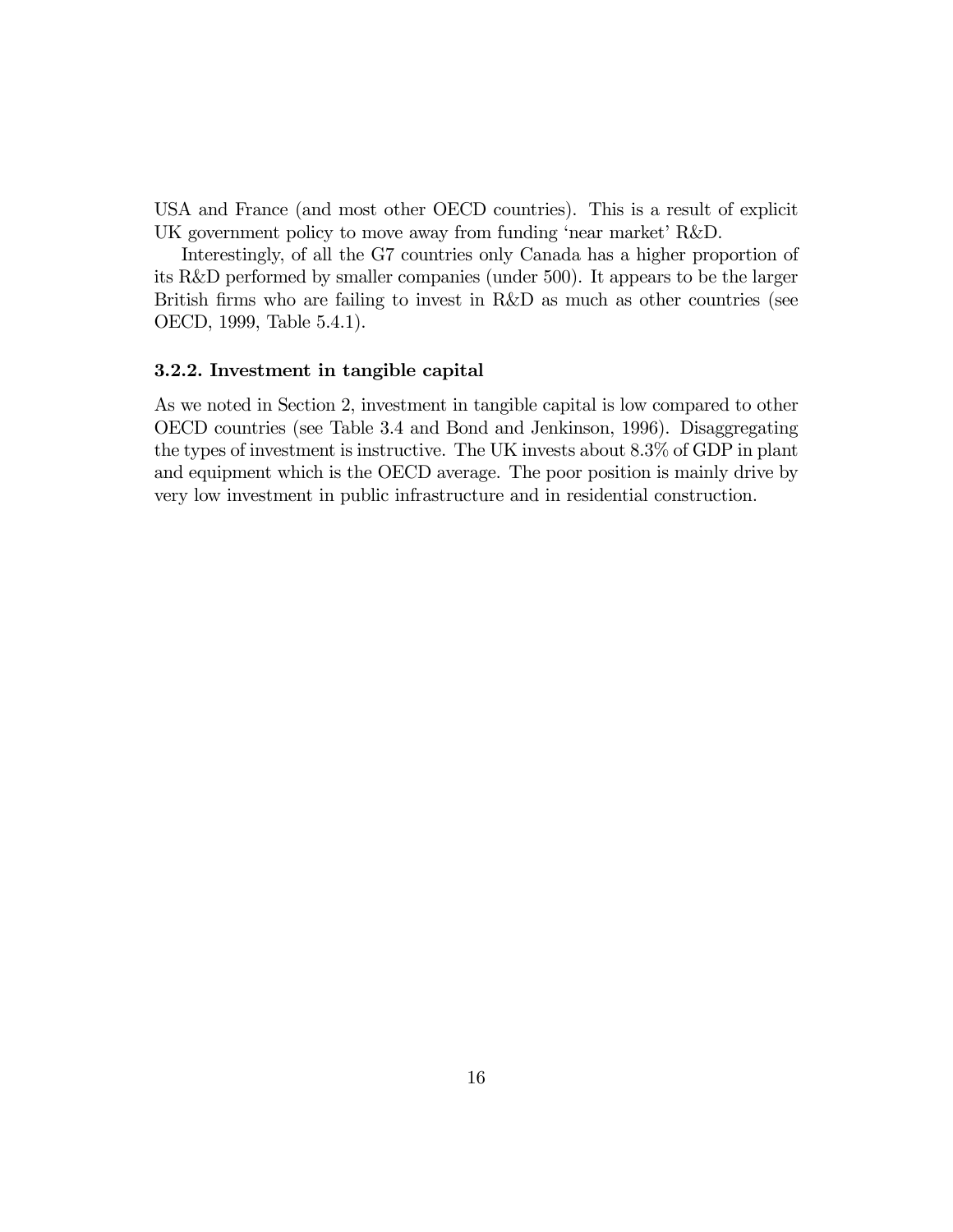| Table 3.4<br>Investment as a Percentage of GDP, 1960-95             |      |      |                   |      |
|---------------------------------------------------------------------|------|------|-------------------|------|
|                                                                     |      |      | UK France Germany | US.  |
| Gross fixed capital formation                                       | 17.9 | 22.2 | 22.3              | 18.3 |
| Gross fixed capital formation<br>excluding residential construction | 14.2 | 15.5 | 15.7              | 13.6 |
| Gross fixed capital formation:<br>machinery and equipment           | 8.3  | 8.8  | 8.7               | 7.5  |

Source: OECD Historical Statistics, 1960-95, 1997 edition.

On the other hand, the UK has successfully attracted the largest volume of foreign direct investment in the OECD. In 1997 inward investment was 2.8% of GDP compared to an EU average of 1.4% and OECD average of 1.1% (see OECD, 1999, Table 6.1.3). This internationalisation of investment is equally true of R&D - the UK had 15% of its R&D funded from abroad in 1997, which was the highest proportion in the OECD. Some of this position is simply due to financial flows outward investment is also exceptionally high. Part of the FDI numbers, however, do reflect genuine new plant; but here the numbers are not so dramatic. The share of foreign affiliates<sup>10</sup> in manufacturing production, for example, is about equal to that in France (30.5% in UK, 25.8% in France) although higher than Germany  $(7.1\%)$  or Italy  $(10.2\%).$ 

Overall investment in 'knowledge' (defined by OECD to be the sum of R&D, software and public spending on education) was 8.3% in 1995. The EU and OECD average were 7.9% (US spent 8.4%, Germany 8.1% and France 10.2%).

#### 3.2.3. Patents

R&D is only a measure of the inputs to the science base. What about the outputs? The UK has a lower share of patents than other G5 countries (see OECD, 1999, Table 11.2.1). Furthermore, this share has declined over time (whether one uses US or EU patents) even if we exclude Japan which has had an enormous increase (see Table 3.5 for US patents). This is particularly disappointing given that the

<sup>&</sup>lt;sup>10</sup>To be a foreign affiliate there has to be a greater than  $50\%$  holding in the establishment by a parent company.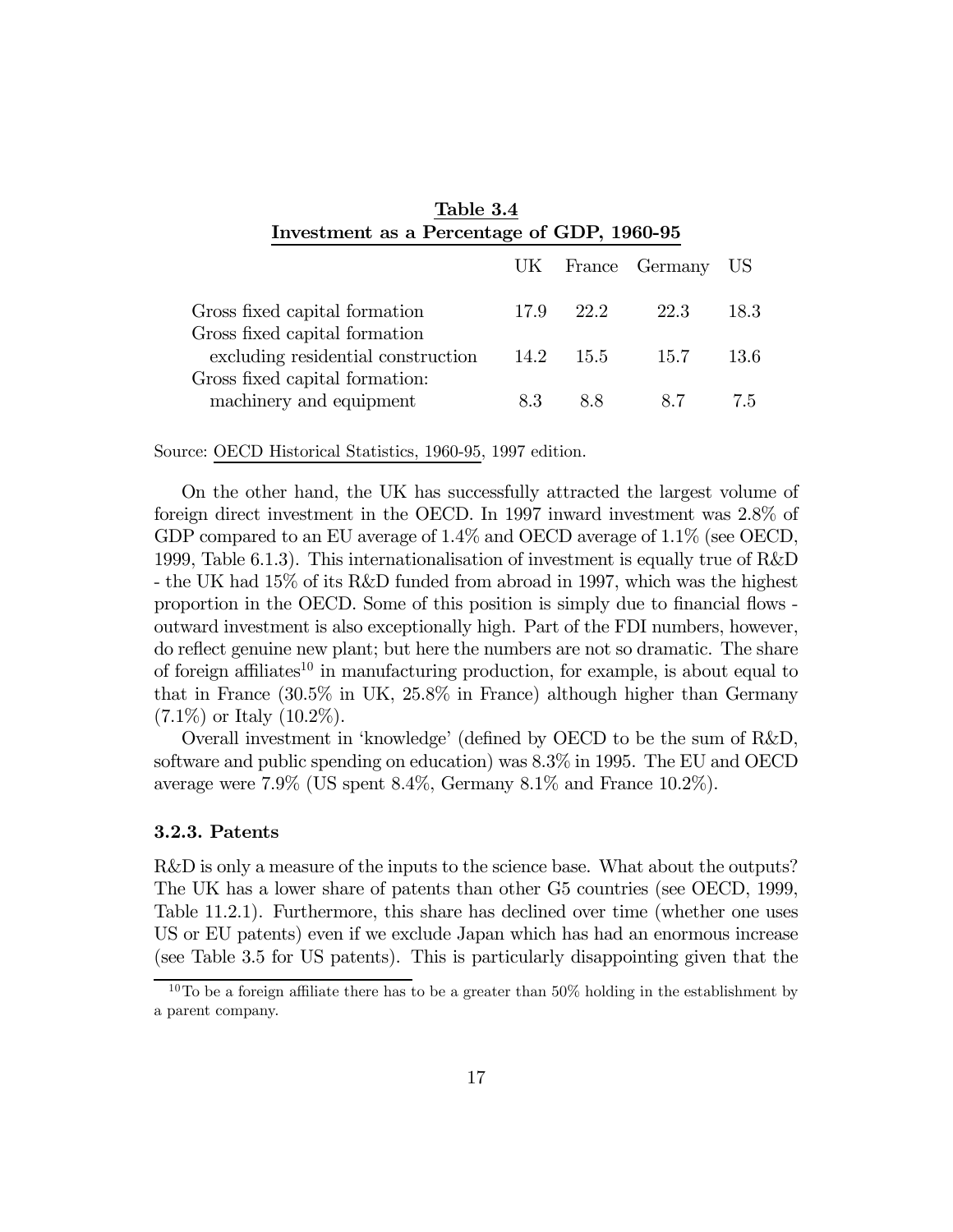UK's R&D spend is concentrated in pharmaceuticals which have a relatively high propensity to patent.

|         |                          |      | Table 3.5<br>US Patents Granted (1963-93) |                                             |      |      |
|---------|--------------------------|------|-------------------------------------------|---------------------------------------------|------|------|
|         | Percentage of Total (G7) |      |                                           | Percentage of Total<br>(G7 excluding Japan) |      |      |
|         | 1963-79                  | 1985 | 1993                                      | 1963-79                                     | 1985 | 1993 |
| UK      | 4.2                      | 3.5  | 2.3                                       | 4.5                                         | 4.3  | 3.0  |
| France  | 2.8                      | 3.3  | 3.0                                       | 3.0                                         | 4.0  | 3.9  |
| Germany | 7.2                      | 9.4  | 7.0                                       | 7.6                                         | 11.4 | 9.1  |
| US      | 71.2                     | 55.2 | 54.1                                      | 75.4                                        | 67.2 | 70.0 |
| Japan   | 5.6                      | 17.8 | 22.7                                      |                                             |      |      |

Source: US Patent and Trademark Office, Patenting Trends in the United States, 1963- 93.

#### 3.2.4. Innovation

EU innovation surveys (CIS) give an alternative measure of innovative output. On this measure, UK manufacturing firms spent less of their turnover introducing new products and processes than those in France and Germany (Table 3.6). This appears mainly due to larger firms' lower spend. The position is reversed, however, in services.

The problem with the CIS is that the concept of innovation is somewhat vaguer than R&D where the OECD Frascati definition is more precise. Furthermore, whereas the response rates for the R&D surveys are close to 100% (they are confidential and compulsory in many countries) the CIS survey has a much lower response rate. In the UK response rates were about  $43\%$ <sup>11</sup> Thus, one must be careful in drawing any strong conclusions from the innovation survey.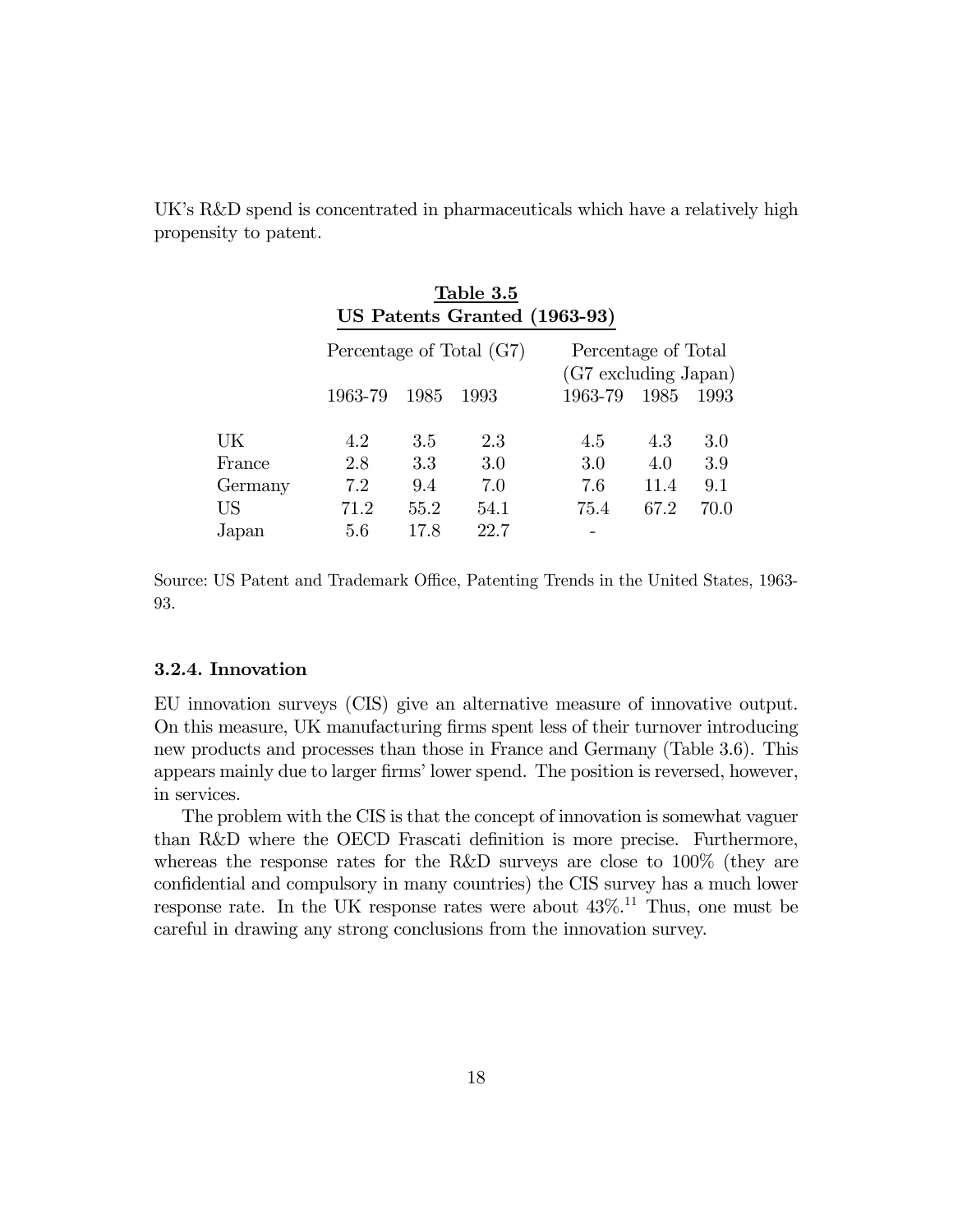| Table 3.6                                           |  |
|-----------------------------------------------------|--|
| Expenditure on Innovation as a Share of Sales, 1996 |  |

|         | Manufacturing Services |      |
|---------|------------------------|------|
| UK      | 3.16                   | 4.02 |
| France  | 3.92                   | 1.25 |
| Germany | 4 12                   | 2.95 |

Source: OECD (1999), Table 5.5.1.

#### 3.2.5. Diffusion

The main productivity benefits from innovation are only reaped as it becomes spread around the economy. Measuring the spread of a new technology is no easy task, however. Which technology do we choose to measure? Do we have internationally comparable data examining the same technology? Is this measured in a consistent way over time? Finally, the technological innovations may be less important than the organisational innovations that may accompany the new technology.12

#### - ICTs

Data sources are richest on ICTs (information and communication technologies). The UK seems to perform relatively well on these measures. Of the G7 countries the UK is second only to the US in ICT expenditure as a proportion of GDP in 1997 (according to Table 3.7). Secure web servers for e-commerce stood at 1.4 per 100,000 inhabitants in August 1998 which was higher than France, Germany and Italy, but below Canada and the USA. 18% of the UK population were regular internet users in 1998 compared to 37% in the US, 11% in Japan, 10% in Germany and 11% in France (OECD, 1999). The UK has some advantages in these areas because of a good IT infrastructure. Telecommunication prices are relatively low compared to other EU countries, thanks to tough competition.

<sup>&</sup>lt;sup>12</sup>See Bresnahan *et al.*, 1998, for a study suggesting that the failure to introduce complementary organisational changes alongside computerisation harms productivity.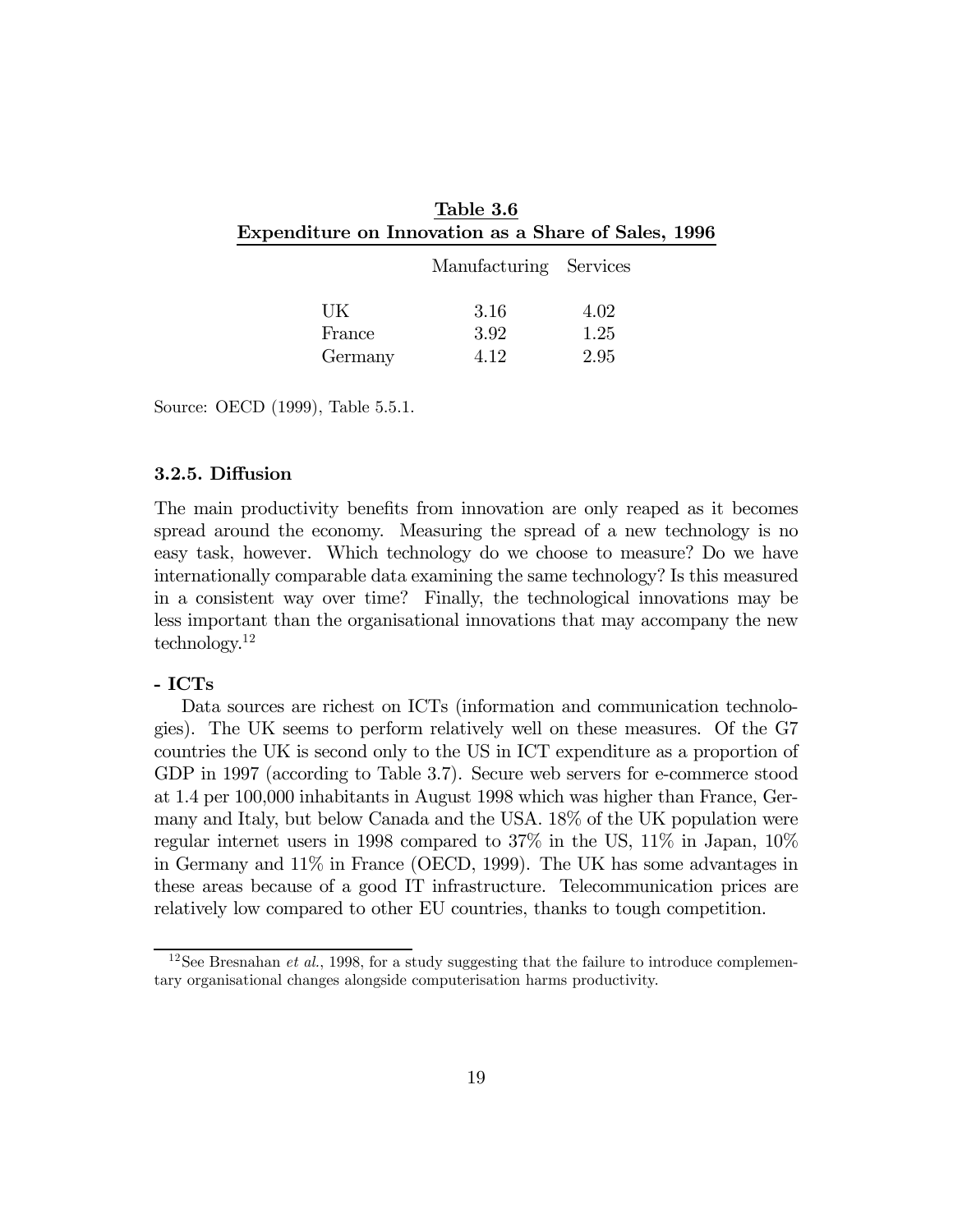| ICT Expenditure as a Percentage of GDP, 1997 |             |                             |         |       |  |
|----------------------------------------------|-------------|-----------------------------|---------|-------|--|
|                                              | IT hardware | IT services<br>and software | Telecom | Total |  |
| UK                                           | 1.5         | 3.4                         | 2.7     | 7.6   |  |
| France                                       | 0.9         | 3.3                         | 2.2     | 6.4   |  |
| Germany                                      | 0.9         | 2.4                         | 2.3     | 5.6   |  |
| <b>US</b>                                    | 1.7         | 3.4                         | 2.7     | 7.8   |  |
| Japan                                        | $1.1\,$     | 2.7                         | 3.6     | 7.4   |  |
| E)                                           | 1.3         | 2.8                         | 2.8     | 6.9   |  |

| Table 3.7                                    |  |
|----------------------------------------------|--|
| ICT Expenditure as a Percentage of GDP, 1997 |  |

Source: OECD (1999), Table 2.3.1.

#### - Other indicators

Vickery and Northcott (1995) review a number of national surveys of the diffusion of advanced manufacturing technologies and microelectronics. The traditional S-shaped diffusion curve is observed. The UK does appear to be a laggard in the take up of these new technologies for both indicators (see Figures 3.1 and 3.2), although it eventually catches up. This would be consistent with the notion that poor workforce skills delay the introduction of new technologies.

The cross-national pattern in organisational innovations is less clear. According to Ruigrok et al. (1999) the picture mirrors that of technical diffusion. For example, 10.2% (17.9%) of all European firms sampled has introduced "extensive decentralisation of strategic decisions" in 1992 (1996). In the UK the figures stood at only 8% and 13.6%. The most comprehensive is probably the EU's 1996 EPOC survey covering 33,000 European establishments (OECD, 1999b). On a number of indicators the UK appears average or above average (teams-based work organisation, delayering of management, employee involvement).13 Of course, it is controversial as to how innovative these organisational forms are, or how important they are in stimulating productivity growth.

<sup>13</sup> 33% of UK workplaces with at least 50 employees used team-based organisation compared to 30% in France, 28% in Italy and 20% in Germany. Denmark was the highest at 40%.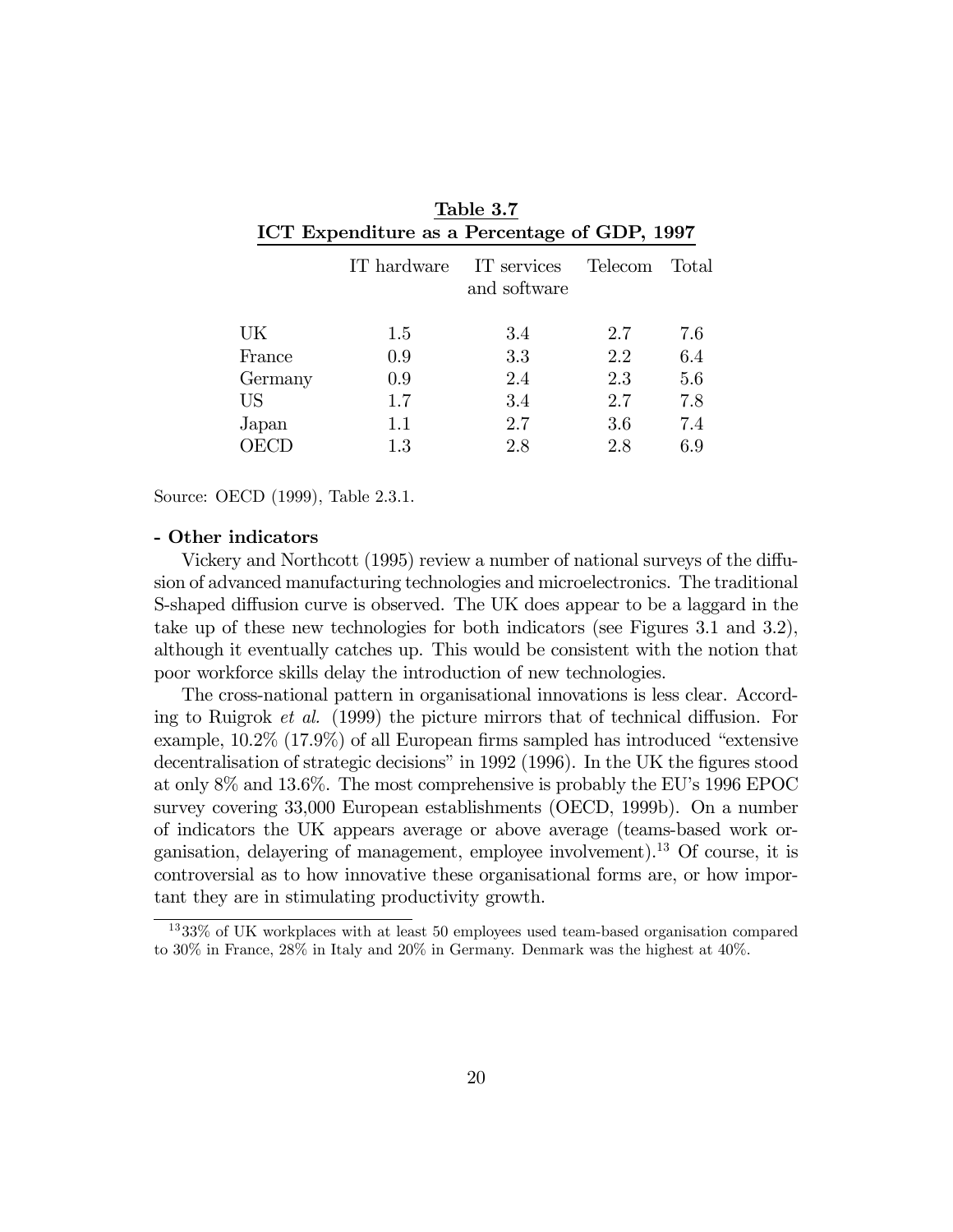#### 3.3. Innovation Performance by Industry

#### 3.3.1. Science Base

As we can see in Table 3.8, the UK Science Base is particularly specialised in the medical-biological sector and is notably weak in chemistry, physics and engineering, exactly the opposite of Germany and Japan. In the US, the research effort is much more evenly spread with the notable exception of the weakness in chemistry.

|                                             |      | Table 3.8                 |         |      |       |
|---------------------------------------------|------|---------------------------|---------|------|-------|
| Specialization Profiles in Science, 1981-86 |      |                           |         |      |       |
|                                             |      | <b>Based on Citations</b> |         |      |       |
|                                             | UK   | France                    | Germany | US   | Japan |
|                                             |      |                           |         |      |       |
| Clinical Medicine                           | 1.17 | 0.78                      | 0.68    | 1.07 | 0.72  |
| Bio-Medical                                 | 0.96 | 0.96                      | 0.93    | 1.11 | 0.92  |
| Biology                                     | 1.25 | 0.64                      | 0.81    | 0.89 | 0.95  |
| Chemistry                                   | 0.89 | 1.34                      | 1.58    | 0.67 | 1.92  |
| Physics                                     | 0.70 | 1.53                      | 1.55    | 0.86 | 1.19  |
| Earth and Space                             | 0.93 | 0.87                      | 0.71    | 1.19 | 0.33  |
| Engineering/Technology                      | 0.65 | 0.82                      | 1.18    | 0.94 | 1.86  |
| Mathematics                                 | 0.90 | 1.39                      | 1.16    | 0.97 | 0.67  |
|                                             |      |                           |         |      |       |

Source: CNR-ISRDS.

#### 3.3.2. Industry Specifics

R&D intensity in manufacturing is lower than the G5 average in every industry except the chemicals, metal products and pharmaceuticals industry (see Figure 3.3). UK R&D is particularly low in the lowest tech industries (textiles, paper and wood products). The strength of pharmaceuticals is striking. About a quarter of all UK business R&D is located in this sector, and UK R&D intensity is well above average.

The UK has strongest biotech sector in Europe and is second only to the US in the OECD. There are more biotech firms in Britain than any other EU country. Despite the set-backs over the backlash against GM foods, the drugs related sector is forecast to have high worldwide growth. The strength of the sector rests in its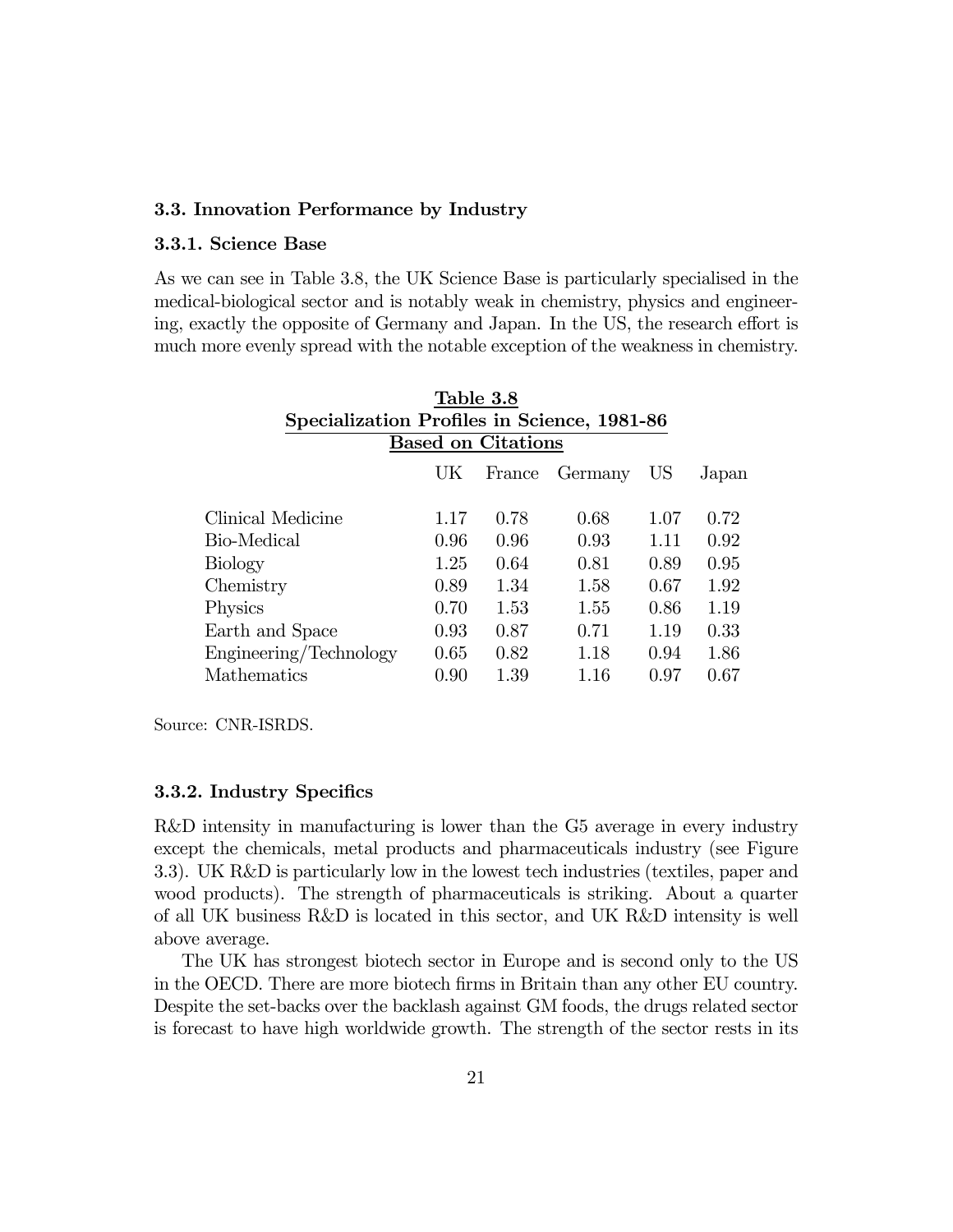close relation to the academic science base (clusters around universities such as Cambridge) and the presence of sophisticated capital markets in the UK. These may also have been factors behind the success of the pharmaceuticals industry. In fact, corporate venture capital from the companies in this sector is another advantage enjoyed by British biotech firms. The absence of a significant manufacturing component is probably an advantage given UK weakness in intermediate skills (see Section 4).

#### 3.4. Some Notable UK Innovations

A picture seems to be emerging of a strong Science Base but weaknesses in translating scientific innovations into marketable and profitable products. This picture is worth illustrating with a few notable UK inventions.

The Computer. The 1500 valve, programmable Collosus computer was completed in 1943 in Bletchley Park in order to decode communications between Hitler and his generals encrypted using the Lorenz cipher. Built by Tommy Flowers based on a design of Max Newman and Alan Turing, it operated successfully until the end of the war after which it was destroyed, along with all the blueprints, on the orders of the UK government and those who worked on it were forbidden to talk about it!

The X-Ray Scanner. The most significant advance in radiology since the discovery of X-rays, it was invented by Geoffrey Houndsfield at EMI. Houndsfield won a Nobel prize but EMI lost so much money in disastrous attempts to manufacture and market the scanner that its medical electronics division ceased to exist.

The Structure of DNA. This discovery in 1953 by Crick and Watson at Cambridge laid the foundation of the bio-technology industry. Like penicillin, it was not patented.

Zantac. This anti-ulcer drug generated such gigantic profits that it turned Glaxo from a small player to the largest pharmaceutical company in the world (after the merger with Smithkline/Beecham). Zantac was not even the first in the field, which was Tagamet, but its world domination was essentially a marketing triumph. The Proof of Fermat's Last Theorem. The most famous mathematical discovery of the latter part of the 20th century. Of no known commercial value.

#### 3.5. Summary

Britain has a relatively strong academic science base. Inventiveness and the position of elite science continues to be impressive. The reasons for this are a complex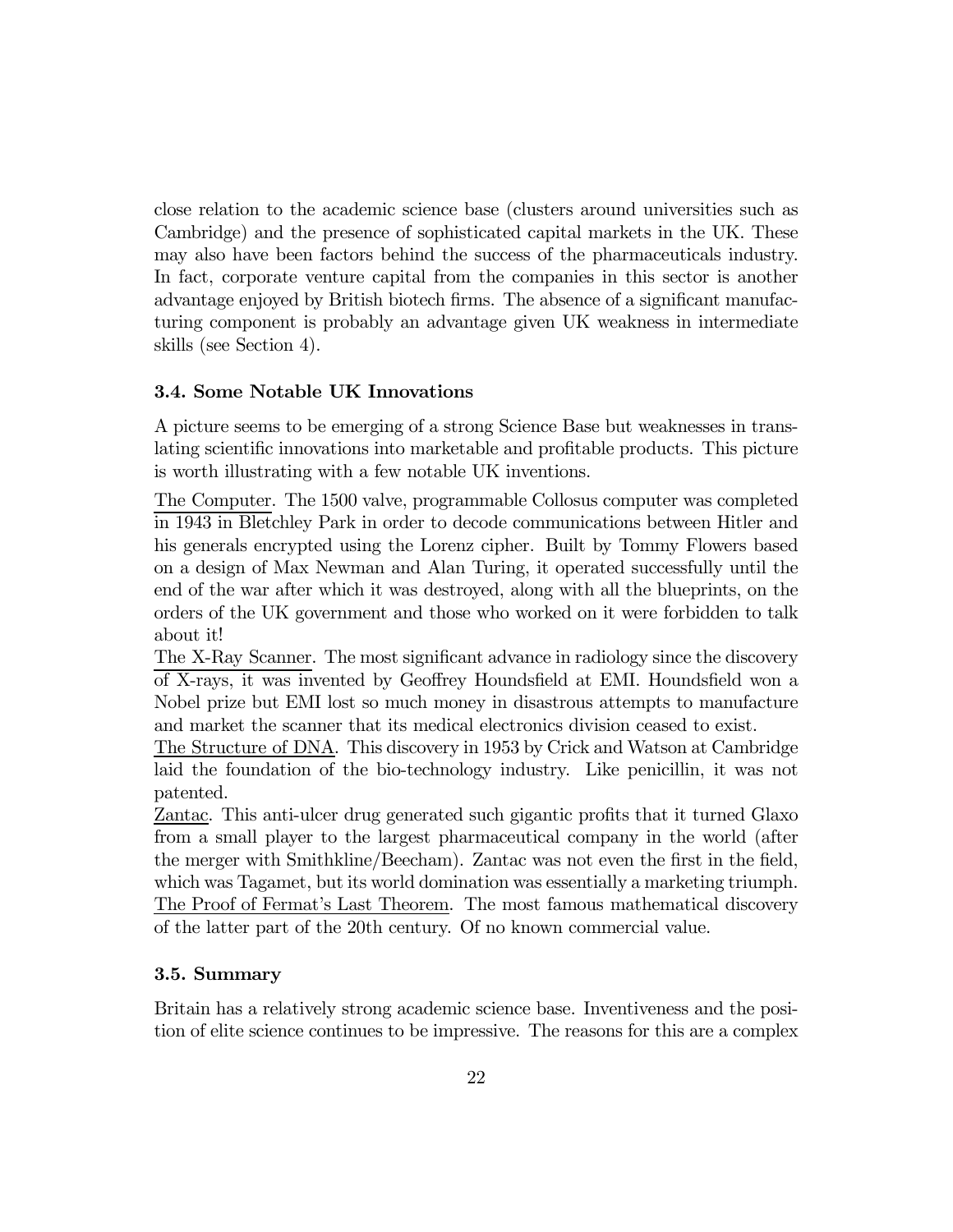mixture of culture, the fact that English is a global language and the ensemble of institutions around the universities.

Britain has been weak at translating this science base into innovation and industrial performance. Some high tech industries, such as pharmaceuticals, closely connected to the thriving bio-medical science base have also done well, but these are the exceptions to the rule. Business R&D and patenting are low (and falling) by international standards. Diffusion of innovations around the economy appears to lag behind other countries, although this may be less true of the current wave of ICTs than in the past.

There remains, however, an apparent contradiction. As we have seen, since the early 1970s, Britain's innovation performance in terms of R&D and patents has weakened relative to that of its main competitors. And yet, TFP growth has risen relative to these same competitors over the same period. So what is the explanation. Basically, we would argue that the good performance of TFP reflects catch-up, the process being driven by the factors discussed in Section 2.2. Nevertheless, there remains a TFP gap (see Tables 2.5, 2.6) and the fundamental reasons underlying this have already been discussed at the end of Section 2.2. But one of the more immediate factors relates to the picture of technological innovation which we have drawn, namely strong basic science but weak commercial follow-up. This reflects a weakness in the ability of the commercial sector to absorb basic innovations, with this weakness being directly related to low levels of R&D. For it is known that R&D investments help firms absorb innovations (see Griffith  $et al.$ ) 1999, for strong evidence) including the output of basic science. To pursue this, and related issues, further, we turn next to the overall environment within which UK firms operate.

### 4. THE ENVIRONMENT IN WHICH FIRMS OPERATE

As we have seen, the level of technological innovation in UK companies is comparatively low and this is one of the factors behind the TFP gap between the UK and its main competitors. In order to see why this is so, we look at a number of features of the environment within which UK firms operate. So, in turn, we consider the capital market, the labour market, education, macroeconomic policy, industry structure, property rights, openness to trade and government policies more generally.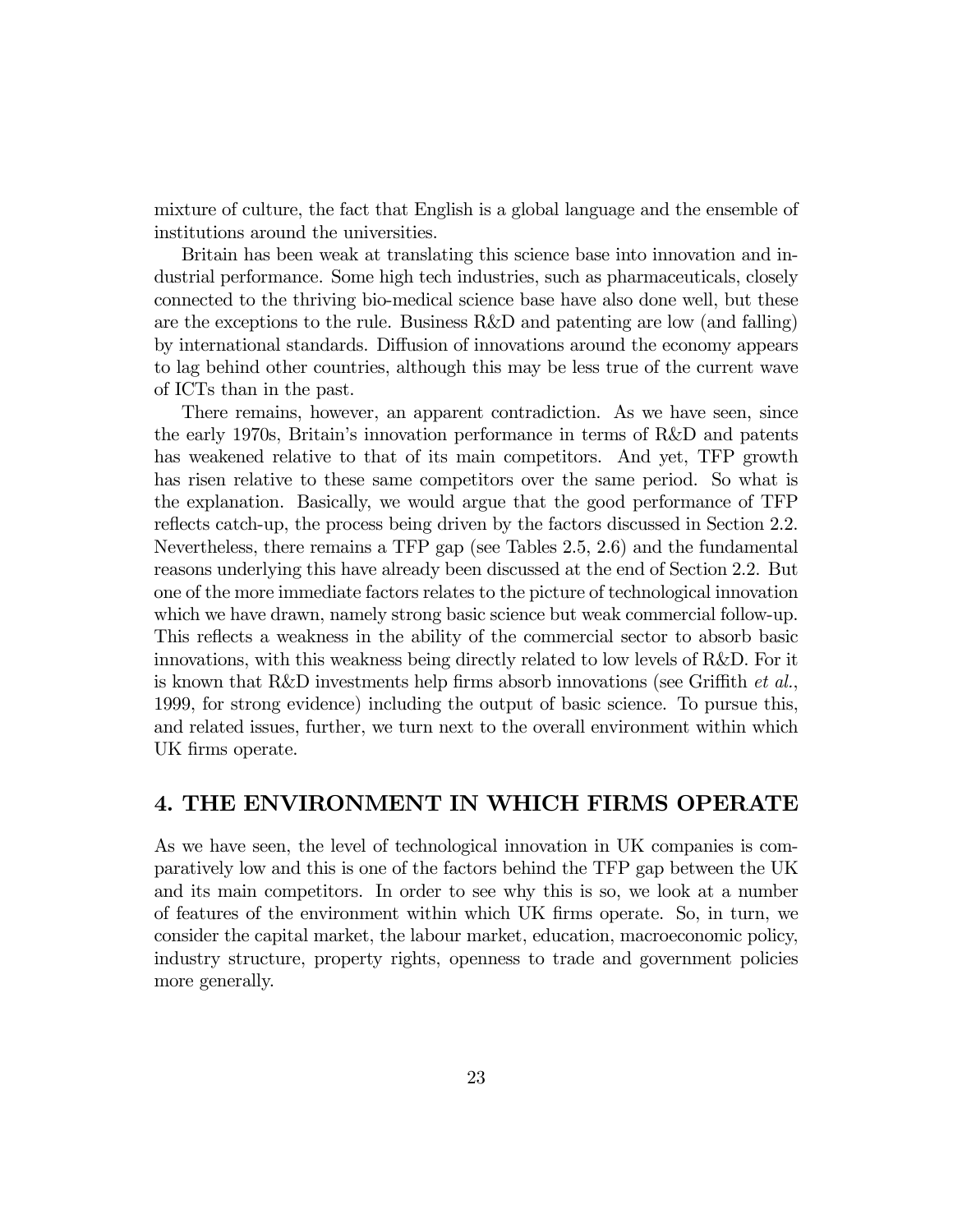#### 4.1. The Capital Market

Overall, these are deep and liquid being very well integrated into global markets with London being one of the top three financial centres in the world. Two particular aspects of the capital market are particularly important for innovation, namely equity markets and the venture capital sector. We look at these in turn.

#### 4.1.1. The equity market

This is again very liquid and is dominated by institutional investors. It is driven by shareholder value and it is structured so that mergers and acquisitions are relatively easy to undertake. So there is a very active market for corporate control with "deal-making" being one of the main activities of corporate chief executives. To provide a picture of this, we present a analysis of public takeovers in Table 4.1 which reveals that the proportion of hostile takeovers in the UK is massively higher than elsewhere. What are the consequences of this? First, there is a direct consequence. Managers have a very strong incentive to avoid a hostile takeover because, in 90 percent of cases, the top management of the target company is replaced within two years (Franks and Mayer, 1992). What, then, do managers do when under threat of takeover. Basically they institute changes to improve total factor productivity and they reduce investment expenditure, particularly if the threat is hostile (see Nuttall, 1998 and Bond et al., 1998). This latter result might, at first sight, be interpreted as supporting a short-termist view of takeovers. However, when combined with the result on TFP, it might equally support a disciplinary view of takeovers where the hostile threat reduces managerialist overinvestment.

|         | Number of Public Takeovers (1990-94) | Table 4.1     |     |                                           |
|---------|--------------------------------------|---------------|-----|-------------------------------------------|
|         |                                      |               |     | Non-Hostile Hostile Total Percent Hostile |
| UK      | 285                                  | 68            | 353 | 18                                        |
| France  | 492                                  | 4             | 496 |                                           |
| Germany | 51                                   | $\mathcal{L}$ | 53  |                                           |
| US      | 831                                  |               | 858 | 3                                         |

Source: AMDATA; McKinsey Analysis in CBI (1996), Exhibit 23.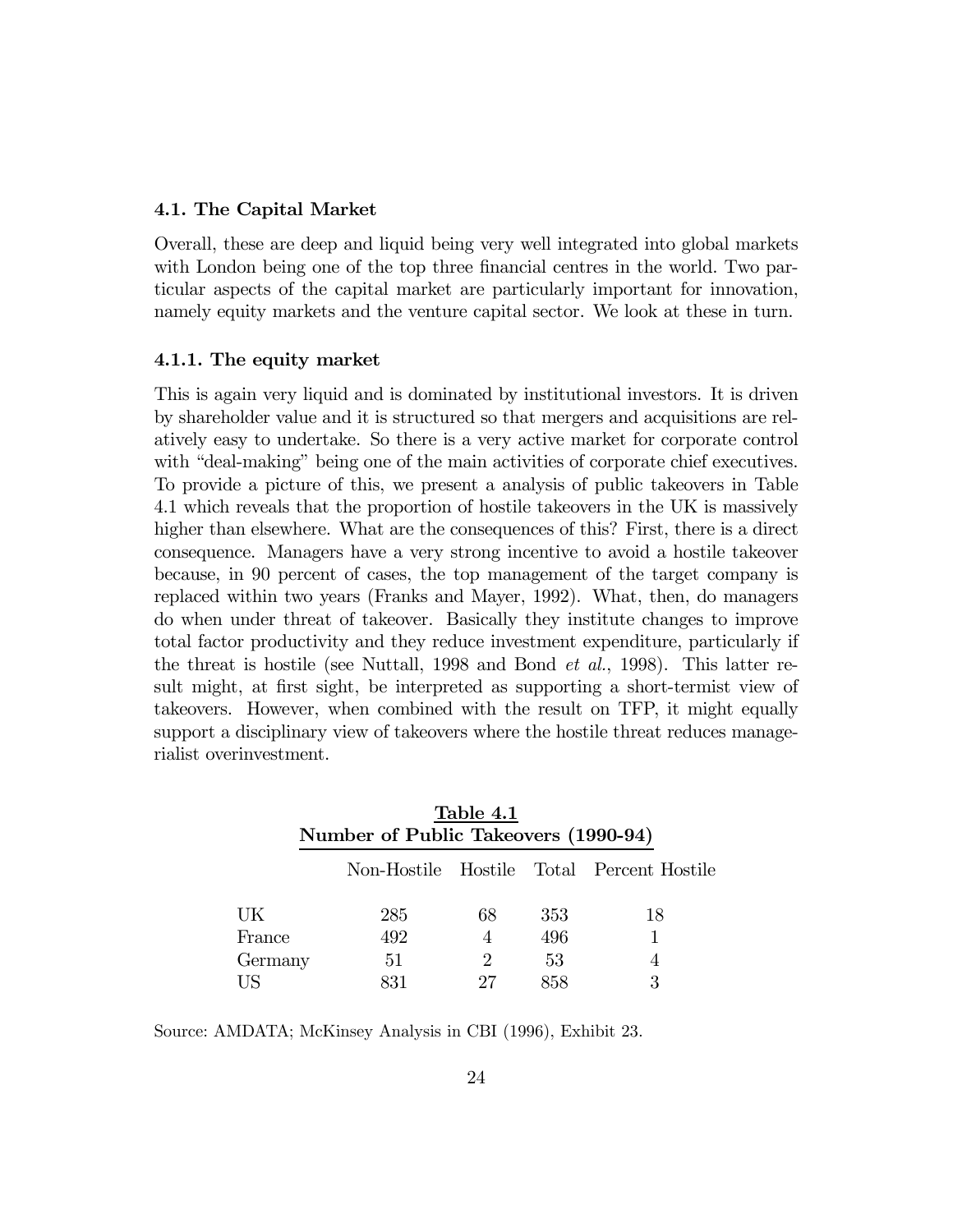Despite this argument, there is no question that many commentators in Britain think that pressure from the equity market induces managers to behave in a shorttermist fashion and that this explains the weakness of the R&D performance of UK firms. Thus in 1986, Nigel Lawson, UK Chancellor of the Exchequer, remarked "The big institutional investors nowadays increasingly react to short-term pressure on investment performance ... they are unwilling to countenance long-term investment or sufficient expenditure on R&D." However, hard evidence in favour of this view is in short supply. R&D or capital expenditure announcements tend to raise stock prices (see, for example, McConnell and Muscarella, 1985) and the apparently decisive econometric results in Miles (1993) are undermined by his less than convincing modelling of the risk premium. What about measures of the cost of capital? Major international studies of the cost of capital include McCauley and Zimmer (1989) and Coopers and Lybrand (1993) and some results are reported in Table 4.2. Taking the numbers at face value certainly indicates that the cost of capital in the UK tends to be on the high side for fixed capital compared to other European countries. This is partly a result of the high weight of equity relative to debt in UK investment funding. Table 4.2 also has some information on R&D user costs. Again, the UK is on the high side (although not out of line from France or Germany) because until recently there were no major tax breaks for R&D. It is noticeable that since 1979 there has been a general trend towards a more generous treatment of R&D that was not matched in the UK until the introduction of the R&D tax credit for small firms in 2000 and its proposed extension to laregr firms.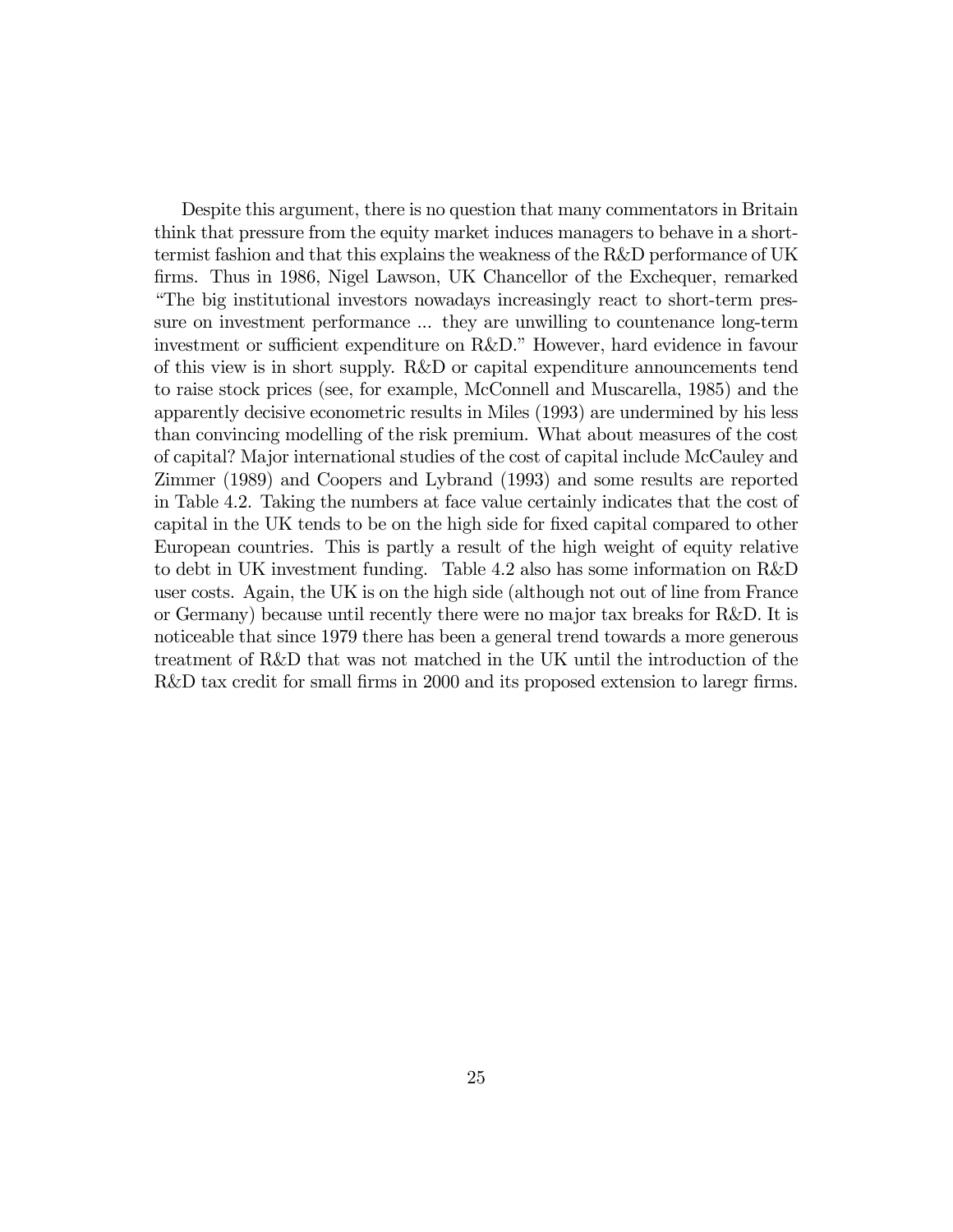|           | McCauley and Zimmer | Coopers and Lybrand | Bloom et al $(2001)$ |  |
|-----------|---------------------|---------------------|----------------------|--|
|           | Plant/machinery     | All investment      | tax component of the |  |
|           | $(20yr$ life)       |                     | user cost of R&D     |  |
|           | 1988                | 1991                | 1979<br>1997         |  |
|           |                     |                     |                      |  |
| UK        | 9.2                 | 19.9                | 38.0<br>38.2         |  |
| Germany   | 7.0                 | 17.5                | 39.1<br>38.5         |  |
| <b>US</b> | 11.2                | 15.1                | 30.3<br>38.0         |  |
| Japan     | 7.2                 | 14.7                | 36.6<br>36.6         |  |
| France    |                     |                     | 38.2<br>38.5         |  |
| Canada    |                     |                     | 23.8<br>21.9         |  |
| Australia |                     |                     | 33.3<br>38.0         |  |
| Spain     |                     |                     | 22.2<br>38.2         |  |

Table 4.2 After Tax Cost of Capital (%)

Source: Coopers and Lybrand (1993), McCauley and Zimmer (1989), Table 2.Bloom et al (2001) Table A2

A final piece of evidence concerning the supply of capital to UK firms is the fact that the sensitivity of firm-level investment to cash flow is stronger in the UK than in Continental European countries (e.g. Bond et al., 1997; Bond, Harhoff and Van Reenen, 1999). This fact could be interpreted as evidence of more severe financial constraints in Britain than elsewhere. There are alternative explanations, however. For example, current cash flow may be simply a proxy for better future demand opportunities and the greater sensitivity of UK firms an indication of their flexibility rather than their inability to finance projects.

Overall, UK managers are under considerable pressure from the stockmarket and they do appear to face somewhat higher levels of the cost of capital than their foreign counterparts. However, there is no strong evidence that this is a significant factor in explaining low levels of R&D expenditure.

#### 4.1.2. Venture capital

The UK has a strong venture capital sector, the largest in the EU. However, very little UK venture capital goes into early-stage companies (17 percent as opposed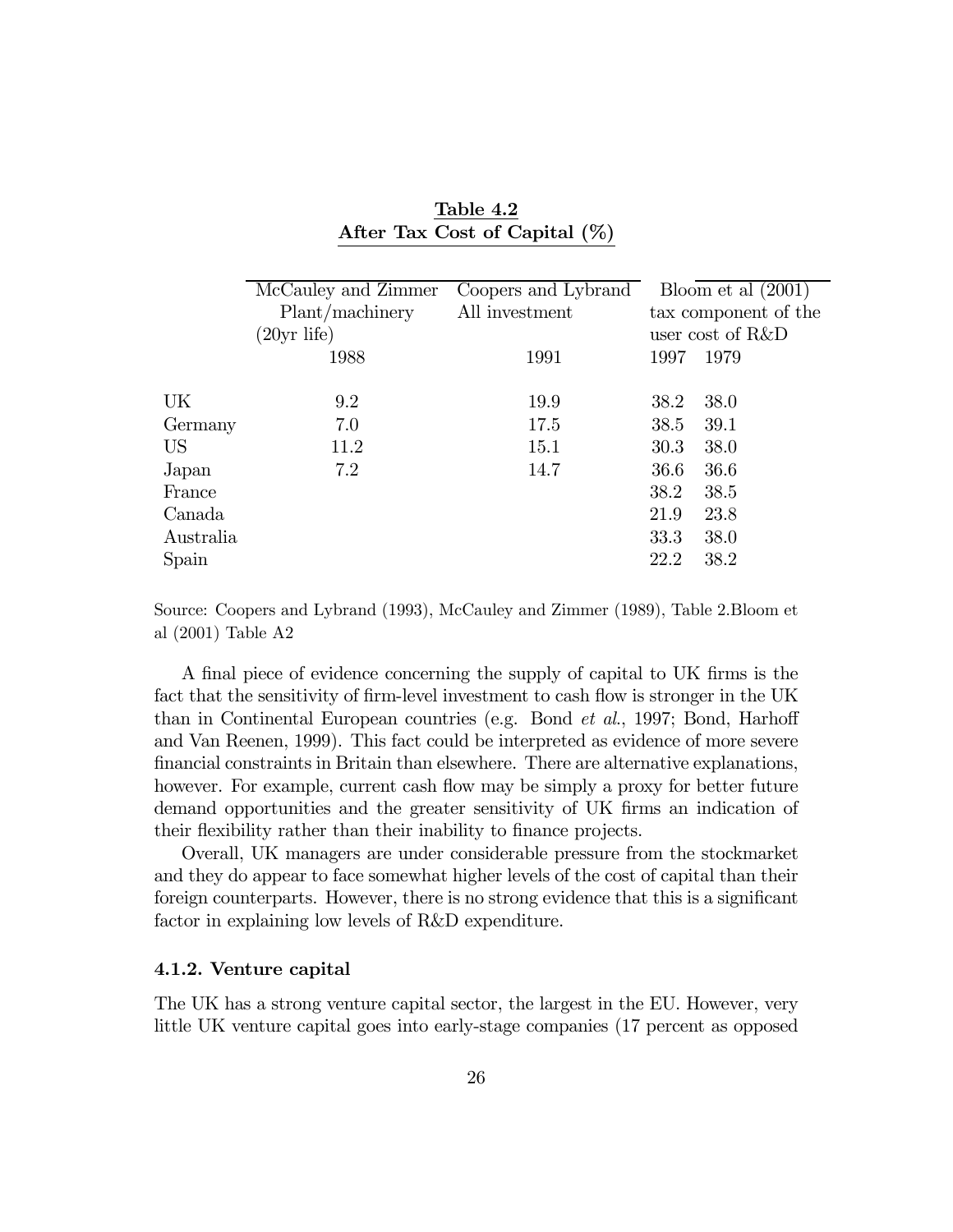to nearly 30 percent in Germany and the US). Survey evidence shows that 20 percent of UK companies reported delay, cancellation or prevention of innovation projects. Of these, sources and cost of finance was an important factor in around half the cases (around twice the EU average). High tech businesses were more likely to encounter financial constraints. So there is some evidence of a "finance gap" for new high tech projects, although this may currently seem hard to believe, in the light of the number of new dot.com companies which have been able to raise equity capital at minimal cost.

#### 4.2. The Labour Market

#### 4.2.1. General issues

The UK labour market is, and always has been, relatively lightly regulated. The major change since the 1970s has been the progressive disappearance of trade unions from the private sector, where union density is currently below 20 percent, having been above 50 percent in 1979. Furthermore, trade unions are now generally cooperative with regard to innovation whereas in the 1970s they were frequently hostile. Indeed, overall, trade unions are far less adversarial than they were in the 1970s as evidenced by a dramatic decline in industrial disputes. The reasons underlying this include anti-union legislation in the 1980s, increased product market competition and changes in industrial structure. Since the early 1980s, there is no reason to believe that the labour market has been an important factor in explaining the poor innovation performance of the UK market sector.

#### 4.2.2. The managerial labour market

The key feature of the labour market for the brightest and the best in the UK was dramatically expressed by Sir John Harvey-Jones, former chairman of ICI (at that time the largest manufacturing company in Britain) on a BBC Radio 4 programme on the City (Jan. 5, 1995), "When I was chairman of ICI all the advisers that we used, advisers mark you, were all paid more than I was, be they the auditors, be they the merchant banks, be they the City solicitors. Now I ask you, in realistic national terms, who is likely to have the biggest impact on the fate of the bloody country?" (Reported in Owen, 1999, chapter 9).

Thus the starting salary (growth rate over first 5 years) for 1995 UK graduates was 23K (5.5) in merchant banking, 20K (7.0) in IT consulting, 17.5K (8.2) in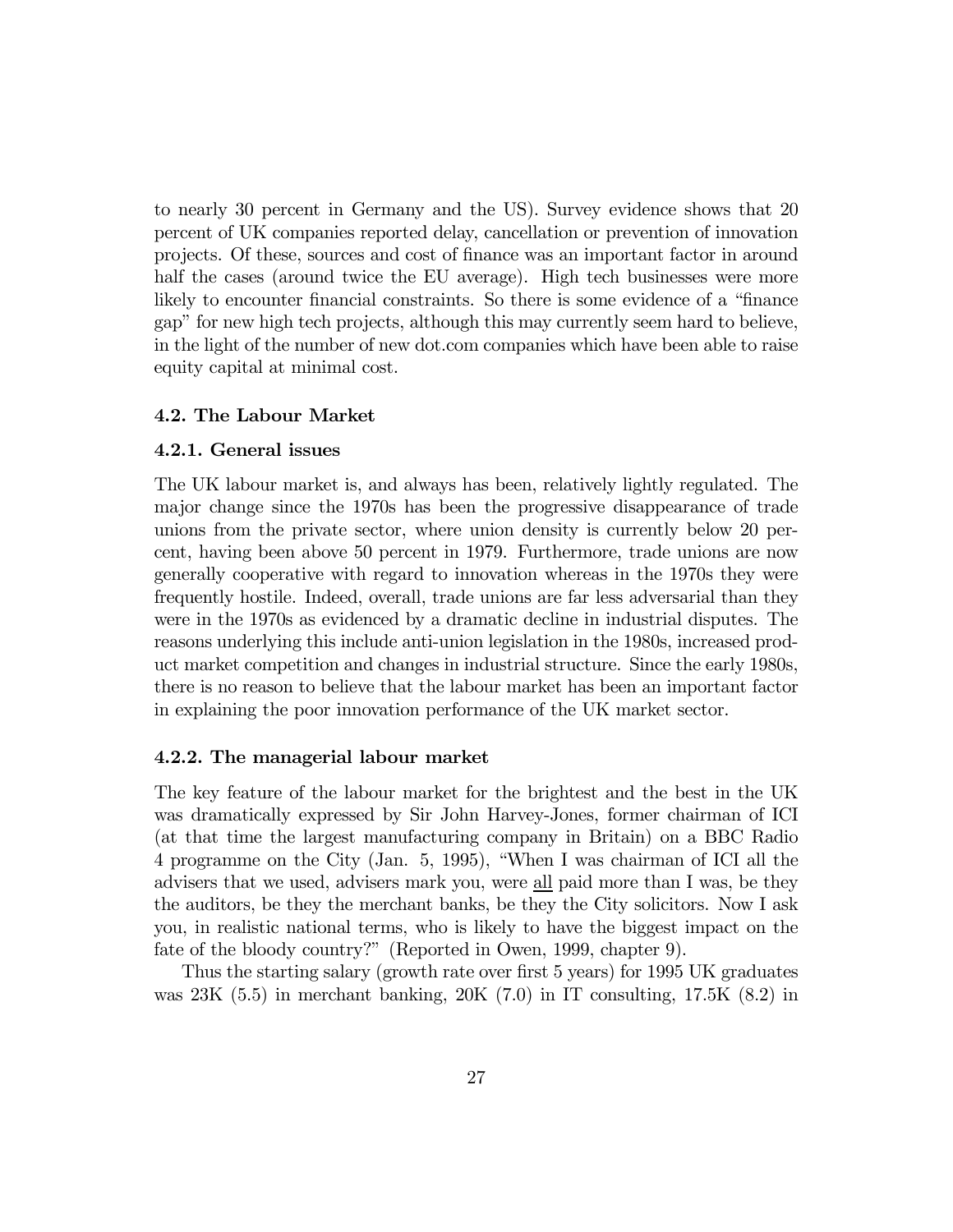accountancy and  $14.5K(2.0)$  in blue-chip engineering.<sup>14</sup> One of the consequences of this structure is that UK management is not, on average, up to the quality of that of its main competitors. Thus, for example, in a comparison of domestically owned UK plants with US owned UK plants in comparable sectors, the US owned plants have a 32 percent value-added advantage. Of this 32 percent, 18 percent is down to extra capital and higher quality labour and the remaining 14 percent is down to better management (see study by National Institute of Social and Economic Research, June 1998). The managers in US plants are more likely to have been trained in a "best-practice" environment.

#### 4.3. Education

The UK education system works very well for the top 30 percent of the ability range and this is reflected in the performance of the Science Base. However, it is weak in both the mid-range of abilities and at the bottom end. Considering the latter first, the International Adult Literacy Survey (1994-5) shows that 23 percent of the UK labour force is at the lowest level in quantitative literacy (e.g. unable to check their change in a shop) compared with 21 percent in the US and 7 percent in Germany. In the mid-range, relative to both Germany and the US, there is a distinct weakness in post-16 education in Britain for those who are not going on to degree level (see Steedman, 1999).

The upshot of this implies that science, engineering and quantitative disciplines produce high qualified manpower at a rate comparable to other OECD countries. There are, however, distinct shortages at the technician and craft level. Furthermore, because of the structure of demand, the long-term prospects of those highly qualified in science and engineering are far better in finance and consultancy than in industry. Thus, for example, in a survey of 1980 UK graduates, by 1987 those who worked in science and engineering tended to be rather badly paid whereas those with science and engineering degrees were, on average, rather well paid. The difference was due to those scientists and engineers who migrated to the financial sector.

#### 4.4. Industry Structure

Concerning the basic industrial structure, a key feature is the very rapid decline of the proportion of employment in industry and the equally rapid rise in services

<sup>14</sup> IDS Management Pay Review: Pay and Progression for Graduates 1995/96.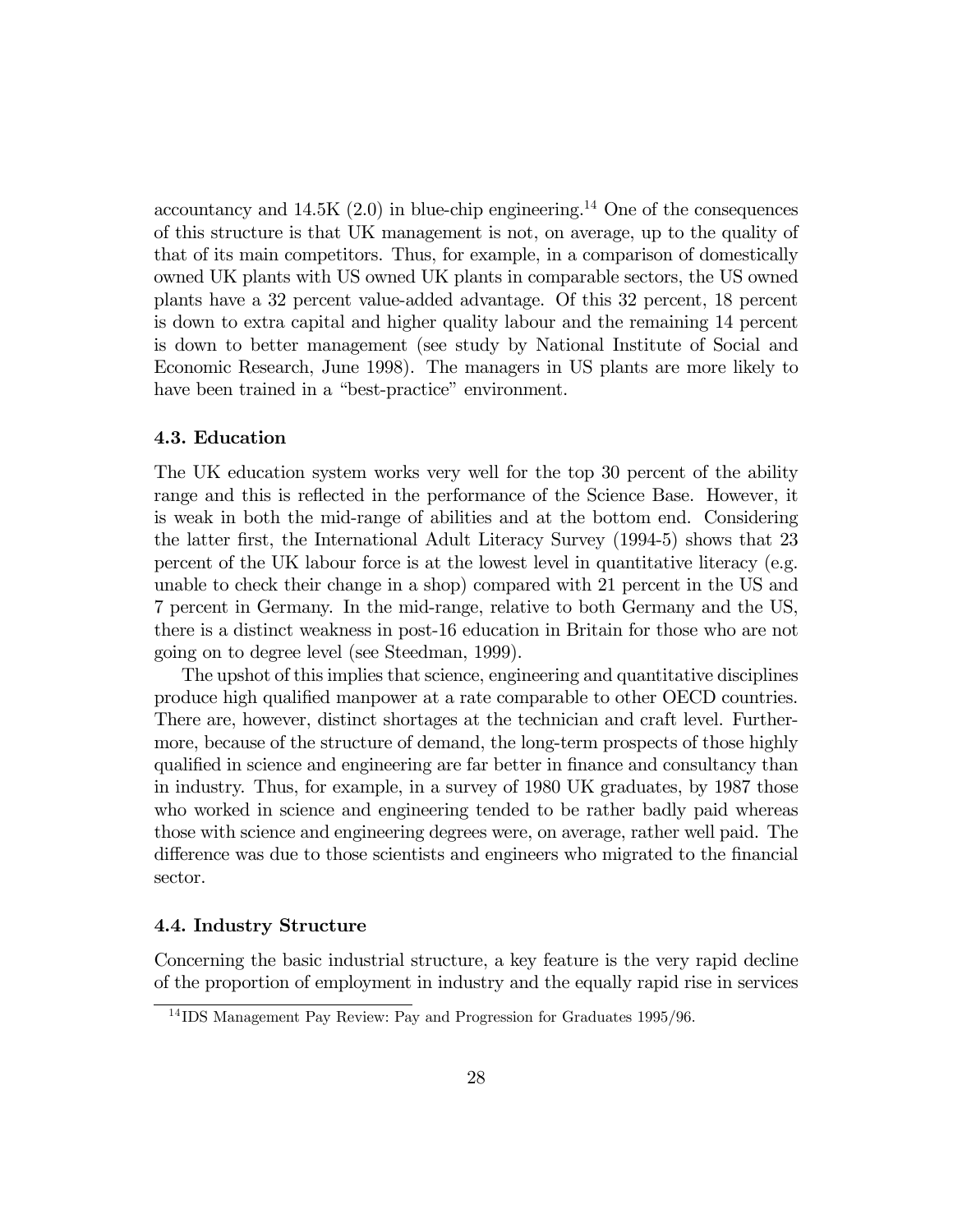since 1973. As we can see in Table 4.3, this change has been far quicker than elsewhere. More specific and perhaps relevant features of the UK product market environment are the following. First, Britain has had a relatively weak competition policy over the post-war period. This has allowed low levels of competition to exist in many sectors, a situation exacerbated by a desire to create national champions. Second, privatisation and the consequent regulatory framework introduced in the 1980s has led to some increase in competitive intensity.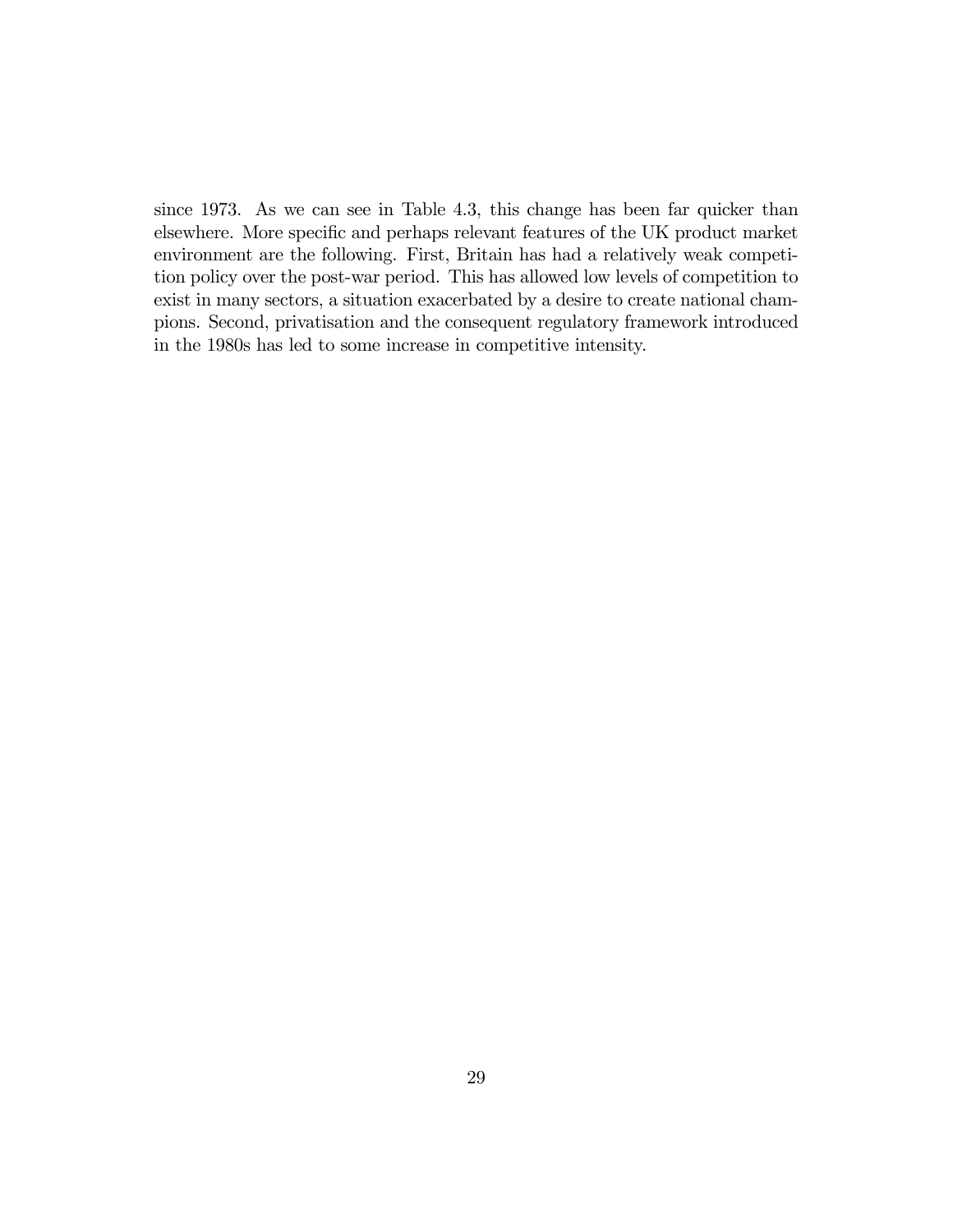| Per Cent of Total Employment |                |                |                |  |  |
|------------------------------|----------------|----------------|----------------|--|--|
|                              | Industry       |                | Services       |  |  |
| 1973                         | 1994           | 1973           | 1994           |  |  |
|                              |                |                |                |  |  |
|                              |                |                | 72<br>68       |  |  |
|                              |                |                | 59             |  |  |
| 33                           | 24             | 63             | 73             |  |  |
| 37                           | 28             | 52             | 64             |  |  |
|                              | 43<br>40<br>47 | 26<br>27<br>38 | 55<br>49<br>45 |  |  |

Table 4.3

Source: OECD Employment Outlook, 1996, Table D. (The missing sector is Agriculture.)

Third, the fact, as we have seen, that one of the main methods by which firms grow is via mergers and acquisitions<sup>15</sup> imposes substantial real resource costs as well as weakening competition in many cases. Overall, the low level of product market competition in the UK has probably been detrimental to TFP growth and, more specifically, to innovation (see Geroski, 1990 and Nickell, 1996).

#### 4.5. Openness

The UK has a low level of trade barriers although its membership of the EU means that it suffers from EU-wide trade barriers which have adversely affected both UK agriculture and the automobile sector by reducing competitive pressures. It is worth noting that recent research indicates an important relationship between trade openness and the rate of cross-country sectoral productivity convergence. Furthermore, R&D intensity and human capital also speed up convergence by raising the rate at which imported technology is absorbed (see Proudman and Redding, 1998, and Griffith et al., 1999).

<sup>&</sup>lt;sup>15</sup>Amazingly enough, UK companies spent more on foreign mergers and acquisitions than US companies in 1998 (around \$128 billion as opposed to \$123 billion) (see OECD, 1999, Table 8.2). Of course, the quantity of foreign assets available to US companies is much less than that available to UK companies. Indeed more US assets were purchased by non-US companies than were purchased in the remainder of the G7.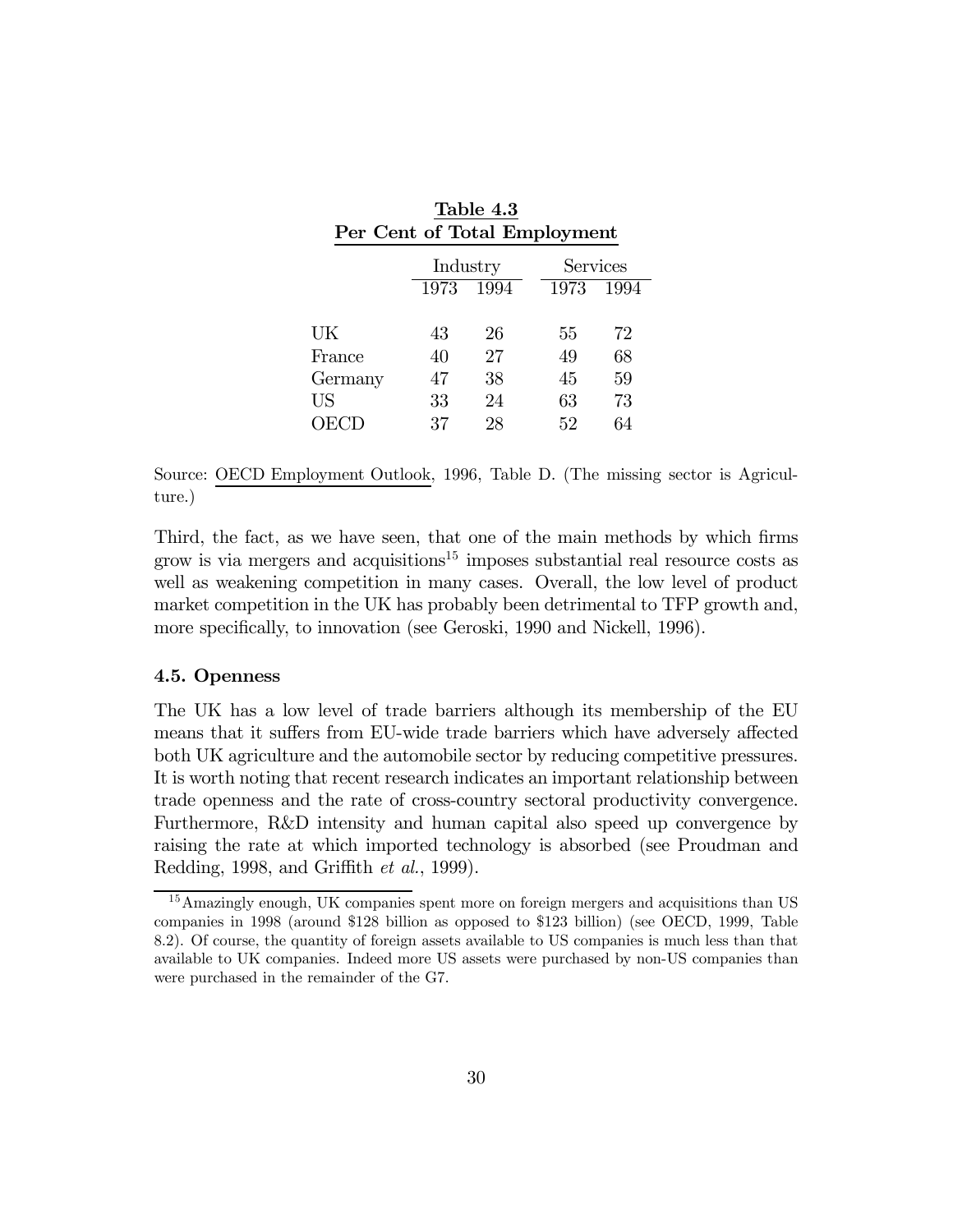#### 4.6. Macroeconomic Policy

From the first oil shock in 1974 until Britain's ejection from the European Monetary System in 1992, it is safe to say that macroeconomic policy in Britain was not a great stabilising force.<sup>16</sup> Over this period, British firms faced more volatility than at any time since the 1930s. However, since 1992, with the onset of inflation targeting, the economy has been increasingly stable. However, whether this has impacted on productivity performance, which improved strongly in relative terms in the early 1980s, is a moot point.

#### 4.7. Government Policies

Some recent policy changes and non-changes are relevant to some of the above. In summary we have

- a) A strong current emphasis on basic education in order to improve literacy and numeracy. Intermediate vocational education remains weak although reforms are promised.
- b) A new Competition Act came into force on the 1st March, 1998 and this promises to be much tougher on anti-competitive practices than has been the case hitherto. This should help to raise levels of competition in the UK.
- c) The regulatory regimes in the utilities, telecom/IT and the financial sector are generally well thought out and tend to be focused on encouraging competition. However, there have been some notable exceptions such as the recent problems with British Telecom in unbundling the local loop.
- d) Labour market regulations currently strike a reasonable balance between employer and employee although the act of complying with some of the increasingly complex rules (e.g. the EU working time directive) imposes substantial real resource costs per employee particularly on small firms.

<sup>&</sup>lt;sup>16</sup>This is not a particular criticism of British policy-makers. The same situation applied in most countries, in part because of the size of the shocks and in part because of the lack of experience in dealing with large supply shocks. Here, Britain was notably badly placed because in 1973 it had been persuaded, by Milton Friedman, among others, that the best way to deal with shocks was to index wages. While this is fine for nominal demand shocks, for large imported commodity price shocks it is, of course, disastrous because to return to equilibrium, the real consumption wage must fall.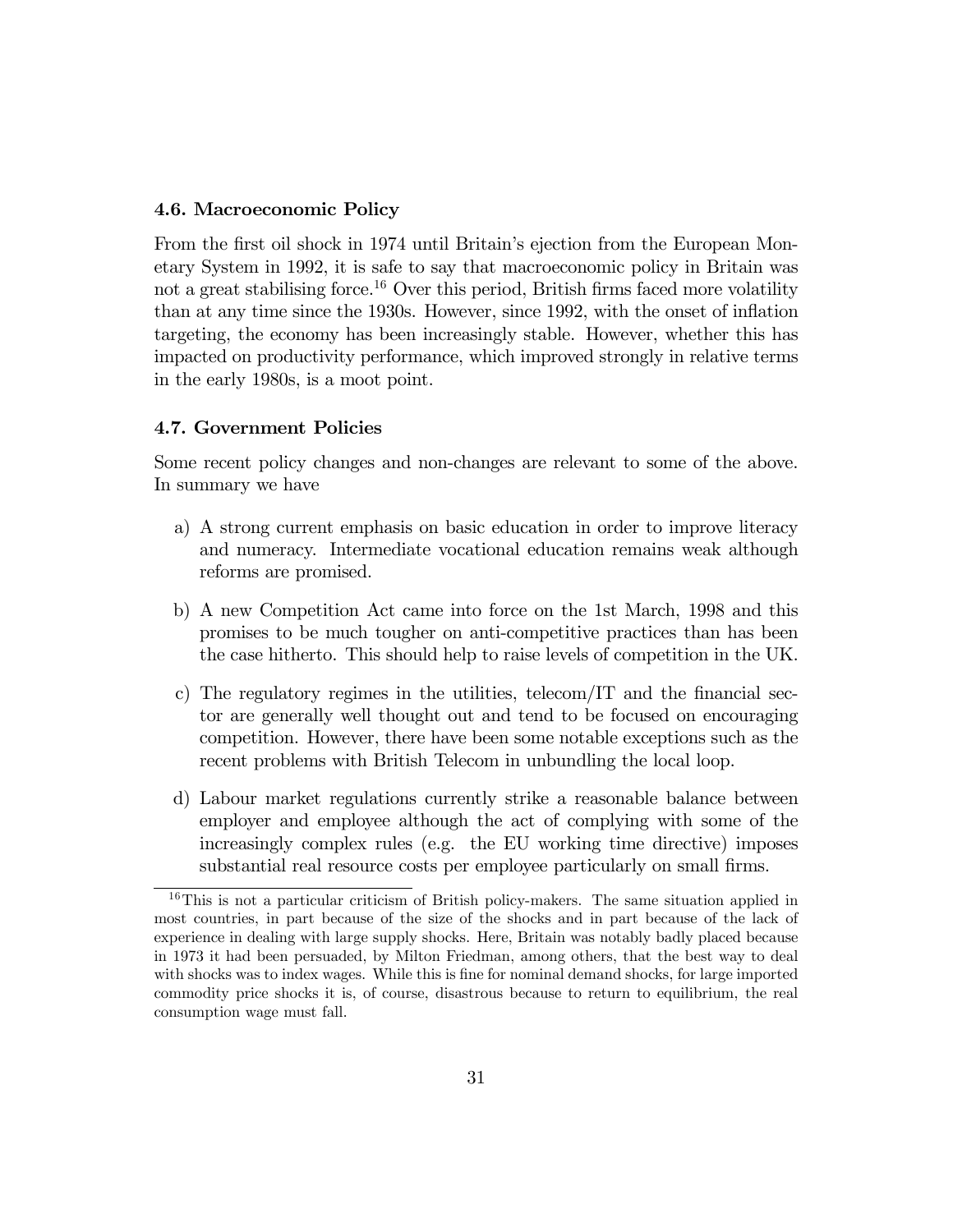- e) Planning and building regulations are overbearing and tend to be insensitive to economic costs and benefits.
- f) Broadly the policy has generally been opposed to wide-ranging tax breaks in favour of innovation although an R&D tax break has, in fact, just been introduced for small firms (April 2000). Indeed current policy is moving towards special help for SMEs, the rationale being that they face financial constraints particularly in the high tech sector. However, there is a danger here of ineffectual tinkering with complicated measures which cost little, and probably have correspondingly small effects

#### 4.8. Two Examples

To illustrate the implications of some of these features of the environment in which UK firms operate, we present two mini-industry studies. The first deals with the highly successful UK pharmaceutical sector (Box 1), the second looks at the distinctly less successful UK automobile industry (Box 2).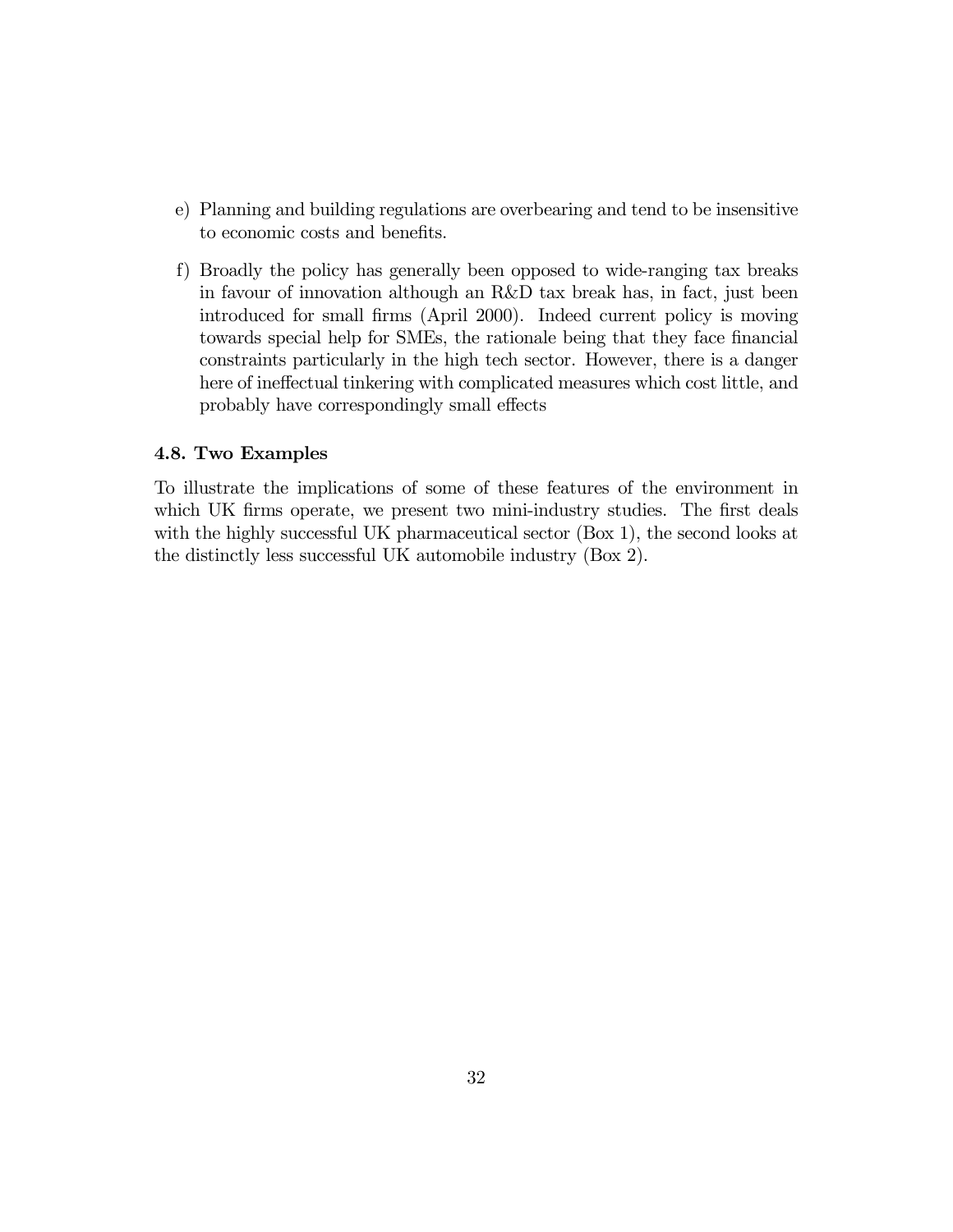#### $Box 1$

#### The UK Pharmaceutical Industry

The pharmaceutical industry is a UK success story. Despite having only 3% of the world's market, almost 10% of world R&D in this sector is located in the UK. The R&D to value added ratio (in 1997) was higher in the UK than any other G7 country. In 1998 22% of all UK business R&D was performed by the drugs industry, a higher share than any of the other 14 major OECD countries. Not only is the level of R&D high, so is its productivity. For example, the ratio of first patent filings of new molecular entities (NMEs) to R&D is higher in the UK than any other major OECD country. The industry has been dominated by three players: Glaxo-Wellcome, Smithkline-Beecham and Astra-Zeneca. A remarkable number of the world's best selling drugs have come from British laboratories: Tenormin (ICI), Tagamet (Smithkline), Zantac (Glaxo), Zoviraz (Wellcome) and most recently Viagra (Pfizer's R&D lab in Sandwich, Kent).

What are the reasons for success in this field, but not in other science based sectors such as computers and semi-conductors? There are basically four factors to consider: regulation, foreign investment, the academic base and an "absence of negatives". Historically, many writers have pointed to the UK's regulatory system as an enabling factor. There are two aspects to this - price and quality regulation. The PPRS (Pharmaceutical Price Regulation Scheme)<sup>17</sup> allows firms to launch at prices of their own choosing subject to a rate of return cap (with generous allowances for R&D spend). The advantages of the PPRS have been in its stability - its precursor was introduced in 1957 - and its voluntary nature.

The UK drug licensing authority was one of the first (1967) requiring drugs to pass an efficacy test as well as a safety test. Regulatory approval is faster than most other European countries. This combination of fast access to market for highly effective drugs and a reasonable rate of return meant UK companies focused their efforts on developing world-class drugs (Thomas (1994)). The systems in France, Italy and Japan rewarded firms who develop "me too" drugs sold on the local market and penalise more innovative firms with low reimbursement prices and unstable regulation. It is noticeable that countries that have more flexible price controls and tougher quality regulation (USA, UK, Switzerland and Germany) also tend to also have a stronger pharmaceutical industry.<sup>18</sup>

<sup>&</sup>lt;sup>17</sup>See Bloom and Van Reenen (1998) for a more extended discussion.

<sup>&</sup>lt;sup>18</sup>Of course the causality may be reversed. Lobbying by strong indigenous drugs companies could result in more favourable regulations.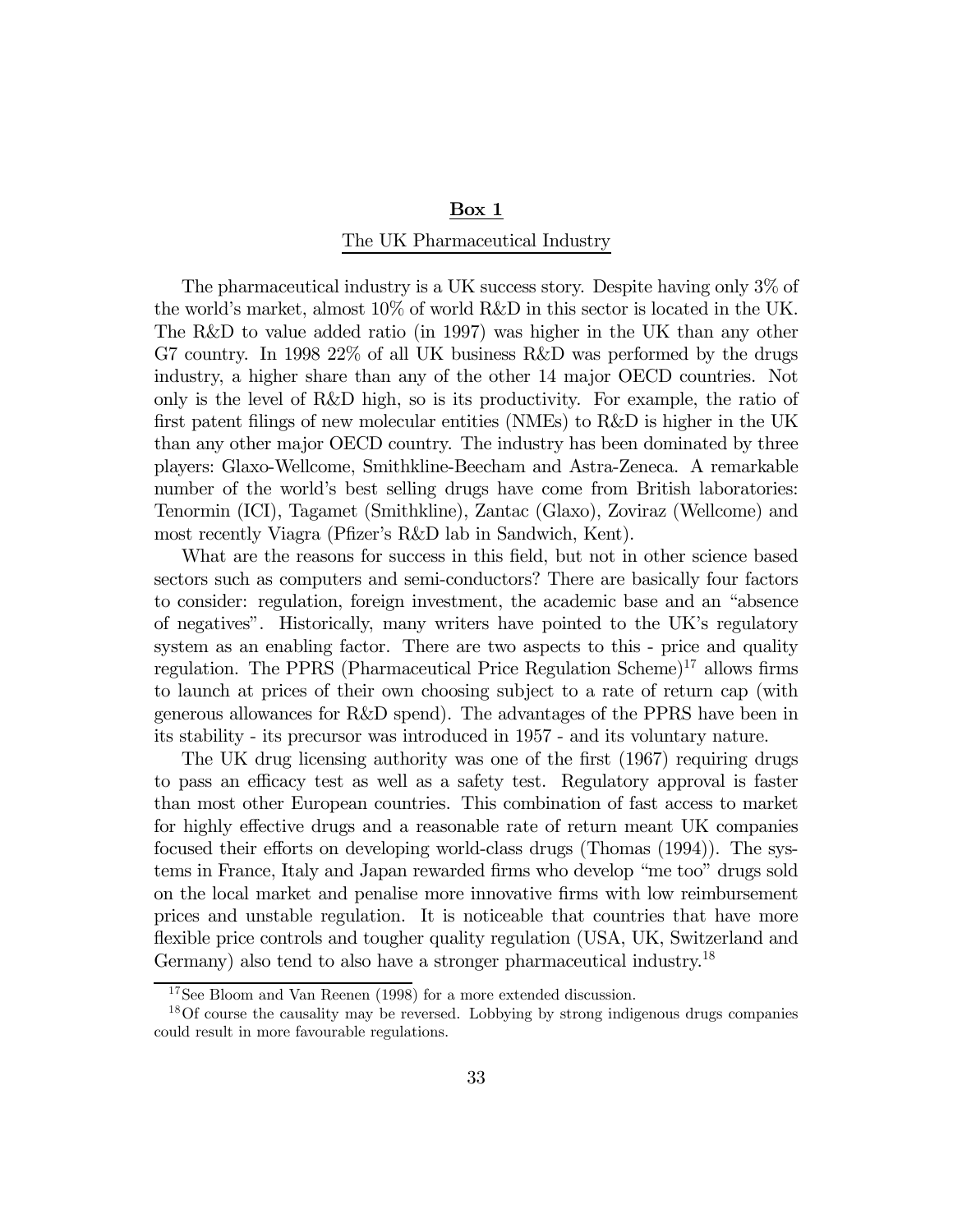A second argument (Owen, 1999) stresses the importance of foreign direct investment (mainly by US and Swiss firms) in the 1940s and 1950s. This exposed British companies to competition from innovative world leaders.<sup>19</sup> By contrast many other industries were protected in the 1950s and 1960s by high tariffs or procurement policies. The National Health Service (founded in 1948) provided stable and high demand, support for clinical trials and unlike many European systems did not discriminate between national and international suppliers. Fortunately, there was no attempt to create "national champions" in pharmaceuticals.

All these arguments may explain *historically* why the British industry has grown strong, but inertia apart, they can no longer be the main reason why the industry continues to be an important R&D base. There are no strong reasons why drug discovery, clinical trials or even manufacturing (within the EU) need to be located in markets where regulation is better or the market is larger.

A more compelling explanation of why Britain remains a popular location for R&D is the strong tradition of bio-medical research (see Table 3.8). Scientific labour is less mobile than capital, so the proximity to research centres enables companies to capture both skilled labour and new ideas. This is particularly important for world class scientists, but also for the steady flow of pharmacology graduates. The strong academic science base would also explain why foreign firms locate their R&D labs in the UK.

The UK also has more biotechnology firms than any other EU country. This industry is reliant on a strong academic science base in bio-medicine - for example, the cluster around Cambridge. The presence of sophisticated capital markets and corporate venturing by the larger pharmaceutical firms are also factors in success.

Finally, the industry has been largely free of the negatives affecting other British industries. The manufacturing aspect is minor compared to the R&D and marketing aspects. Thus the UK's traditional weakness in manufacturing due to poor intermediate skills, labour relations troubles and delayed entry into the EU20 were relatively unimportant.

<sup>&</sup>lt;sup>19</sup>This was hardly welcomed by the locals. The CEO of Glaxo, Sir Harry Jephcott, concluded a 1957 study with the grim warning "having regard to the weight of certain US companies in men and money it is only a matter of time before the British firms were swamped out of existence ..." (Owen, p.371).

 $20$ The European market is far more fragmented in pharmaceuticals due to different national regulations.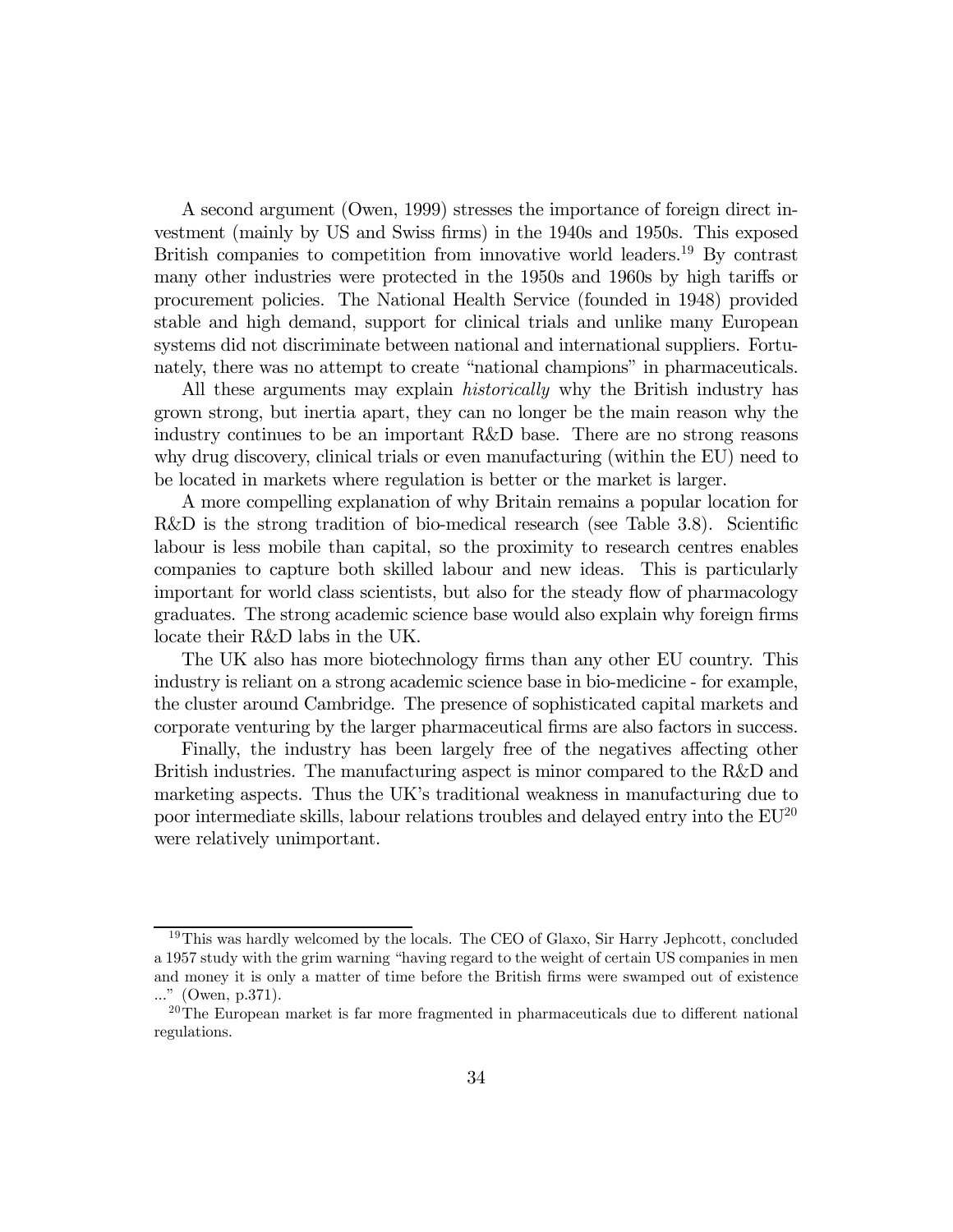#### **Box 2:** The UK Automobile Industry

A brief post-war history. In the 1950s, the UK car industry was booming. Output rose from 523 thousand units in 1950 to 1353 thousand units in 1960 and had risen to close on 2 million by the mid 1960s (Owen, 1999, Chapter 9). This level was maintained until the early 1970s, then halved over the next decade. From the mid 1980s there has been a significant recovery.

In the 1950s, the UK industry was dominated by three domestically owned companies, BMC, Rootes and Standard, and two American owned companies, Ford and Vauxhall (GM). By the end of the 1960s, there was one domestically owned company, British Leyland (BL), the "national champion". At the present time (2000), the national champion (Rover) has all but disappeared but three Japanese manufacturers (Nissan, Honda, Toyota) are major players, and Ford and Vauxhall remain strong. So we have a post-war history of two phases, a significant decline from the 1960s to the 1980s followed by a strong recovery.

#### Why the decline?

- i) Britain's failure to join the European Common Market in 1958. So from 1958 to 1972, when Britain joined, the UK car industry faced substantial barriers to trade in what was then the fastest growing and most competitive mass car market in the world.
- ii) The creation and subsequent mismanagement of British Leyland. More or less all the non-foreign owned UK car firms were merged in 1968, essentially because the then Labour government believed that the way to strengthen British industry was to create "national champions". This turned out to be a disaster, reducing domestic competition while creating a disparate and ramshackle entity which was, apparently, impossible to manage.
- iii) Finally, the whole of the UK car industry, foreign and domestically owned, was beset by very poor labour relations.

The upshot of these factors was that by 1980, the UK car industry produced less than one third of the cars produced in either France or Germany. The engineering skills were there and brilliant cars like the Mini, the Land-Rover and the Jaguar E-type were designed, produced and sold in large numbers. But the techniques, management skills and effort required to compete successfully in the high volume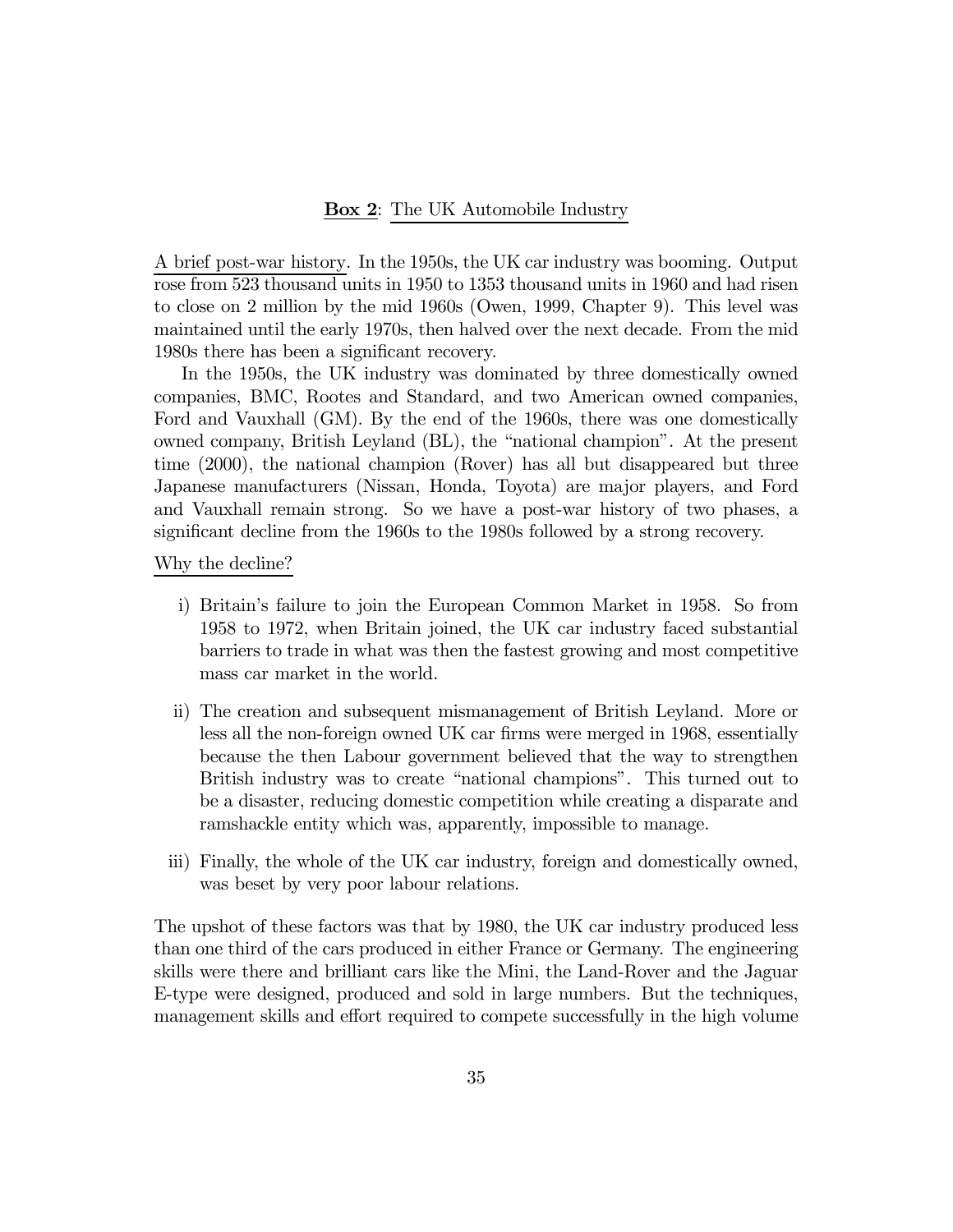sector of the market were missing, partly because of the absence of strong enough incentives. So, given this dire situation, why did things get better?

Why the recovery? By the late 1970s, it had become clear to car makers around the world that the Japanese had invented a system for designing and making cars which was vastly more effective than any used elsewhere. When Bill Hayden, head of manufacturing in Ford of Europe, went to Japan in 1978, he remarked subsequently that he could not believe the magnitude of the productivity gap (Owen, 1999, Ch.9, p.246). The methods used by the Japanese manufacturers became widely known within a short space of time and every car manufacturer in the world now uses them in some degree.

As a consequence, the British car industry benefited greatly from the fact that Nissan, Toyota and Honda all built car plants in Britain in the 1980s. This Japanese invasion had a substantial positive impact both on the other foreign owned car producers and on the supplying industries. For example, in 1992 the average rejection rate of parts from Nissan's UK supplier base was 1,180 per million. By 1995 it was down to 190 per million (see McKinsey, 1998). The introduction of efficient new plants in the UK and the consequent spill-over effects has meant that car production is now getting close to its 1960s peak.

Yet the impact of the new Japanese car plants (which produce around one quarter of UK cars) should not be overstated. On average, these Japanese transplants in the UK remain around twice as productive as the remaining plants. So why do the latter not simply adopt global (Japanese) best practice methods? It is not because of any lack of high-tech automotive engineering skills in the UK. For example, nearly all Formula 1 racing cars are made in Britain and most racing teams are based there. In fact, the basic problem is that the non-Japanese plants do not have a big enough incentive to undertake what is a complex and time consuming activity (switching to best practice). Voluntary trade restrictions limit Japanese manufacturers' share of UK (and other big European) export markets. These restrictions encourage Japanese manufacturers to maintain their prices in line with domestic producers rather than using their productivity advantage to cut prices and increase market share. This has obviously weakened the competitive pressure on non-Japanese domestic producers, resulting in persistently low productivity, with the high price umbrella enabling the relatively unproductive plants to continue operating as they are. This situation contrasts with that in the US, where domestic car manufacturers have been subject to unrestrained Japanese competition and have, as a consequence, improved their productivity performance by substantially more than their UK counterparts.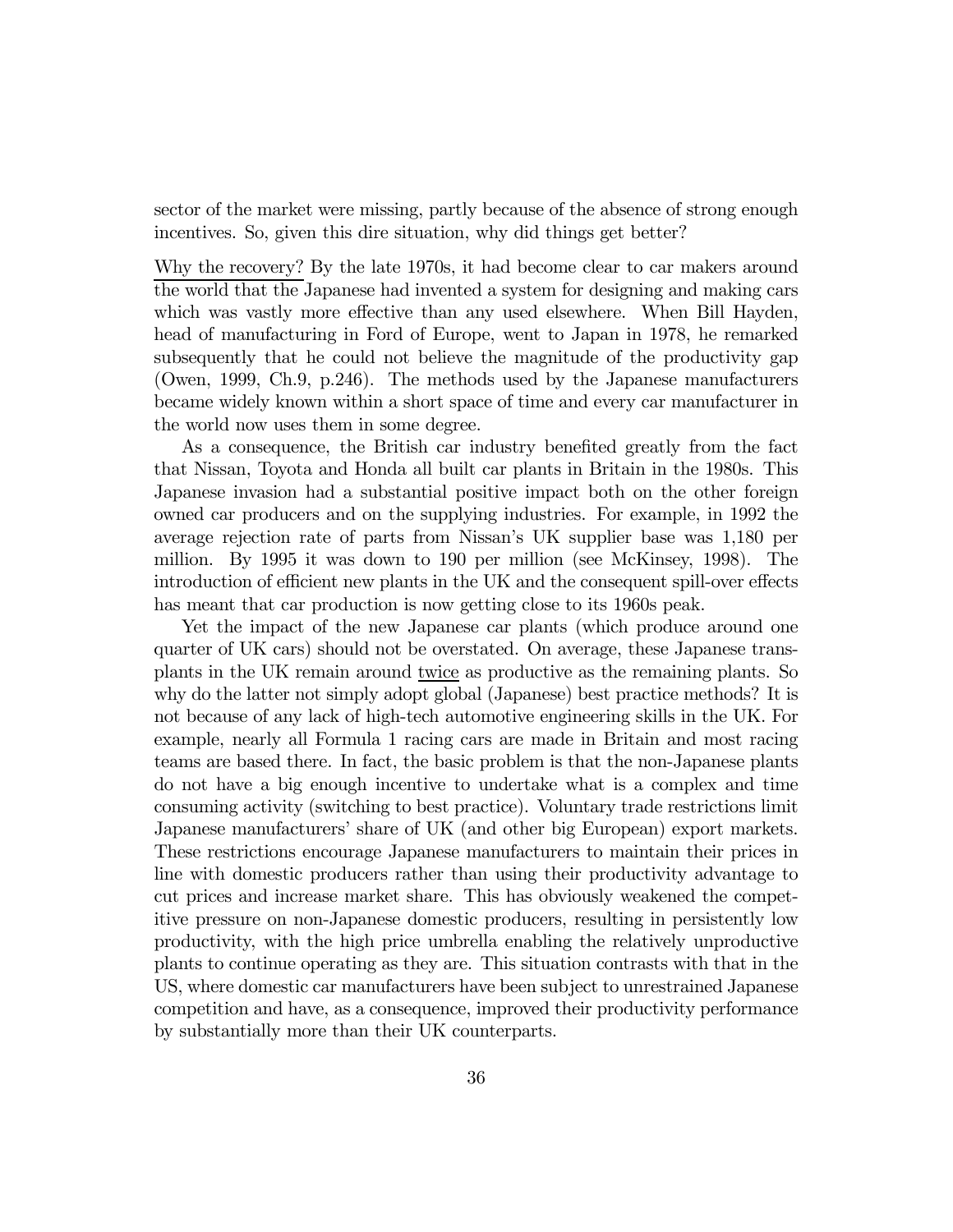The overall picture. The UK car industry presents a typical example of some widespread problems in the UK economy. The fact that Britain dominates the world in the construction of specialised racing cars shows its excellence at hightech automotive engineering. But this excellence does not translate into the ability to use best practice in mass vehicle manufacture even when examples of such best practice are just around the corner. One of the reasons is that for a substantial part of the post war period, the UK car industry has not been subject to the full blast of international competition - in the 1960s because Britain was outside the European Common Market, in the 1980s and 1990s because of Japanese quotas. Furthermore, domestic competition was deliberately emasculated by the misguided desire to create a national chamption. This lack of competition severely restricted the incentives for the domestic companies to go through the difficult process of adopting best practice techniques.

## 5. THE FINAL PICTURE

Over the period from 1970, Britain has improved its relative productivity performance, but there remains a significant market sector productivity gap between Britain and both Continental Europe and the United States. Much of the gap between Britain and Continental Europe is down to lower levels of capital intensity and skill. However, between Britain and the US, there remains a significant gap even if these are taken into account. These gaps cover all sectors and reflect not just a weakness in high tech areas but an inability to absorb best-practice technology and methods into wide swathes of the market sector. Underlying causes here include low levels of product market competition, high levels of product market regulation and general lack of exposure to best-practice methods and technology.

Part of this story is a weakness in technological innovation despite a high quality science base. This includes comparatively low and falling levels of R&D and patenting as well as a distinct lag in the diffusion of innovations. Specific factors underlying this weakness in the commercial application of technology innovations include the following.

(i) There is some evidence that financing constraints are important despite a thriving venture capital sector. Many also consider short-termism to be a significant factor but there is little hard evidence to support this commonly held view.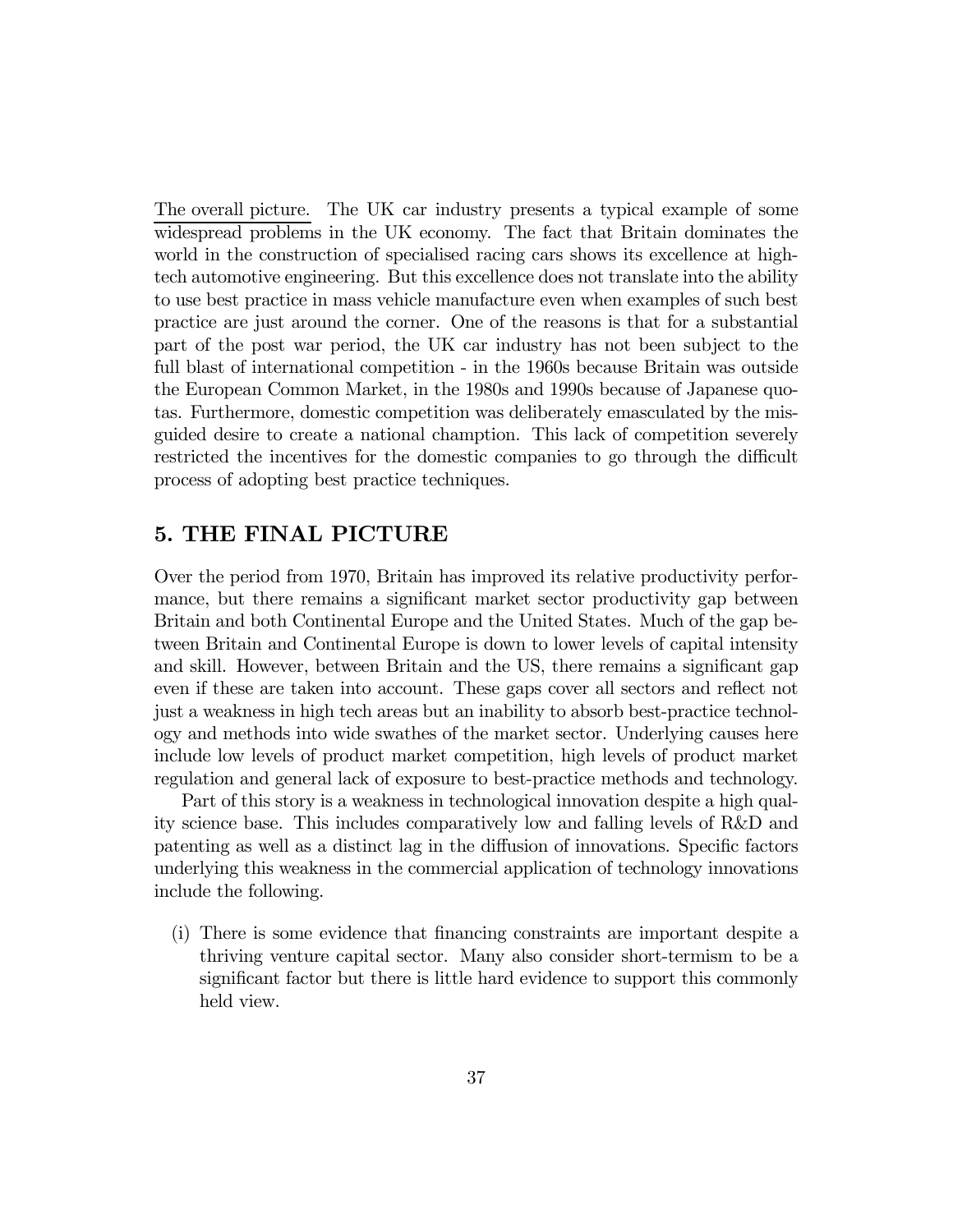- (ii) While the education system is excellent for those at the upper end of the ability range, the structure in place for post-school vocational education is weak and this leads to a noticeable shortfall in technician skills which holds back the absorption of innovations.
- (iii) General management skills are not as highly valued as skills in finance, accounting and consultancy in the UK labour market, so the brightest graduates (science or arts) tend to go into the latter areas. Furthermore, because a large proportion of UK companies are not operating at the frontier of best-practice, the majority of managers learn the job in a non-best-practice environment. This, of itself, inhibits the generation and absorption of innovations.
- (iv) Until the early 1980s, the rising power of trade unions and their adversarial nature sometimes militated against innovation. This problem no longer applies.
- (v) Underlying the above has been an overall weakness in competitive intensity in the UK economy in many sectors. This weakness is gradually being eroded with deregulation in various product markets, privatisation and strengthened legislation against anti-competitive practices. In some sectors, however, there is a good way to go.
- (vi) Finally, in recent years, the macroeconomy has been far more stable than of late and the structure of both monetary and fiscal policy is geared to maintaining this stability. This should help the overall investment climate for firms.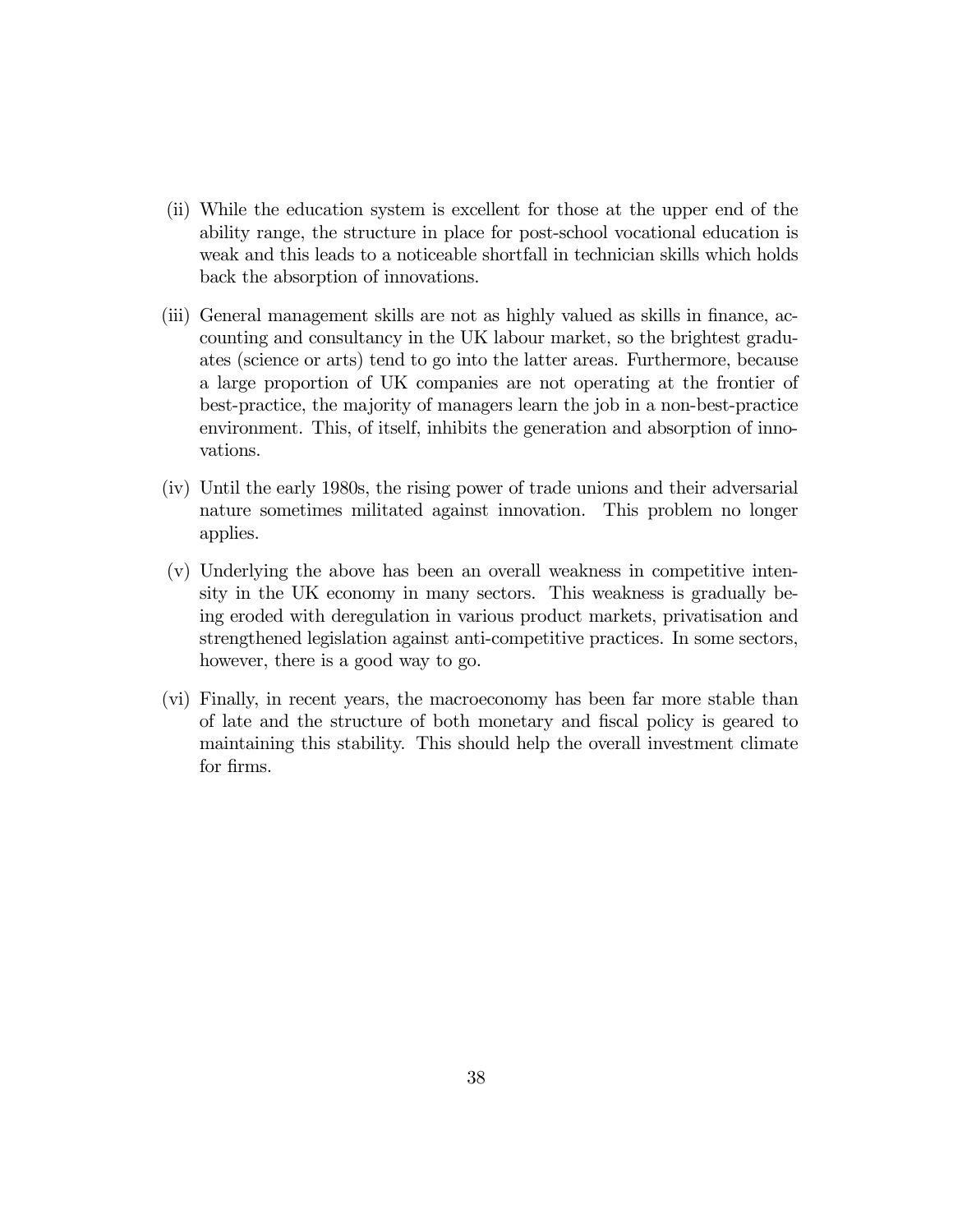## References

- Bean, Charles and Crafts, Nicholas 1996 "British Economic Growth Since 1945: Relative Economic Decline ... and Renaissance?" in N. Crafts and G. Toniolo (eds.) Economic Growth in Europe Since 1945 Cambridge: Cambridge University Press for Centre for Economic Policy Research.
- Bloom, Nick, Griffith, Rachel and Van Reenen, J. 2001. "Do R&D Tax Credits Work? Evidence from a panel of countries 1979-97", Journal of Public Economics, forthcoming
- Bloom, N. and Van Reenen, J. 1998. "Pharmaceutical Regulation in the UK: Where do we go from here?", Fiscal Studies, 19 (4): 347-374.
- Bond, Stephen, Crepon, Bruno, Mairesse, Jacques and Mulkey, Benoir. 1997. "Financial Factors and Investment in Belgium, France, Germany and the UK", NBER Working Paper No.5900.
- Bond, Stephen., Harhoff, Dietmar. and Van Reenen, John. 1999. "Investment, R&D and Financial Constraints in Britain and Germany", IFS Working Paper 99/5.
- Bond, Stephen. and Jenkinson, Timothy. 1996. "The assessment: investment performance and policy", Oxford Review of Economic Policy, 12 (2): 1-29.
- Bond, S., Meghir, C. and Windmeijer, F. 1998. "Productivity, Investment and the Threat of Takeover", Institute for Fiscal Studies, London, mimeo.
- Bresnahan, T., Brynjolfsson, E. and Hitt, L. 1998. "Information Technology, Workplace Organization and the Demand for Skilled Labor: Firm-Level Evidence", NBER Working Paper 7136.
- CBI 1996. Investment in the UK. London: Confederation of British Industry.
- Coopers and Lybrand 1993. Final Report for Study of International Differences in the Cost of Capital for the European Commission, April. Brussels: European Commission.
- Crafts, N. and Toniolo, G. 1996. "Postwar Growth: An Overview", in N. Crafts and G. Toniolo (eds.) Economic Growth in Europe since 1945. Cambridge: Cambridge University Press for Centre for Economic Policy Research.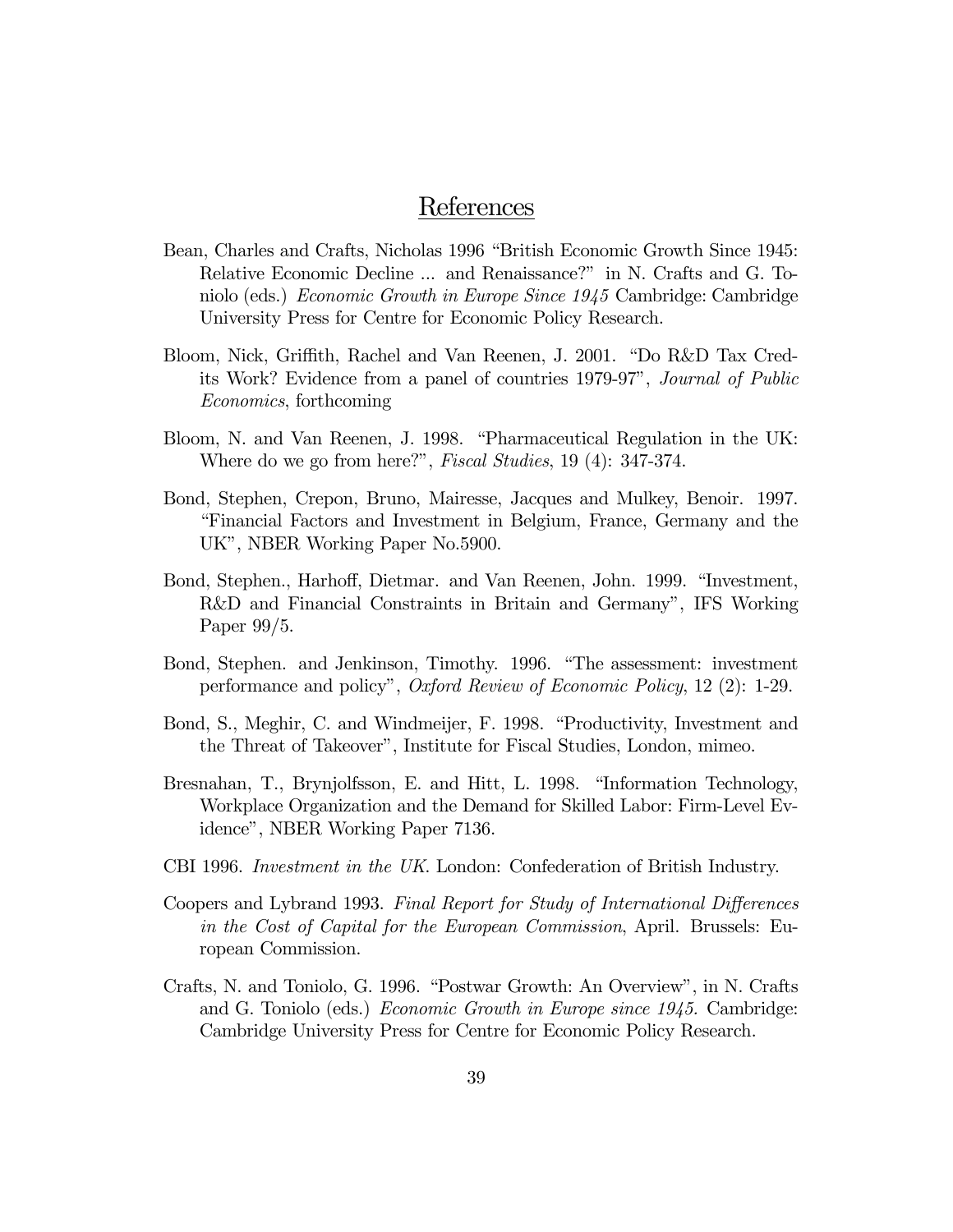- Crafts, N. and O'Mahony, M. 2000. "A Perspective on UK Productivity Performance", London School of Economics, mimeo.
- Craggs, A. and Jones, P. 1998. "UK Results from the Community Innovation Survey", Economic Trends. No.539 (October): 51-57.
- Department of Trade and Industry 2000. Our Competitive Future: UK Competitiveness Indicators, London: HMSO.
- Franks, J. and Mayer, C. 1992. "Hostile Takeovers and the Correction of Managerial Failure". London Business School, mimeo.
- Geroski, P.A. 1990. "Innovation, Technological Opportunity and Market Structure", Oxford Economic Papers, 42: 586-602.
- Griffith, R., Redding, S. and Van Reenen, J. 1999. "Mapping the Two Faces of R&D: Productivity Growth in a Panel of OECD Manufacturing Industries". Institute for Fiscal Studies, London, mimeo.
- Layard, R. and Nickell, S.J. 1989. "The Thatcher Miracle?" American Economic Review, Papers and Proceedings, 215-19.
- McCauley, R.N. and Zimmer, S.A. 1989. "Explaining International Differences in the Cost of Capital", Federal Research Bank of New York Quarterly Review. (Summer): 7-28.
- McConnell, J.J. and Muscarella, C.J. 1985. "Corporate Capital Expenditures and the Market Value of the Firm", Journal of Financial Economics, 14, 399-422.
- McKinsey 1998: Driving Productivity and Growth in the UK Economy. Washington, DC: McKinsey Global Institute.
- Miles, D. 1993: "Testing for Short Termism in the UK Stock Market". Economic Journal, 103, 1379-96.
- Nickell, S.J. 1996. "Competition and Corporate Performance". Journal of Political Economy, 104: 724-46.
- Nickell, S., Wadhwani, S. and Wall, M. 1992: "Productivity Growth in UK Companies, 1975-1986". European Economic Review, 36: 1055-91.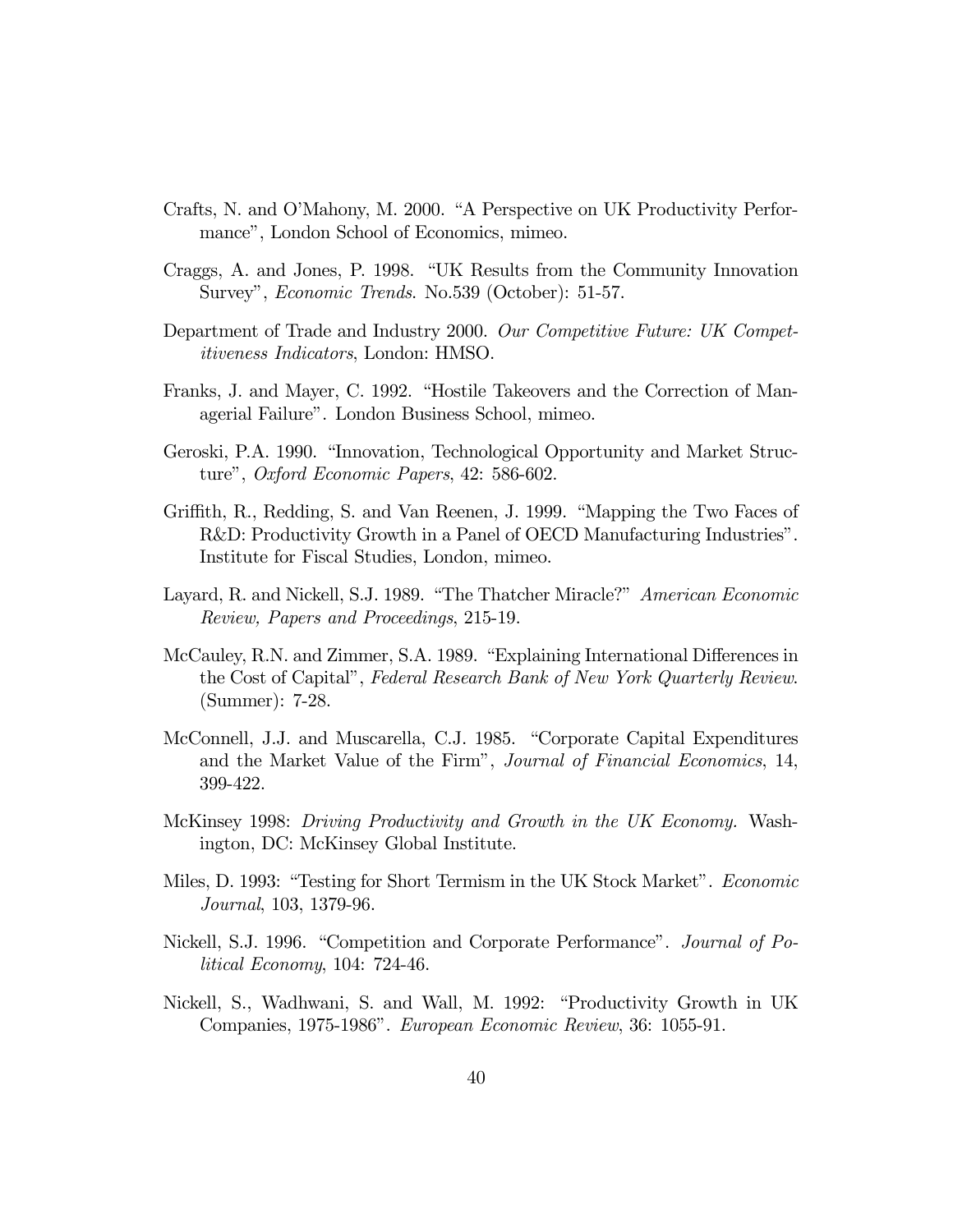- Nuttall, R. 1998: "An Empirical Study of the Effect of the Threat of Takeover on UK Company Performance". Nuffield College, Oxford, mimeo.
- OECD. 1997. Historical Statistics. Paris: OECD.
- OECD. 1999. OECD Science, Technology and Industry Scoreboard: Benchmarking Knowledge Based Economies. Paris: OECD.
- OECD. 1999b. "New Enterprise Work Practices and their Labour market implications". Employment Outlook (chapter 4) Paris: OECD.
- O'Mahony, M. 1999. Britain's Productivity Performance 1959-1996: An international perspective. London: National Institute of Economic and Social Research.
- Owen, G. 1999. From Empire to Europe. London: Harper-Collins.
- Proudman, J. and Redding, S. (eds.) 1998. Openness and Growth. London: Bank of England.
- Ruigrok, W., Pettigrew, A., Peck, S. and Whittington, R. 1992. "Corporate Restructuring and new forms of organising: Evidence from Europe", Management International Review: 41-64.
- Steedman, H. 1999. "Looking into the Qualifications 'Black Box': What can International Surveys Tell us about Basic Competence?". Centre for Economic Performance D.P. No. 431, LSE.
- Steedman, H. and Wagner, K. 1987. "A Second Look at Productivity, Machinery and Skills in Britain and Germany". National Institute Economic Review, 122, November.
- Stoneman, P. 1999. The Economic Analysis of Technological Diffusion, mimeo University of Warwick.
- Thomas, L.G. 1994. "Implicit Industrial Policy", Industrial and Corporate Change. 3.
- Van Reenen, J. 1997. "Why Has Britain had slow R&D growth?", Research Policy, 26: 493-507.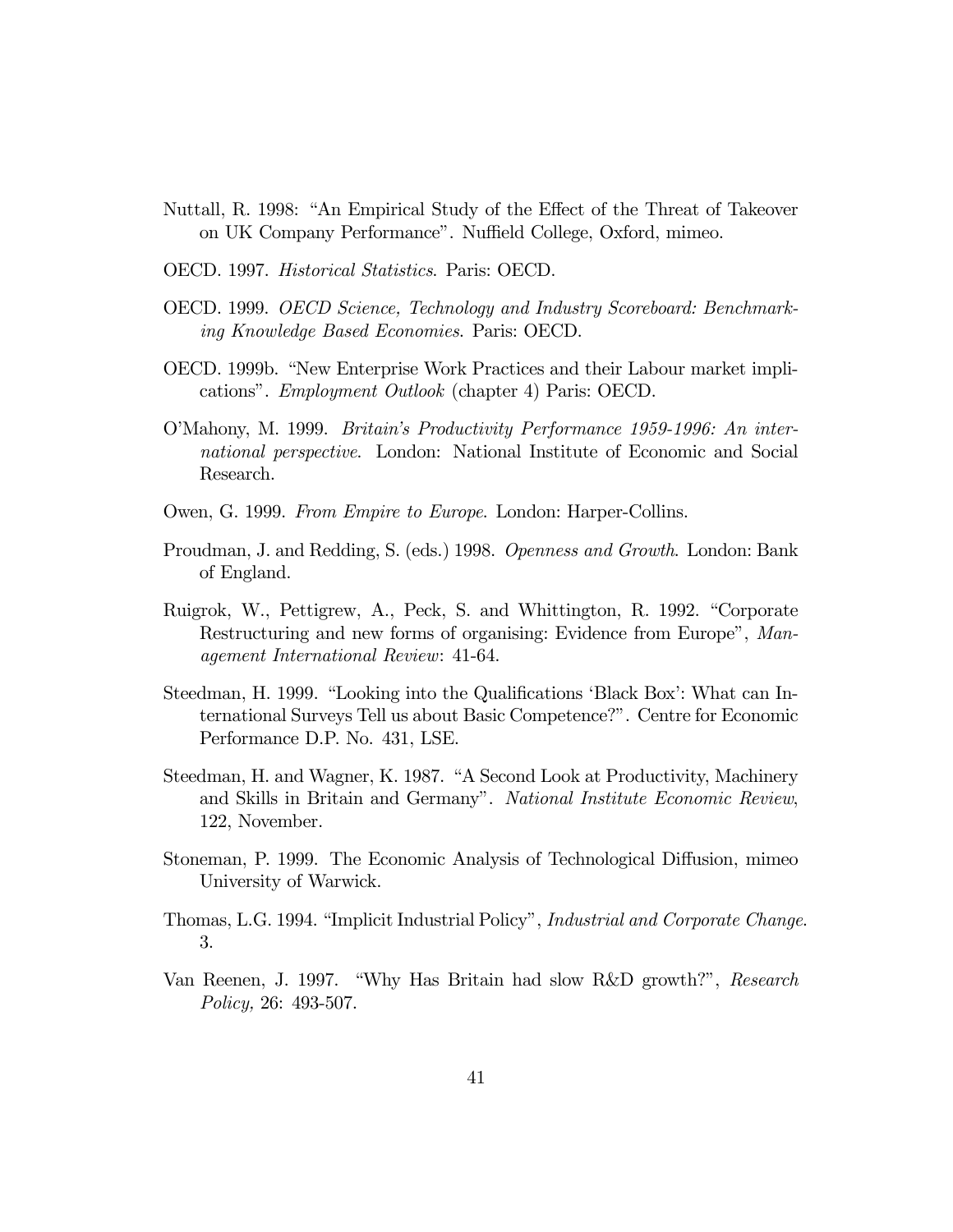Vickery and Northcott 1995. "Diffusion of micro-electronics and advanced manufacturing technology: a review of national surveys". Economics of Innovation and New Technology, 3, 253-276.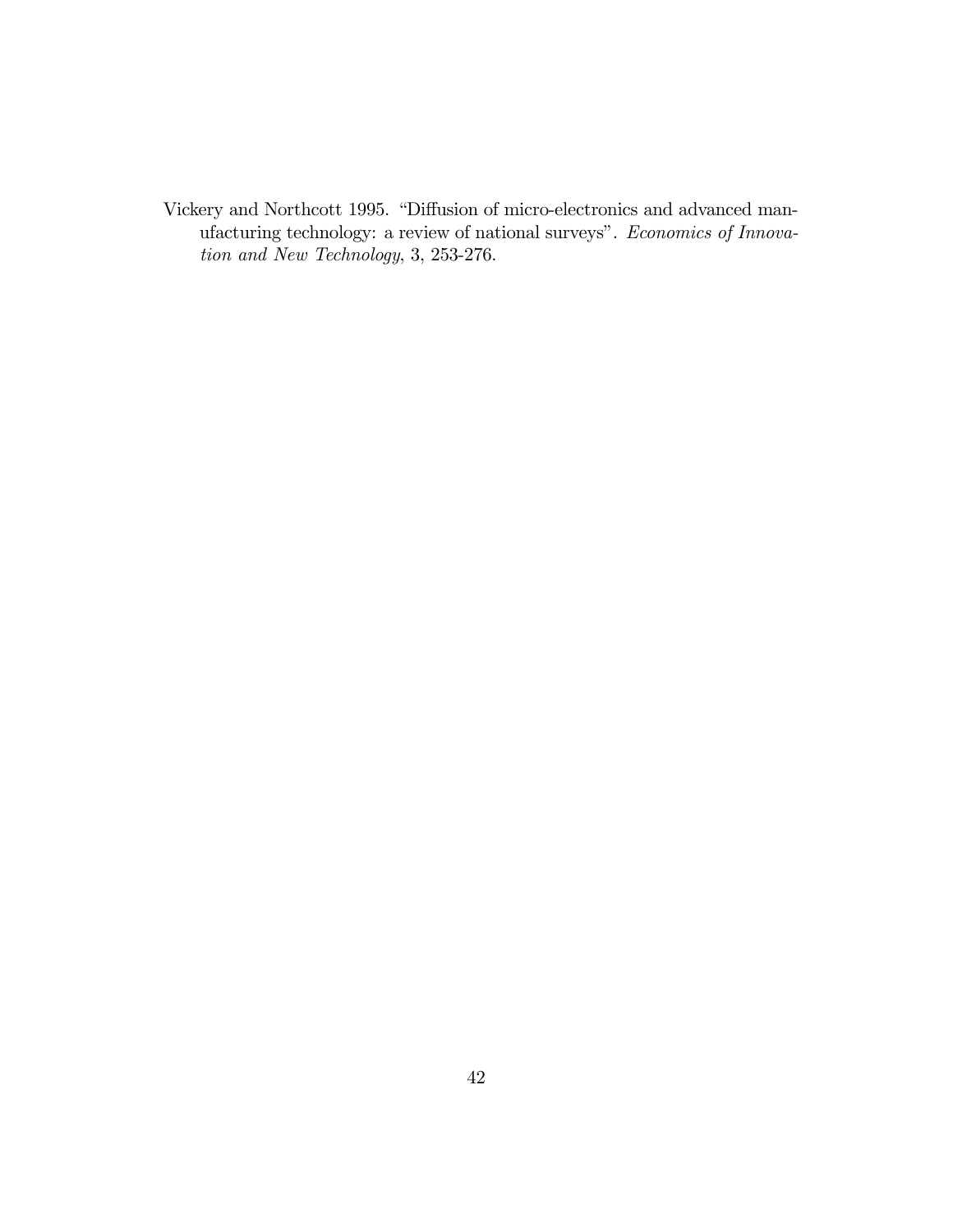

Figure 5.1: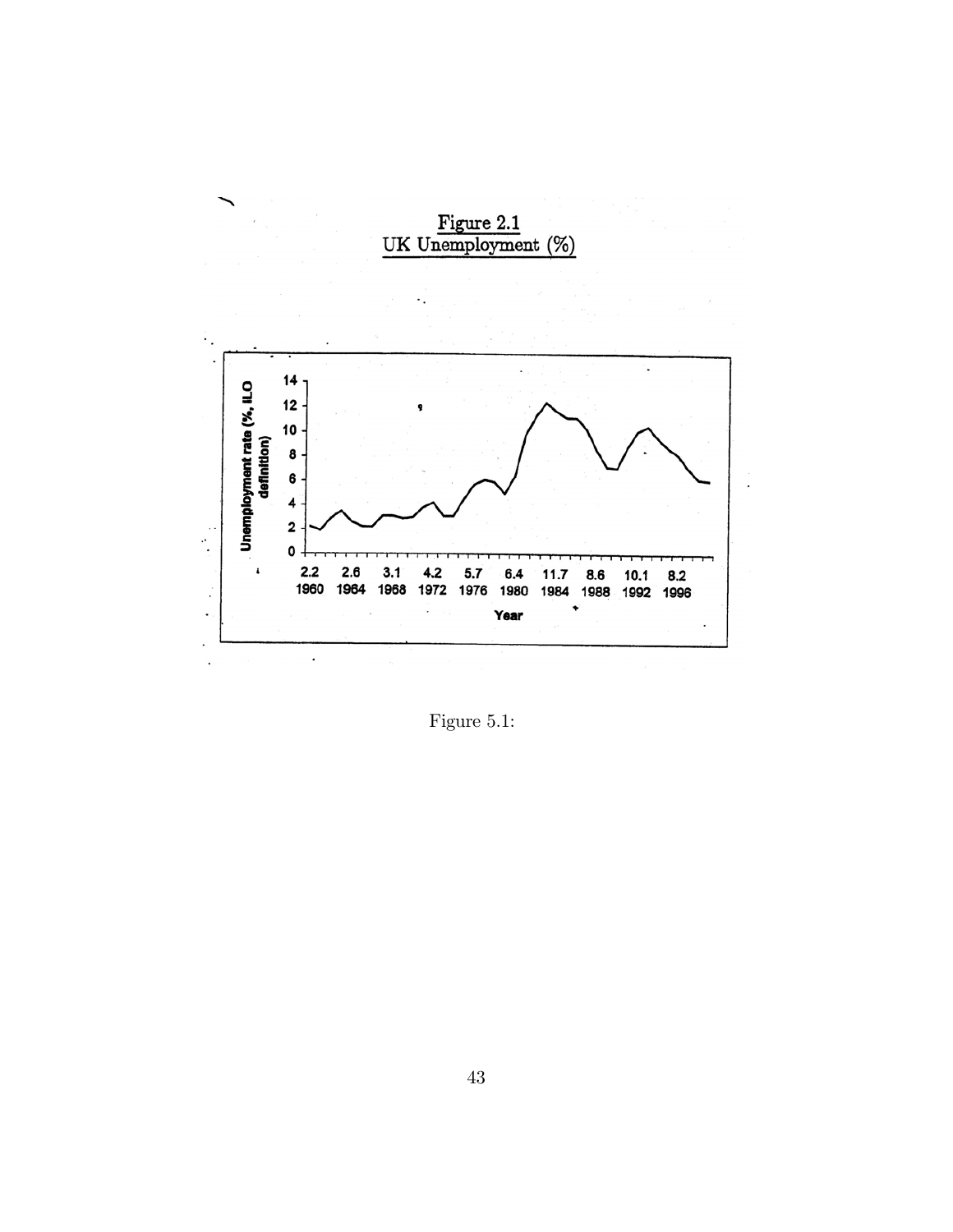

Figure 5.2: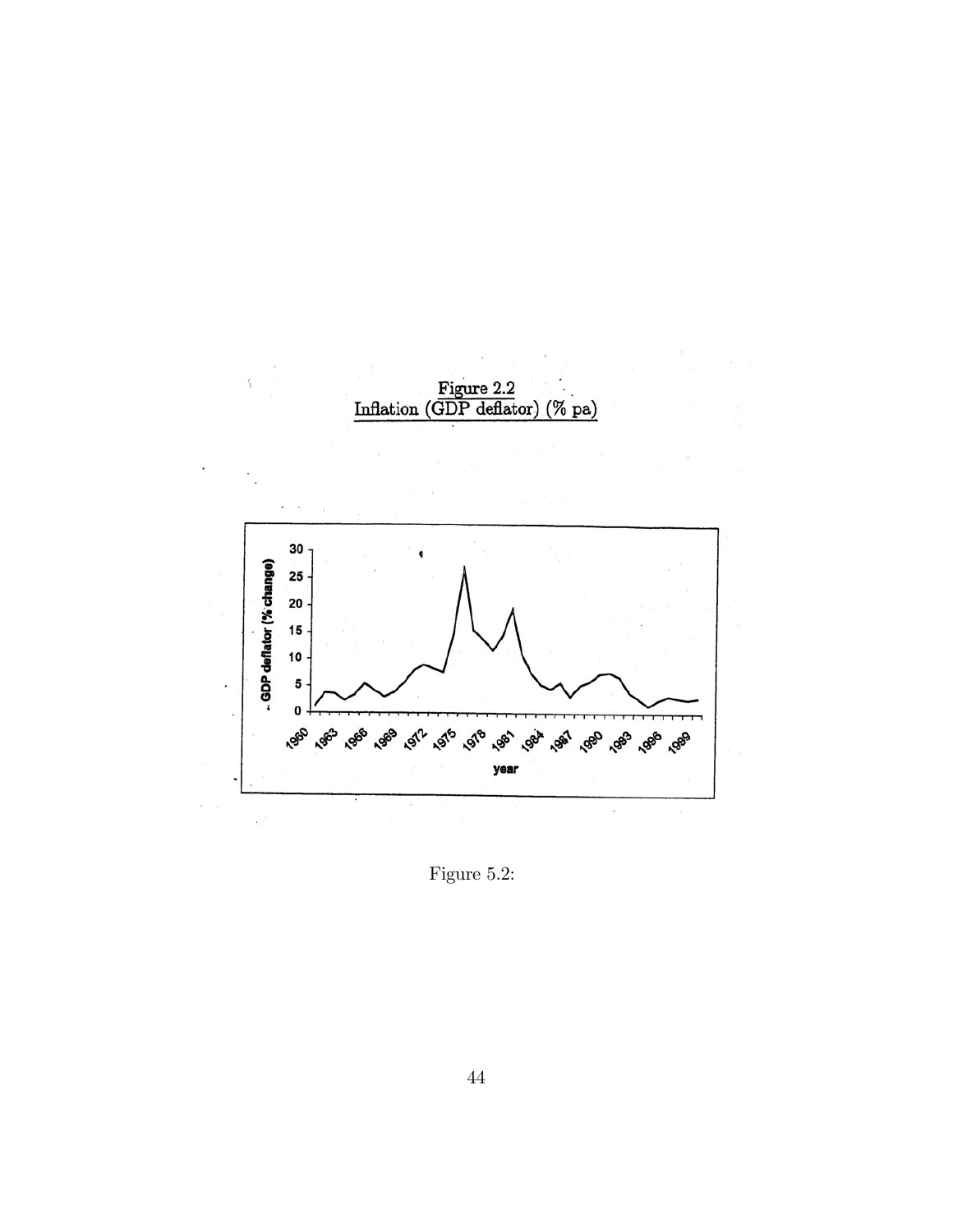

Figure 5.3: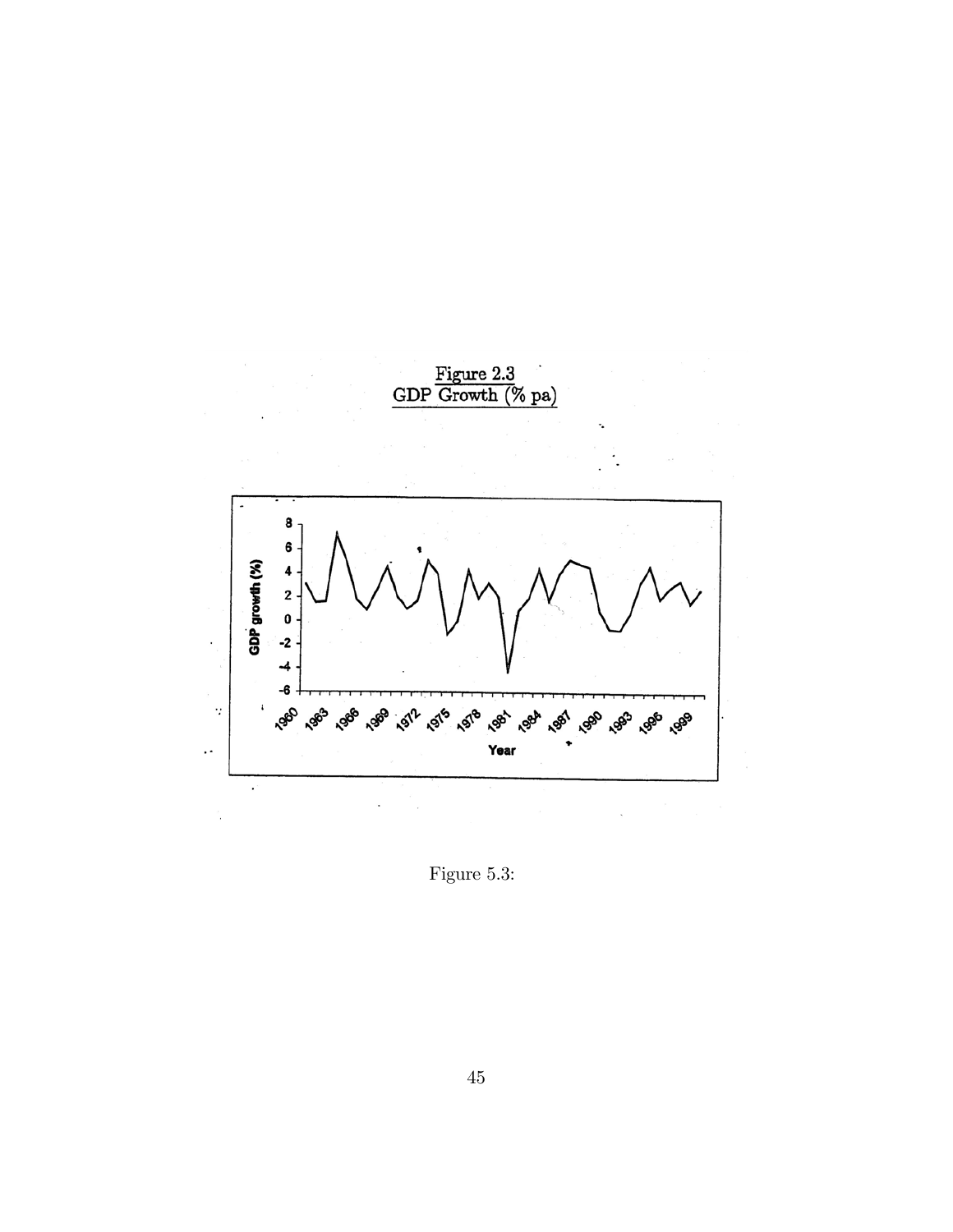

Figure 5.4: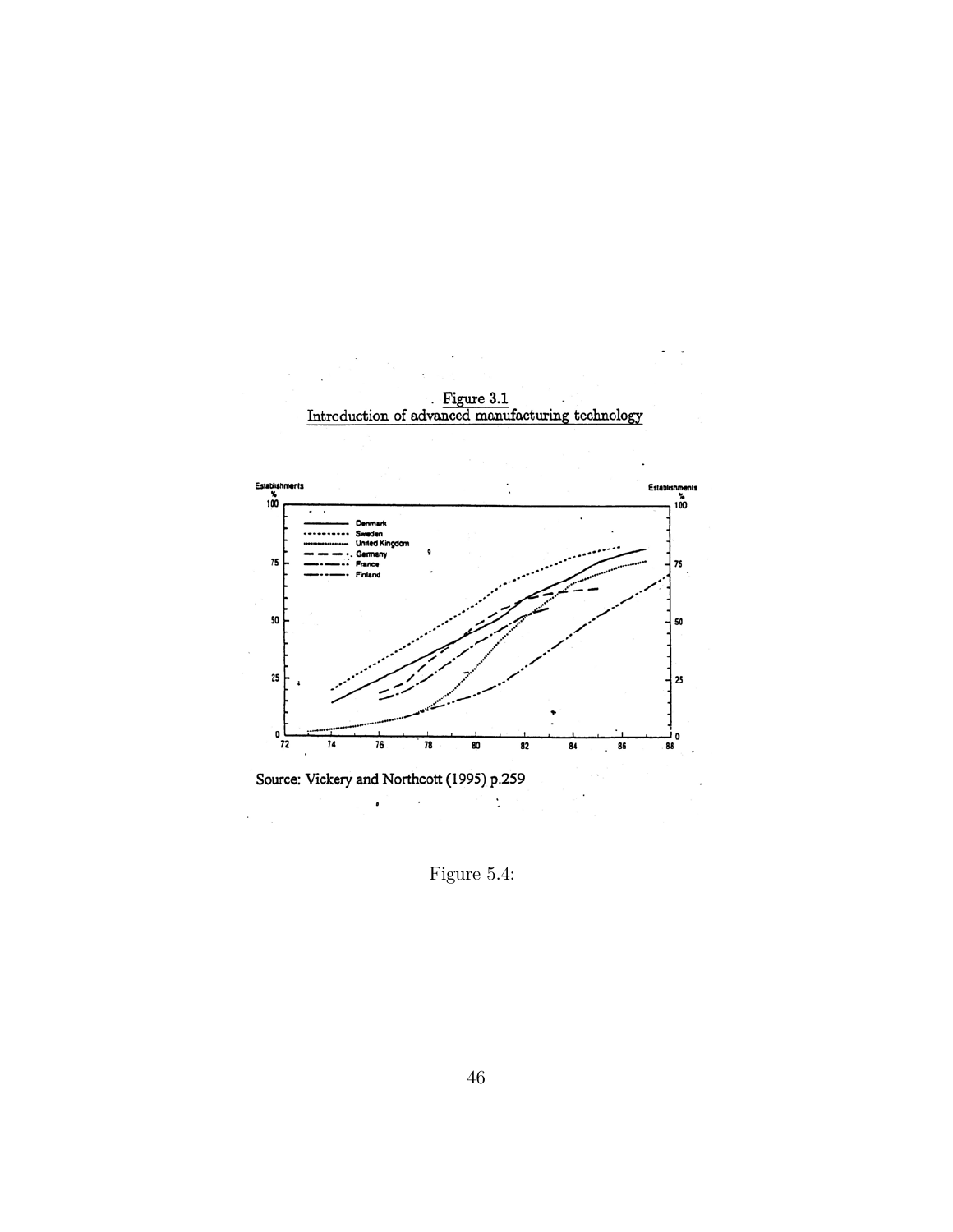

Figure 5.5: